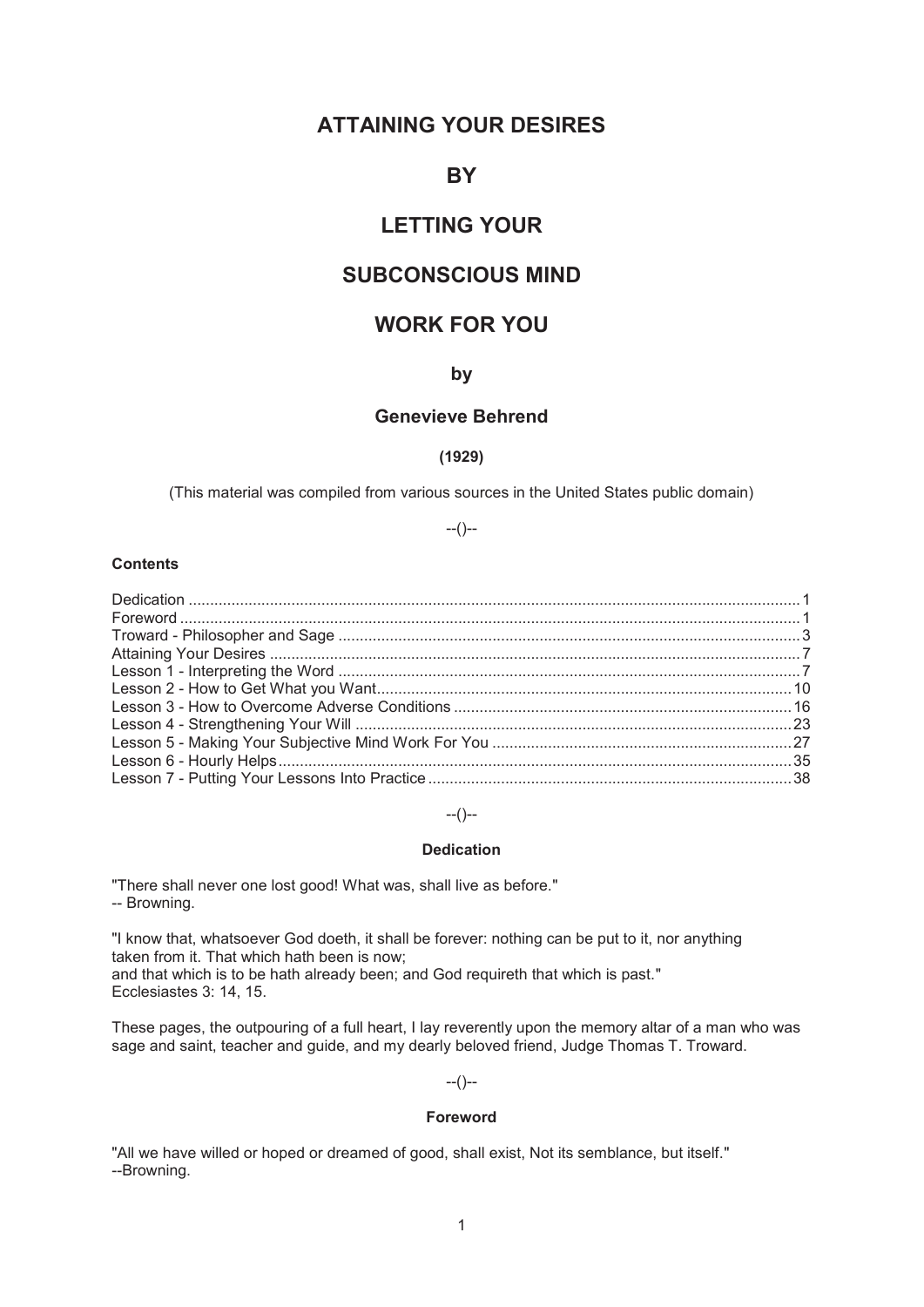"The thing that hath been, it is that which shall be; and that which is done is that which shall be done." --Ecclesiastes 1:9

THE sages of the centuries, each one tincturing his thought with his own soul essence, have united in telling us that, "As a man thinketh in his heart, so is he." It has been established by the experience of the ages that always the law is the same. But HOW shall one think in his heart, so that only goodness may blossom and ripen into rich deed and rare result? What is the apparently mysterious secret by which life's dull metal is transmuted into precious mintage?

It is my purpose to tell you in this little book. I desire to crystallize the heart-coinings of my revered master, Judge Thomas T. Troward, as reflected through the mirror of my mind and soul. I have adopted as my means of expression, the dialogue style, familiar to all students of that greatest of all speculative philosophers, Plato. I am convinced, through years of study of this almost superhuman mind, that this literary form is the one most nearly calculated to convey the most subtle shades of meaning, the richest depth of soul-sounding. I know that my readers will agree with me that if they will put themselves in my place, as students, and let me answer them as my master answered me, it will clarify their interest and intensify their joy in these lessons.

What I wish particularly to convey to you within these pages is the method of scientific right thinking, and to awaken in you the desire to try to use this method in order to form the habit of thinking ONLY the thoughts you wish to see crystallized in a worthy achievement or result. In addition, I want to direct your thoughts toward a better understanding of that Spirit of God, or Good, which points the way to the roseate dawn of a new civilization. The rapidity with which the ideas of man are changing causes humanity to realize that this new civilization is already manifesting itself through a clearer understanding of the relation between man and his Maker.

The epochal keynote of the present generation is that mind is the kingdom in which man reigns supreme. As the poet says, "A brute I might have been, but I would not sink i' the scale."

In endeavoring to make conscious use of thought-power, causing it to produce desired material results, mankind is beginning to understand the indispensability of absolute control.

My chief idea in sending forth this message is to make it easier for you to live in hourly consciousness that you have been given dominion over every adverse circumstance and condition which may arise. The conscious use of the creative power of thought to protect and guide you, as well as to provide for you, is only attainable through understanding the "natural relations between mental action and material conditions."

Your reading of these lessons should be with a steadfast determination to think rationally and effectively on every word, in order that the full meaning of each thought may be thoroughly grasped and comprehended. Thought-power is the kingdom of God in us, always creating results in our physical forms corresponding to our normal sustained thought. As Troward has said, "Thought is the only action of the mind. By your habitual thoughts you create corresponding external physical conditions, because you thereby create the nucleus which attracts to itself its own correspondence, in due order, until the finished work is manifested on the material plane."

This is the principle upon which we shall proceed to work out a simple and rational basis of thought and action whereby we may bring into outer expression any desired goal. Let us work together to this end.

-- G.B.

--()--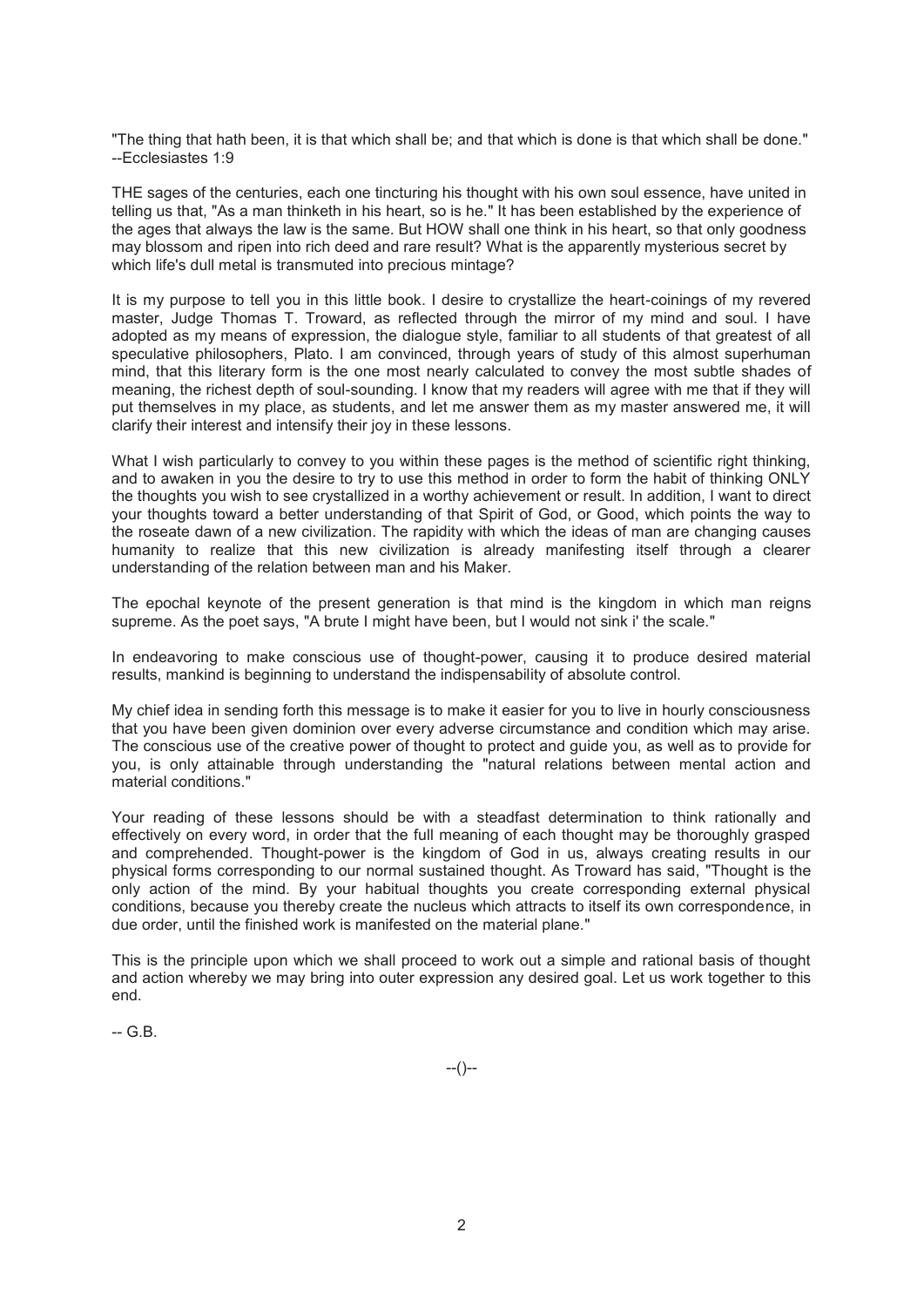## **Troward - Philosopher And Sage**

One of the really great minds and souls of modern times–and indeed of any time–was Thomas Troward, late Divisional Judge of the Punjab, India. Of his writings, the late William James of Harvard said, "Far and away the ablest statement of that psychology that I have ever met, beautiful in its sustained clearness of thought and style, a really classic statement." The *Boston Transcript* editorially stated, "The author reveals himself as easily the profoundest thinker we have ever met on this subject." The late Archdeacon Wilberforce, when writing to Troward, signed himself, "Your grateful pupil."

Responding to the many requests from Troward's friends and admirers for a more intimate glimpse of this great man, I am pleased to present to you a few phases of his daily life as I saw them while studying with him. These may be all the more interesting because of the fact that I enjoyed the unique privilege of being the only pupil to whom he ever gave personal instruction.

## **The Early Life of a Genius**

Thomas Troward was born in Ceylon, India, in the year 1847, of English parents and Huguenot ancestors. When quite a young boy he was sent to England to be educated at Burmshtead Grammar School, but was most unhappy there, as he could not fully adapt himself to the humdrum life of the English schoolboy. Later on, when he continued his education in the beautiful Isle of Jersey, its charm entered into his blood, and he was thoroughly contended there. Perhaps the old Huguenot strain in him found a congenial element in the semi-French environment of the college. At the early age of eighteen the natural bent of his mind began to assert itself, and he won the Helford College gold medal for literature.

When his studies were completed, Troward went up to London for the Indian Civil Service examination, a very stiff one, which he passed with high credit. He returned to India at the age of twenty-two in the capacity of Assistance Commissioner. An incident which occurred during the course of his examination foreshadowed the trend of the life that was to replace the regulation judicial career when the twenty-five years of service had expired.

#### **"Your Head Is No Common One, Young Man"**

One of the subjects, left for the end of the examination, was metaphysics. Troward was quite unprepared for this, having had no time for research and no knowledge of what books to read on the subject, so he meditated upon it in the early hours of the morning, and filled in the paper with his own speculations. The examiner, on reading it, was amazed, and asked, "What text-book did you use for this paper?"

"I had no test-book, sir." Troward answered. "I wrote it out of my head."

"Well, then, young man," was the examiner's comment, "your head is no common one, and if I am not mistaken, we shall hear from you again."

During Troward's career in India his official work kept him very busy. His recreation was often spent with canvas, paints and brushes. He was an artist of no mean ability, especially in marine subjects, and had won several prizes at art exhibits in England. He loved to study the tomes of sacred Indian lore, or the scriptures of the Hebrews and of other ancient peoples. While studying these profound subjects, there was unfolded to him, as in a vision, a system of philosophy which carried with it not only peace of mind, but also physical results in health and happiness.

When relieved of his burdensome official duties in the Indian Court, he returned to England, where a manuscript of some hundred folios slowly came into existence. At that time he had no knowledge of Mental Science, Christian Science, New Thought, or any of the "isms" of modern thought. His views were the result of solitary meditation and a deep study of the scriptures. The first edition of the now famous "Edinburgh Lectures" was published in 1904. It was received with the almost unanimous opinion that its value could not be overestimated, as was true of his subsequent volumes. "Bible Mystery and Bible Meaning" proved especially attractive to churchmen. His books, by sheer worth, have found their way almost all over the world. In the United States alone, more than 50,000 copies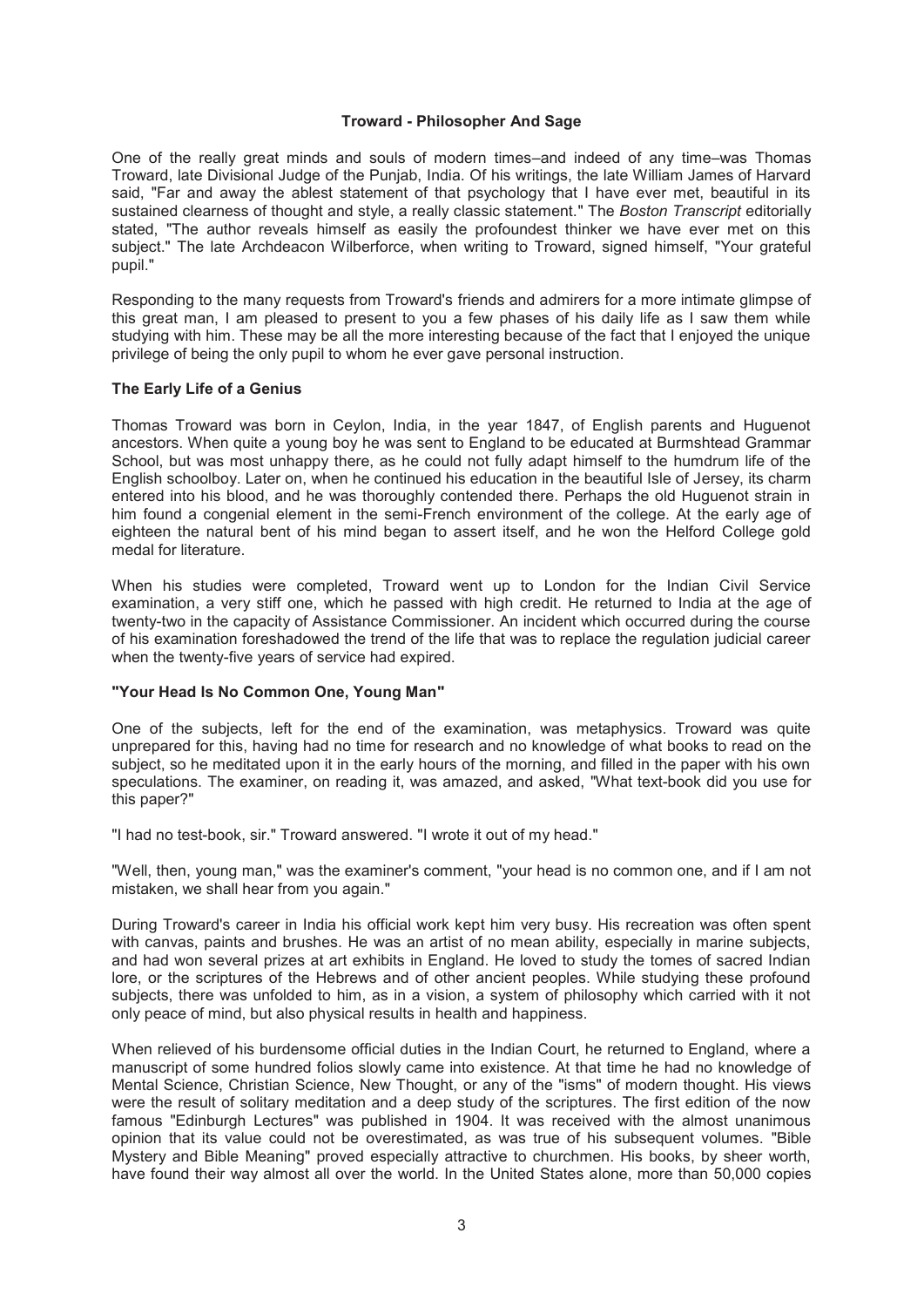have been sold. Perhaps no one was more astonished at their warm reception that their simplehearted, fun-loving author.

## **An Intimate Description**

In physique Judge Troward was not the usual English type, but was more like a Frenchman, of medium stature, and not over five feet six or seven inches. He was dark complexioned, with small, bright eyes, a large nose, and a broad forehead. When I knew him, he had a drooping mustache sprinkled with grey. He had the bearing of a student and a thinker, as is indicated in his writings.

His manner was simple and natural, and he exemplified a spirit of moderation in all things. I never saw him impatient or heard him express an unkind word, and with his family he was always gentle and considerate. He seemed to depend entirely upon Mrs. Troward for the household management. Only in the intimacy of his home did he entirely reveal his charming geniality and radiating friendship. His after-dinner manner was one of quiet levity and a twinkling humor. He would enter into the conversations or parlor games of the family with the spirit of a boy. He did not care for public amusements.

One evening, after an excellent dinner of soup, joint of lamb, vegetables, salad, dessert, and wine, he rolled a cigarette, and, to my great surprise, offered it to me with the query, "Do you smoke?" Receiving a negative reply, he began to smoke it himself. Noticing my poorly concealed expression of surprise, he remarked, "Why should you be shocked at anything which you can thank God for? I can thank God for one cigarette after, possibly a second, but never a third." After he had finished his smoke, his youngest daughter, Budeia, played the violin for us. I observed that he became completely absorbed in the beautiful harmony. He told me afterwards that, although he was intensely fond of listening to music, he was in no sense a musician.

Although Troward did not indulge in outdoor sports, he loved nature, and would sit for hours by the sea with his sketch-book, or tramp the lonely moors in solitary meditation. He said there were times when he obtained his best inspiration while walking in the open. He often invited me to go with him, although frequently he seemed to be unconscious of my presence, being entirely absorbed in his own thoughts.

#### **Truth From the Trance**

At times he would lapse into a trancelike swoon (his Maltese cat on the table by his side), the swoon sometimes lasting for hours. At such times the members of his family would take particular care not to disturb him. When he emerged from these lapses of the senses, he would write down the truths which had been revealed to him. Once he wrote on his memorandum pad, " 'I AM' is the word of power. If you think your thought is powerful, your thought is powerful."

It may be interesting to recall that such authorities as Barnett and the new American Encyclopedia, in their biography of Socrates, mention similar trancelike experiences of his. While serving in the Greek army, Socrates suddenly found his feet seemingly rooted to the earth, where he remained in a trance for twenty-four hours. He awakened with a spiritual knowledge that transformed his life, and, later, the lives of many others. The similarity of the life of this Athenian philosopher to that of Troward is that both relied chiefly upon intuition and common sense for their theory and system of living.

A difference between Troward's teaching and that of Christian Science is that he does not deny the existence of a material world. On the contrary, he teaches that *all physical existence is a concrete corresponding manifestation of the thought which gave it birth*. One is a complement of the other.

I once asked him how one could impart to others the deep truths which he taught. "By being them," he answered. "My motto is, 'Being, and not possessing, is the great joy of living.'"

#### **Following a Trusted Guide**

Judge Troward, although modest and retiring in his habits of speech and slow to express a personal opinion, was always willing to discuss any current subject, but extremely reticent and diffident about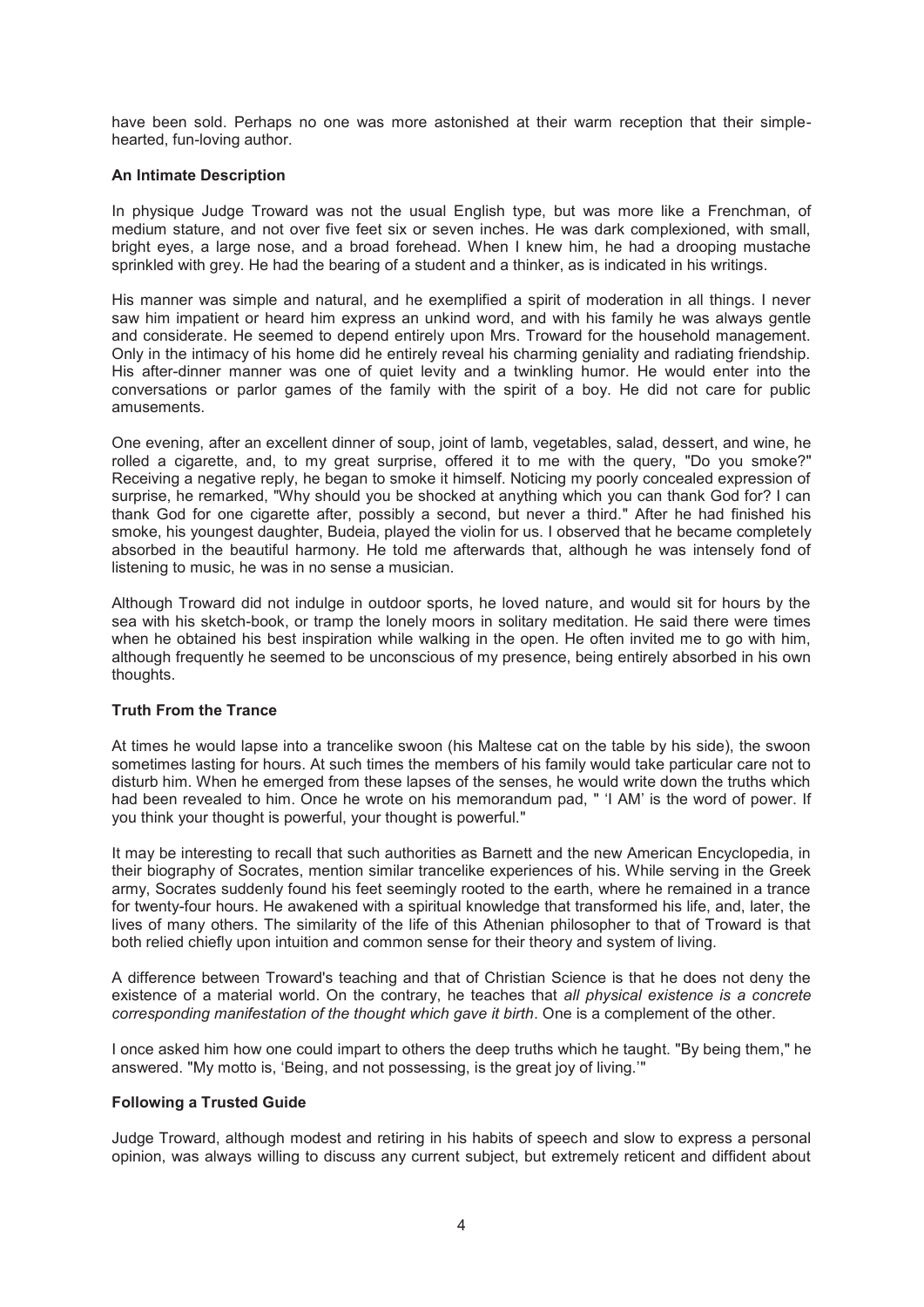his own writings. Never, to my knowledge, did he mention them unless approached on the subject. As a teacher, he was positive, direct, and always impersonal.

When our lesson was given indoors, he always sat in a large morris chair, and, seeming not to be aware of my presence, he would think aloud. To follow his thought was like following a trusted guide through the most difficult places, the darkest and least explored regions of thought. As I followed, the personality of the man became obscure, and I was only conscious of the clear, commanding voice, and the light of the inward torch which he bore. It was beyond doubt quite natural that he who made so clear the true meaning of individuality should in his teaching betray little of the personal or emotional element.

After I had been carefully guided to the most comforting conclusions, in the same quiet, unassuming manner as in the beginning of our mental journey, my guide would gently remind me that he had given me a few suggestions which I might follow if I felt inclined, but which were offered only in the friendly spirit of a fellow-traveler. He always tried to impress upon me that every effort to accomplish mental control (which, in turn, meant control of circumstances) should be undertaken with absolute confidence of success.

The length of a lesson depended upon my ability to absorb what he was telling me. If he were convinced in fifteen or thirty minutes that I understood quite naturally the reason why, for example, "If a thing is true, there is a way in which it is true," that lesson was concluded. If it took me an hour or more to get into the spirit of his thought, the lesson was prolonged. At the end of a lesson he would quietly remark, "Never forget that 'seeking' has 'finding' as its correlative: 'knocking,' 'opening.'" With this reassuring statement, he would light his lantern and step into the denseness of the night to walk three miles to his home.

# **A Home-Loving Philosopher**

Being a home-loving man, Troward delighted in his flower garden, and in the intimacy of his home, which he had provided with every comfort. He particularly enjoyed the seclusion of his studio and his study, which were arranged to meet his personal needs and moods. His studio was in the most remote part of the house, and here he would spend hours of relaxation with canvas and paints. His study, however, was on the ground floor, and to it he would retire for meditation and research, usually in the early hours of the morning. He rarely worked at night.

He had spent the greater part of the day he died sketching out of doors. When he did not join his family at the dinner hour, Mrs. Troward went in search of him. She found him in his studio, fully dressed, lying on the sofa in a state of physical collapse. About an hour later he passed away. The doctor said that death was caused by hemorrhage of the brain. I am sure that Troward would have said, "I am simply passing from the limited to the unlimited." He died on May 16th, 1916, in his sixtyninth year, on the same day that Archdeacon Wilberforce was laid at rest in Westminster Abbey. It was no ordinary link that bound these two men, as you will note in the reproduction of the letter which follows, Troward's last letter to me.

Thomas Troward regarded death very much as he would regard traveling from one country to another. He remarked to me several times, that he was interested in the life beyond and was ready to go. His only concern seemed to be the sorrow that it would cause his wife and family. When the time came, his going was exactly what he would have wished it to be.

I hope that these few intimate touches will give to Troward's friends and admirers the information they desire concerning him. I will add a more personal touch for you by presenting herein one of his first letters to me with facsimile of his handwriting.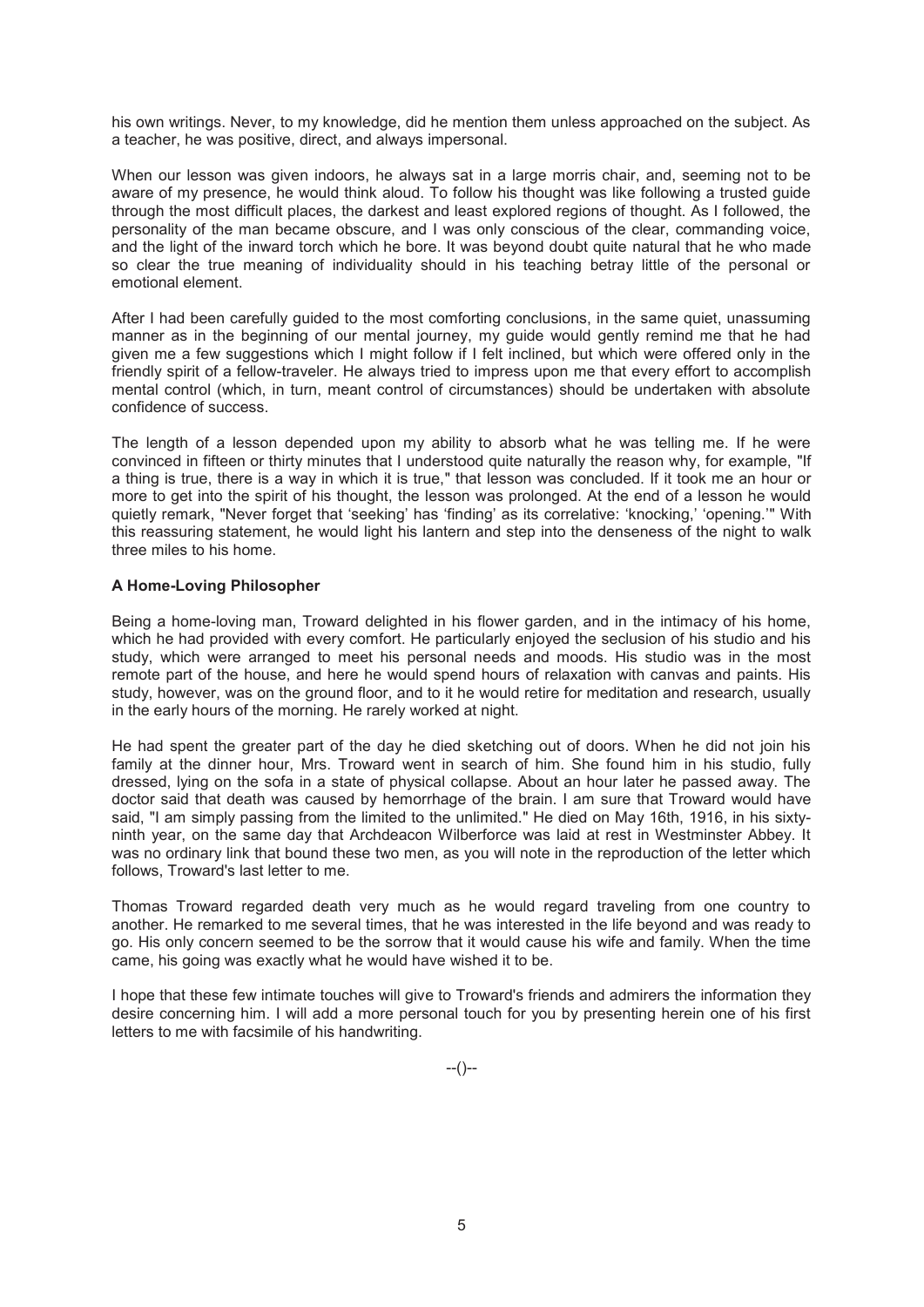DEAR MRS. SWINK,

I think I had better write you a few lines with regard to your proposed studies with me as I should be sorry for you to be under any misapprehension and so to suffer any disappointment.

I have studied the subject now for several years, and have a general acquaintance with the leading features of most of the systems which unfortunately occupy attention in many circles at the present time, such as Theosophy, the Tarot, the Kabala, and the like, and I have no hesitation in saying that to the best of my judgment all sorts and descriptions of so-called occult study are in direct opposition to the real Life-giving Truth; and therefore you must not expect any teaching on such lines as these. We hear a great deal in these days about "Initiation"; but, believe me, the more you try to become a so-called "Initiate" the further you will put yourself from *Living Life*. I speak after many years of careful study and consideration when I say that the Bible and its Revelation of Christ is the one thing really worth studying, and that is a subject large enough in all conscience, embracing as it does our outward life of everyday concerns, and also the inner springs of our life and all that we can in general terms conceive of the life in the unseen after putting off the body at death.

You have expressed a very great degree of confidence in my teaching, and if your confidence is such that you wish, as you say, to put yourself entirely under my guidance I can only accept it as a very serious responsibility, and should have to ask you to exhibit that confidence by refusing to look into such so-called "mysteries" as I would forbid you to look into. I am speaking from experience; but the result will be that much of my teaching will appear to be very simple, perhaps to some extent dogmatic, and you will say you had heard much of it before. Faith in God, Prayer and Worship, Approach to the Father through Christ--all this is *in a certain sense* familiar to you; and all I can hope to do is perhaps to throw a little more light on these subjects, so that they become to you, not merely traditional words, but *present living facts*. I have been thus explicit, as I do not want you to have any disappointment; and also I should say that our so-called "studies" will be only friendly conversations at such times as we can fit them in, either you coming to our house or I to yours as may be most convenient at the time. Also I will lend you some books which will be helpful, but they are very few and in no sense "occult."

Now if all this falls in with your own ideas, we shall, I am sure, be very glad to see you at Ruan Minor, and you will find that the residents there, though few, are very friendly and the neighbourhood is pretty. But on the other hand if you feel that you want some other sort of learning, do not mind saying so; only you will never find any substitute for Christ.

I trust you will not mind my writing to you like this, but I don't want you to come all the way down to Cornwall and then be disappointed.

With kind regards

Yours sincerely,

(Signed) T. TROWARD

 $-(-)$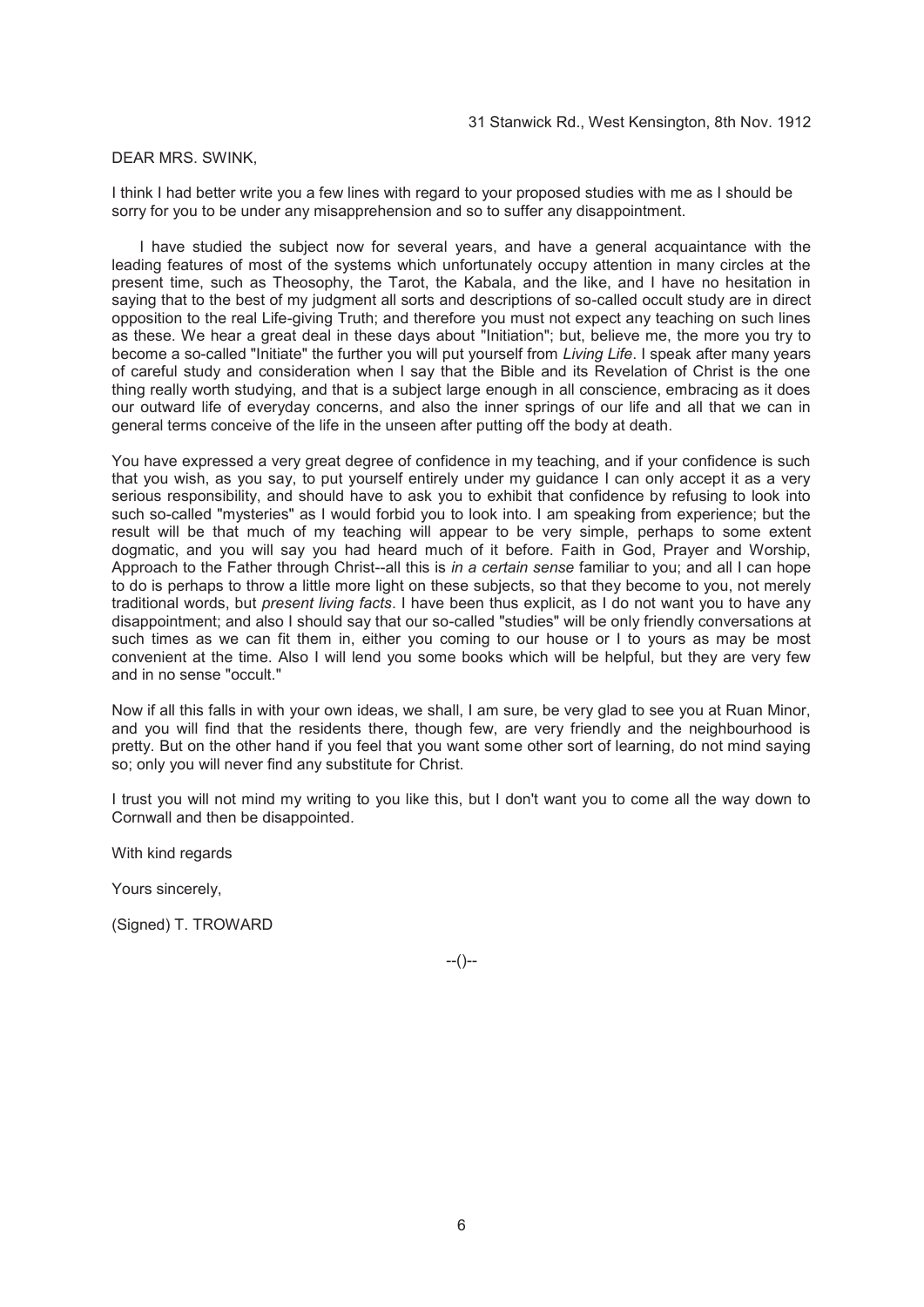## **Attaining Your Desires**

# *As Told By*

# *The Sage To His Pupil*

THE SAGE: T. Troward's philosophy as taught to his only personal pupil, Genevieve Behrend.

THE PUPIL: Humanity at large.

## **Lesson 1**

## **Interpreting The Word**

FEELING that an explanation of some of the words employed in an unusual way in these lessons may be helpful to the student, I herein offer a list of such words, together with my interpretation and references from Troward.

# *Absolute*

"That which is free from limit, restriction, or qualification." (Webster.) "An idea from which the elements of time and space are entirely absent." (Troward.)

Example: Thinking in the absolute would be simply dwelling upon the intrinsic qualities of love without reference to whom you love or the various forms through which love expresses itself.

Mind is absolute because of its self-reaction.

#### *Being*

Life, that unformed power of life which controls circumstances and conditions. Read Troward's "Bible Meaning and Bible Mystery," pages 77-79.

## *Belief*

A certain quality in the creative power of thought, which manifests on the external plane in exact correspondence to the quality of belief entertained. If you believe that your body is subject to disease, then the creative power of the thought of disease results in a diseased body. Read Troward's "Edinburgh Lectures of Mental Science," page 14.

#### *Body*

The instrument through which thoughts and feelings are expressed. The envelope of the soul.

#### *Brain*

The instrument through and in which the action of the Universal Parent Mind expresses itself in specific form as individual thoughts. Brain is not the mind, but the mind's instrument.

## *Christ*

A state of consciousness which is altogether good, and a quality of feeling which manifests in physical form. The most perfect spiritual concept.

#### *Circumstances*

The outward effect which corresponds to the inward tendency of thought.

# *Conception*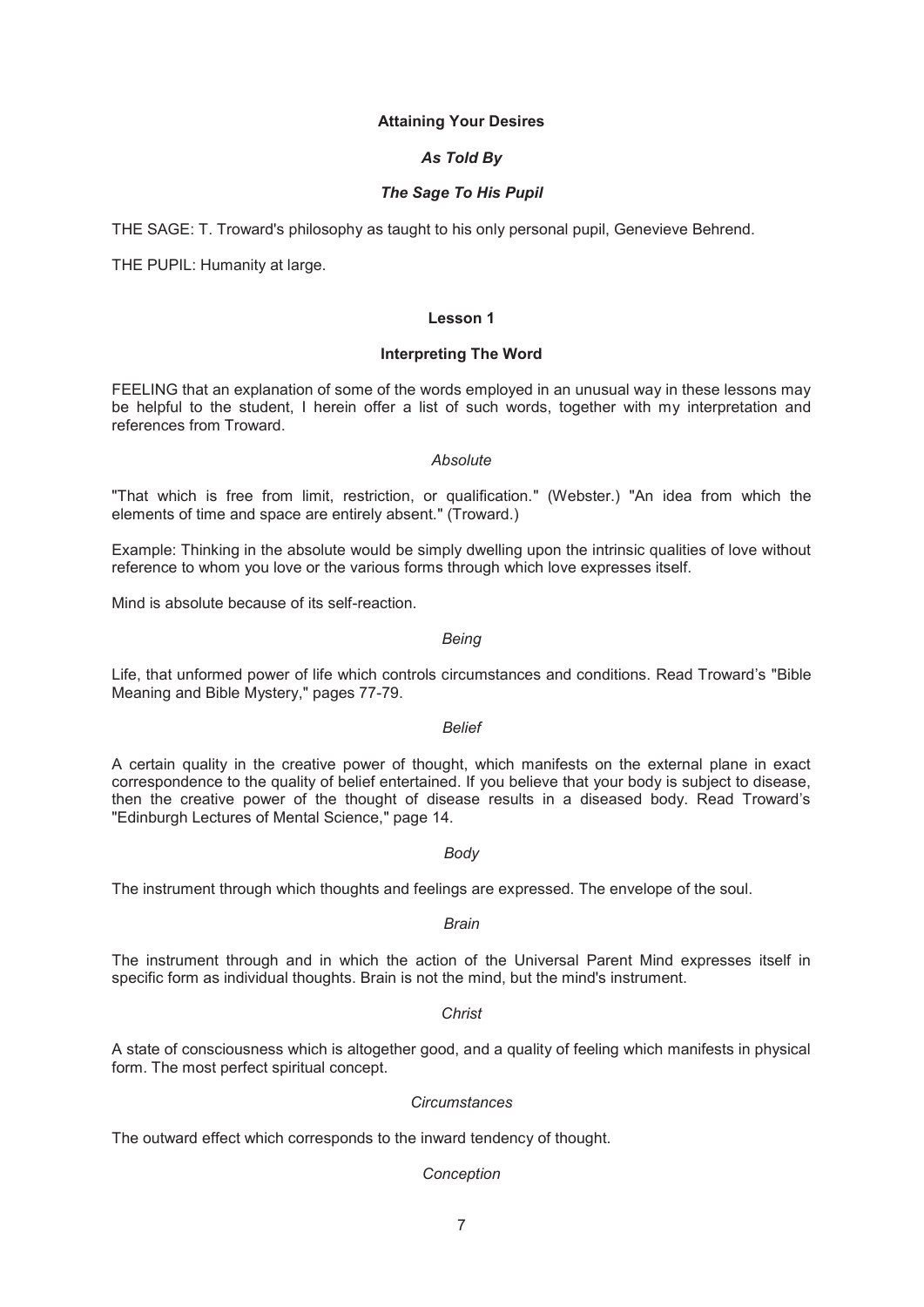William James says "…denotes neither the mental state nor what the mental state signifies, but the relation between the two."

## *Concentration*

"Bringing the mind into a condition of equilibrium which enables us to consciously direct the flow of spirit to a definite, recognized purpose and then carefully to guard our thoughts from inducing a flow in the opposite direction."--"Edinburgh Lectures on Mental Science," page 88. (Troward)

#### *Conditions*

The result of mental tendencies. Harmonious thought produces harmonious physical and material conditions, which still further react to sweeten thought.

#### *Consciousness*

Activity of mind which enables it to distinguish itself from the physical form in which it manifests.

#### *Create*

To bring into existence. Thought is creative, because it always brings into physical or objective existence forms which correspond to itself.

#### *Death*

Absence of life. Loss of consciousness, with no capacity to regain it. Example: If a thought has been absolutely eliminated from the consciousness and cannot be recalled, it is dead to you.

#### *Faith*

"The divine promises and individual faith are correlations." Combine them, and there is no limit to what you can do through the creative power in this quality of thought.

"Essential thought. Therefore every call to have faith in God is a call to have faith in the power of your own thought about God." (Troward)

A confident expectant attitude of mind. Such a mental attitude renders your mind receptive to the creative action of the spirit of life. Have faith in the force of your own thought. You have many times experienced what it will do. Jesus' statement, "Have faith in God and nothing shall be impossible unto you," is not a mere figure of speech; it is a scientific fact, simply stated. Your individual thought is the specialized working of the creative power of life. (All Life.)

#### *Intelligence*

The Universal Infinite Mind. The highest intelligence is that mind which understands itself as the instrument through which the Intelligence which brought it into existence operates.

#### *Love*

Universal Life and Universal Law are one.

The law of your being (your life) is that you are made in the image of God (the Creative Power which brought you into existence) because you are God's very self specialized.

The law of your life is that your mind is "the individualization of Universal Mind at the state of selfevolution in which your mind attains the capacity for reasoning from the seen to the unseen and thus penetrating behind the veil of outward appearance. So because of the reproduction of the divine creative faculty in yourself, your mental states or modes of thought are bound to externalize themselves in your body and in your circumstances." (Troward.)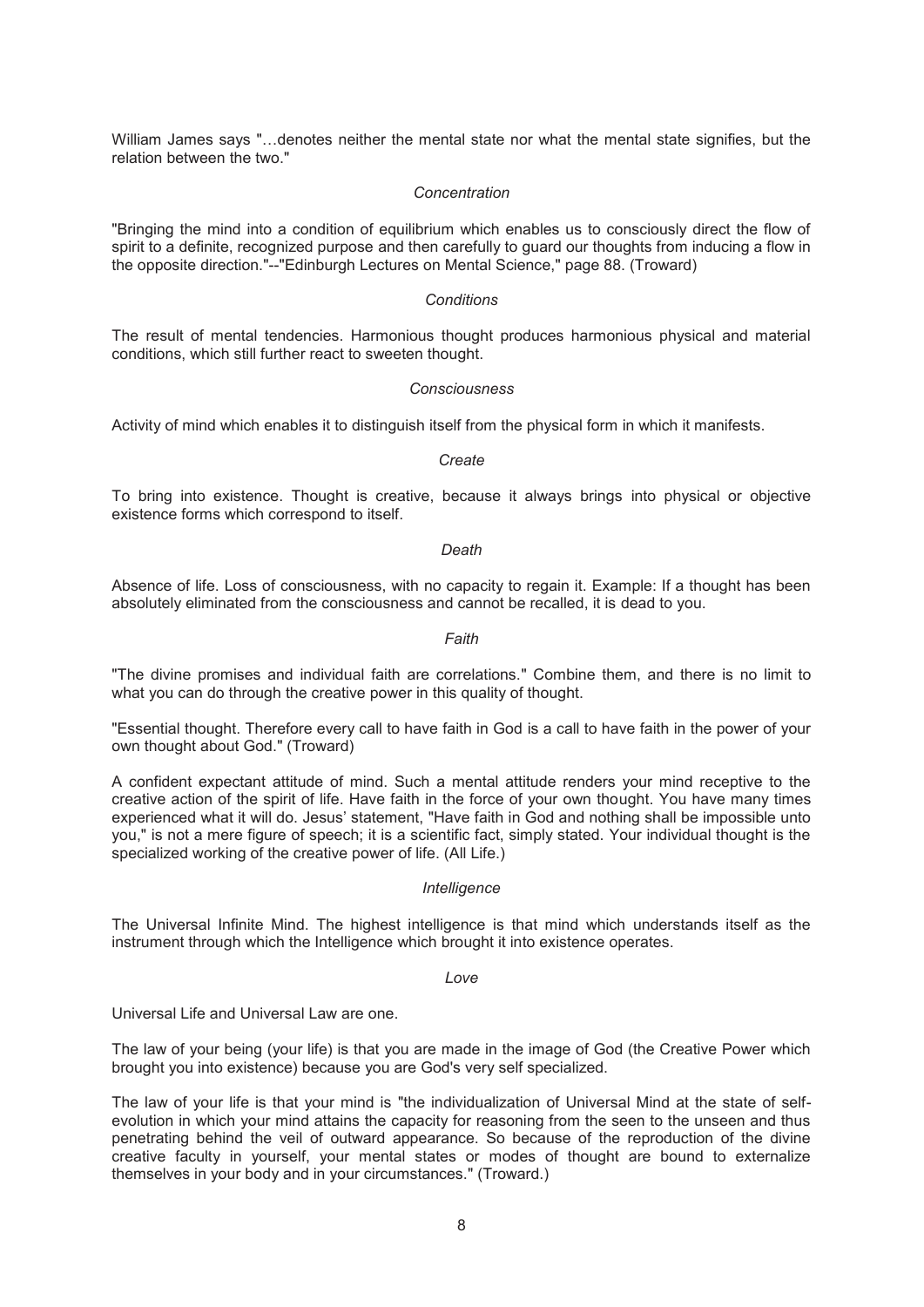*Spirit* 

It is impossible to analyze the nature of Spirit (or Life), but we can realize that whatever else Spirit may be, it is a self-creating power which acts and reacts upon itself, reproducing itself in inconceivable forms from the cosmos to man. (Just as your mind acts and reacts upon itself when you are memorizing.)

Origin of all visible things.

As it is independent of time and space, it must be pure thought, the embodiment of stored consciousness. A self-acting and self-reacting non-physical creative power or force. Its action can only be *thought*, because thought is the only conceivable non-physical action.

## *Thought*

The specialized action of the original, creative Spirit or Mind.

*Truth* 

That which lives in you is truth to you.

#### *Visualizing*

Inward or mental vision. (Visioning). Life's creating power taking particular form. The act of producing in your mind the picture of any contemplated idea.

*Word* 

Your individual thought is the specialized word or action of the originating mind-power itself.

"That which starts the etheric vibration of life moving in a special direction," corresponding to the word, which originates special movement.

"The seed which gives rise to the thing." Plant your word-seed in the Subjective Mind of the universe, and you are sure to receive a corresponding thing, just as truly as poppy seed produces poppies.

Faith gives substance to things unseen. (The unseen word or thought.)

 $-(-)$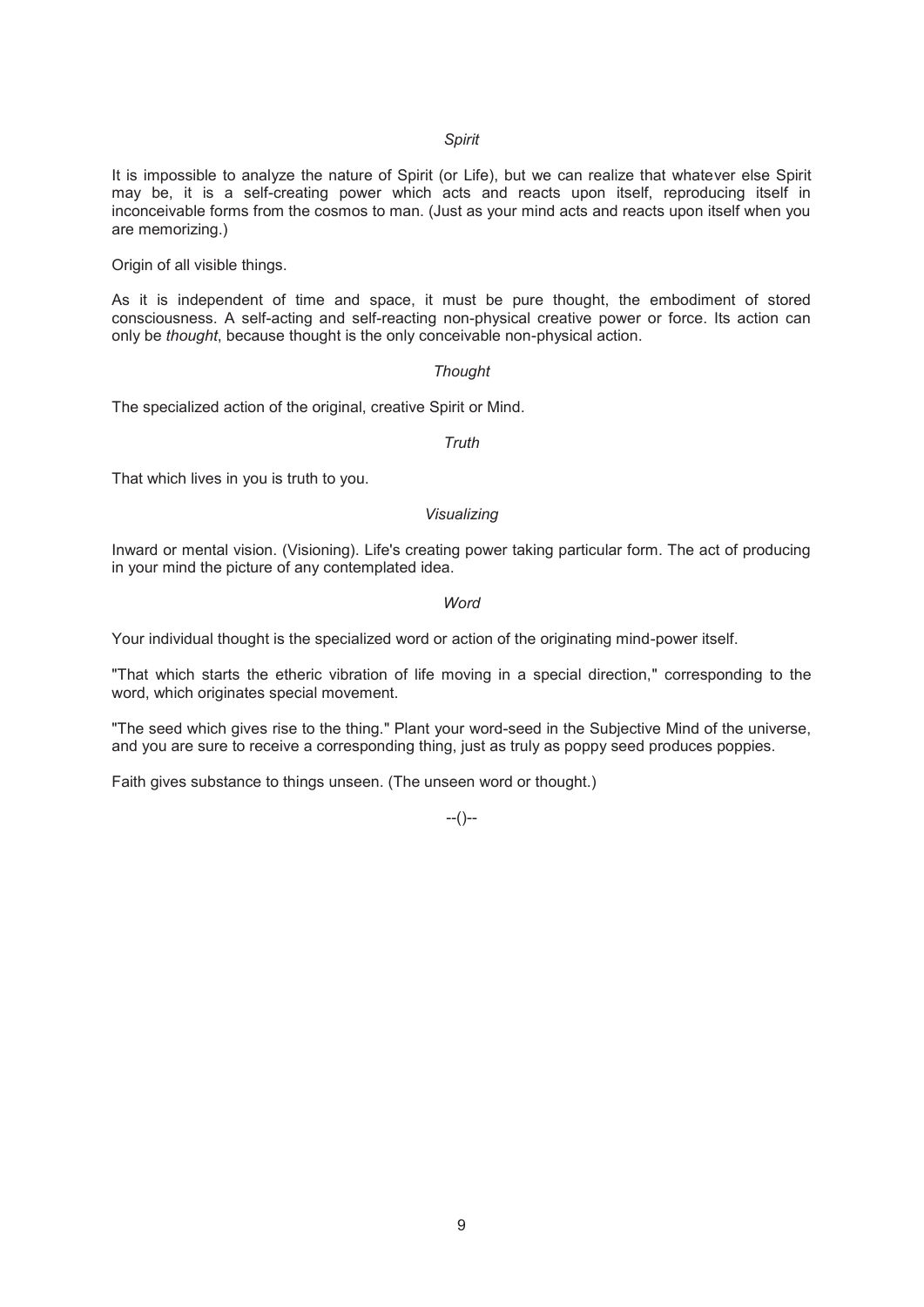## **Lesson 2**

## **How To Get What You Want**

"Ye shall know the truth and the truth shall make you free."--*St. John 8:32.* 

SAGE: If a thing is true, there is a *definite* way in which it is true. And the truest thing in Life is that it contains inherent within itself absolute joy and liberty of mind, body, and affairs.

PUPIL: Do you mean that my understanding of Life's laws can give me the realization of perfect liberty in my individual life?

SAGE: Yes, providing you do not make the common error of judging everything from a material standpoint only. Recent research in physical science has established the fact that there is enough power in a lump of clay to destroy a city. All the average mind is able to see is the inert clay, whereas, in reality, it is the physical instrument which contains the invisible power.

PUPIL: Then when I understand the law of vibration, I can get anything I want; achieve anything I desire?

SAGE: Life fills all space, and through the understanding and use of Life's laws, you can give direction to a particular quality of creative force, which, if held in place by the will, is absolutely certain to reproduce in a corresponding physical form. What every human being wants is more liberty and more joy in life. From whatever angle you study the subject of Life, you will find that degrees of livingness and liberty are invariably manifested by varying degrees of intelligence. What you would term inanimate life represents the lower forms of intelligence; in plant life you recognize a higher degree of intelligence. To illustrate this, look at a flower. Is it not beautiful? Does it not prove to you the indisputable presence of a Great Intelligence which is expressing itself as beauty, form, and color, and, above all, joy?

PUPIL: Yes.

SAGE: Still you will not find it difficult to recognize in the animal kingdom a quality of Life and Intelligence which is greatly in advance of that manifested in the flower. Then the intelligence which expresses itself in the mind of man as the power of initiative and selection is the highest expression of Intelligent Life. Thus you see that the inanimate, the plant, the animal, and the human all represent the same Universal Life, the only difference being in the varying degrees of intelligence. For example: You are expressing a very high degree of intelligence in desiring to understand the laws of Life. When you have discovered some part of these laws, you will ascend the scale of intelligence as you make practical application of your discoveries. Another example: Two men leave college with the same degrees and situated very similarly relative to social and financial position. Both study the laws of Mind; both are obliged to struggle. One, by making a great mental effort, keeps mentally above the discouraging conditions, and finally comes into a smooth road, while the other one becomes disheartened and ill, barely eking out a miserable existence. You can readily see where the higher form of intelligence was manifested in these two cases.

Intelligence was there, but it could only grow by being used constructively.

# $-(-)$

# **How Degrees Of Intelligence**

## **Prove Man's Place In The**

#### **Universe**

SAGE: The greater your intelligence, the more easily you can call into action the highest order of creative energy. The more highly you develop your intelligence (and I do not mean by this intellectuality or book learning--I mean self-education) the more you will find your old limited ideas of what you are not, cannot be, do, or have, imperceptibly slipping away. By using your intelligence and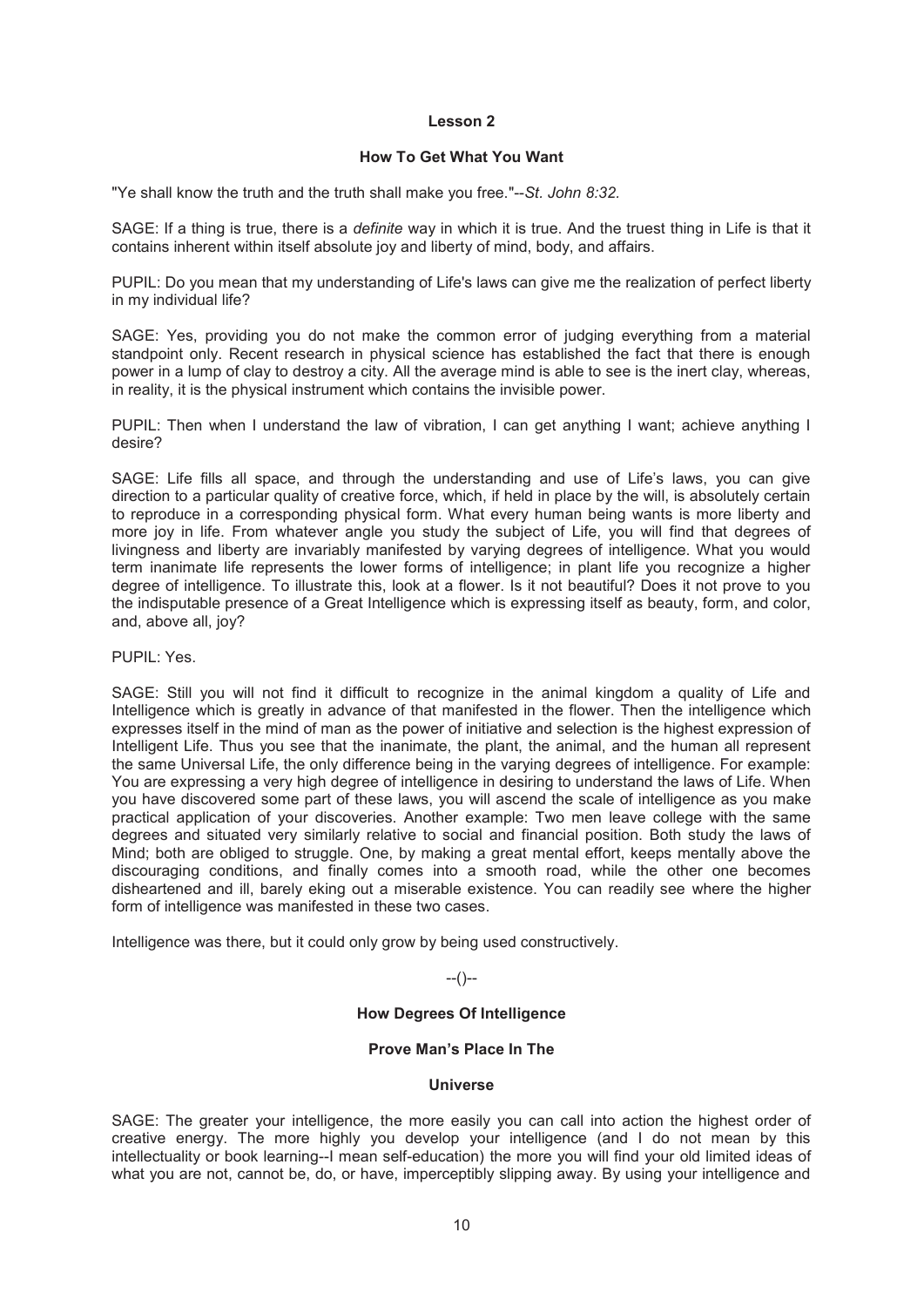resting upon it to guide you Godward, you will come to recognize that you are as much a part of the very *highest* Intelligence as a drop of water is a part of the ocean. This steady recognition on your part, carried into your everyday affairs, will give you control over adverse circumstances, which you realize are, after all, only effects of lower degrees of intelligence, and will deliver you from falling a victim of a material universe. You are *not* a victim; you are a part of the Universe.

PUPIL: Just what do you mean by "effects of lower degrees of intelligence"?

SAGE: I mean, by a lower degree of intelligence, one that is unable to recognize itself as being one of the highest forms of life. The highest degree of intelligence is that form of life which is able to recognize itself as related to all existing Intelligence. For example: You can easily recall the last difficult situation you came through. It was the expression of the highest form of Intelligence which enabled you to think your way out of that.

## $-(-)$

# **The Intelligence Which Distinguishes Us**

## **From The Ape**

SAGE: You recognized your difficulty, but you also recognized your intelligence as being able to draw to itself, from out the whole Universe, ways and means of meeting that perplexing problem. The Law is ever the same. When you are convinced that every physical circumstance or thing has its origin in corresponding activities of the mind (thought), you are able to conquer adversity in any form, because you know you can always control your thoughts. You must always be determined do to your *own*  thinking.

PUPIL: It is not difficult for me to understand that the flower is the result of some invisible power, which must be Intelligence, but for me to realize that this same life and intelligent power in *my* life is not easy. I had not been taught to think in this way. However, you have made me realize that if I wish to learn, I must put into practice the directions you have given me. So when I needed to have five hundred dollars at a certain time and could not see any possible *means* of getting it, I tried to follow your instructions by mentally seeing myself as doing the thing I wished to do. I visualized myself paying my obligation, and in some way, which is still a mystery, I was able to feel quite calm about it. I made my mental picture and actually forgot to worry about the ways and means, and the money came. I did not quite understand then, and I do not know now, just how it happened. All that I am able to realize is that, by my obedience to your teaching, the day was saved for me, and I shall not forget it.

Now I would like to know if we inherit our tendencies of mind?

SAGE: Most of us inherit our thoughts, just as we inherit the color of our eyes. If you intend to understand "the relation existing between mental action and material conditions" sufficiently well to control your circumstances, you must think for yourself, and in your own way, irrespective of that your ancestors thought, even though some of them might have brought desired results.

PUPIL: That seems as impossible as reaching the horizon. However, if you tell me that I can arrive at the place where circumstances and conditions will be under my control, through a steady and determined effort to find out the truth along these lines, I *shall* do my own thinking from this moment. My present condition, however, seems beyond the control of any human being, much less myself, and there have been times when I did control certain conditions, but at other times the same conditions were beyond my control. Why was that?

# --()--

#### **The Secret Of Controlling Your**

### **Life Forces**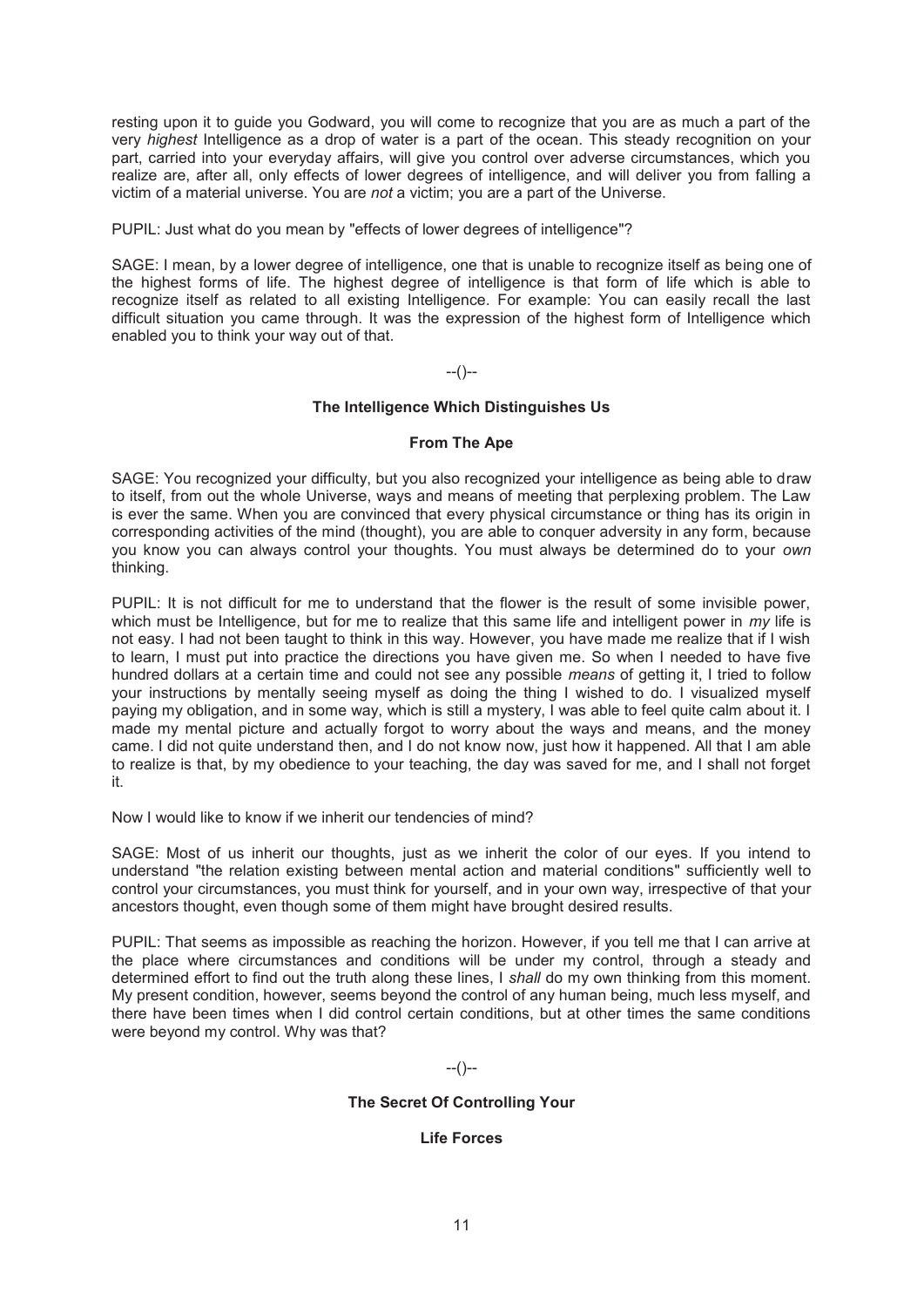SAGE: The reason you succeeded, without understanding the power which you possessed, was that you used it unconsciously, according to the law of its own nature, and reached harmonious results (as in the incident that you have just related). Your ability, at all times, to use the unfailing power which is yours depends upon your recognition of its presence. The reason for your times of failure is that the distressing condition so wholly absorbs your attention that you are unable to think of anything

else. At such times you entirely lose sight of the fact that your individual mind is the instrument through and in which the very highest form of intelligence and unfailing power is endeavoring to express itself. Also, that it always takes the form of your habitual thought. Therefore, when you believe that a situation is beyond your control, so it is.

PUPIL: Which means that my control of circumstances is entirely measured by my capacity to know that the life and intelligence in me is the same Life and Intelligence which brought me into existence? The same Life in the trees and all nature, and I tune in with all Life? Will this steady recognition give me direct contact with *all the power and intelligence which exists?* Would simply dwelling on this thought solve any situation which might arise?

SAGE: No. "Faith without works is dead." God without expression is a nonentity. Thought without action is powerless. But your *recognition* that you are inseparably connected with the *joy, life, intelligence*, and *power* of the Great Whole, *unwaveringly maintained* and *carried into practical application*, will solve any problem, because your thought calls into specific action ideas of the very highest degree of intelligence and power, which naturally controls the lesser degrees. "The lesser modes of life are in bondage to the law of their own being because they do not know the law." Therefore, when you know the Laws of Life, this knowledge gives you ideas which enable you to control all adverse circumstances and conditions.

PUPIL: This is all so new to me, I do not quite grasp your meaning. Will you please give me an illustration?

## $-(-)$

# **How To Light The Pathway Of**

#### **Your Life**

SAGE: Well, suppose you were in a room where every comfort had been provided for you, but the room was in total darkness, and you were unable to locate the things you desired, although you were conscious of their presence. You were told that the room was electrically lighted, and instinctively you began to grope your way along the wall, where you were accustomed to look for a light switch. For hours you passed your hands up and down the walls as far as you would reach until you were quite fatigued. You were about to give up the search and make the best of a bad situation, but, overlapping this thought, there came the resolve that you would not abandon your effort until you had located it. You were determined to enjoy the good things awaiting you, so you renewed your search with the feeling of assurance that ultimately you would find a way to turn on the light.

After more fruitless endeavor, you paused to rest, and to wonder where that switch could possibly be. "It must be here, and I shall find it," you said to yourself, and again you passed your hands over the walls, although you felt certain that you had gone over every inch you could reach. This time your thoughts and movements were not quite so tense, although equally determined. As your hands moved slowly up and down, your mind caught the idea that the switch might not be on the wall at all. You paused a moment, and the suggestion that it might be on the floor registered in your consciousness. But reason stepped in and argued, "Impossible. Who ever head of a light switch being placed on the floor!"

"But," the suggestion persisted, "why not try? You have gone over what first seemed the most reasonable places to find it. Try the floor."

So then you began to reach out uncertainly with your feet for some projection on the floor which might be a light switch.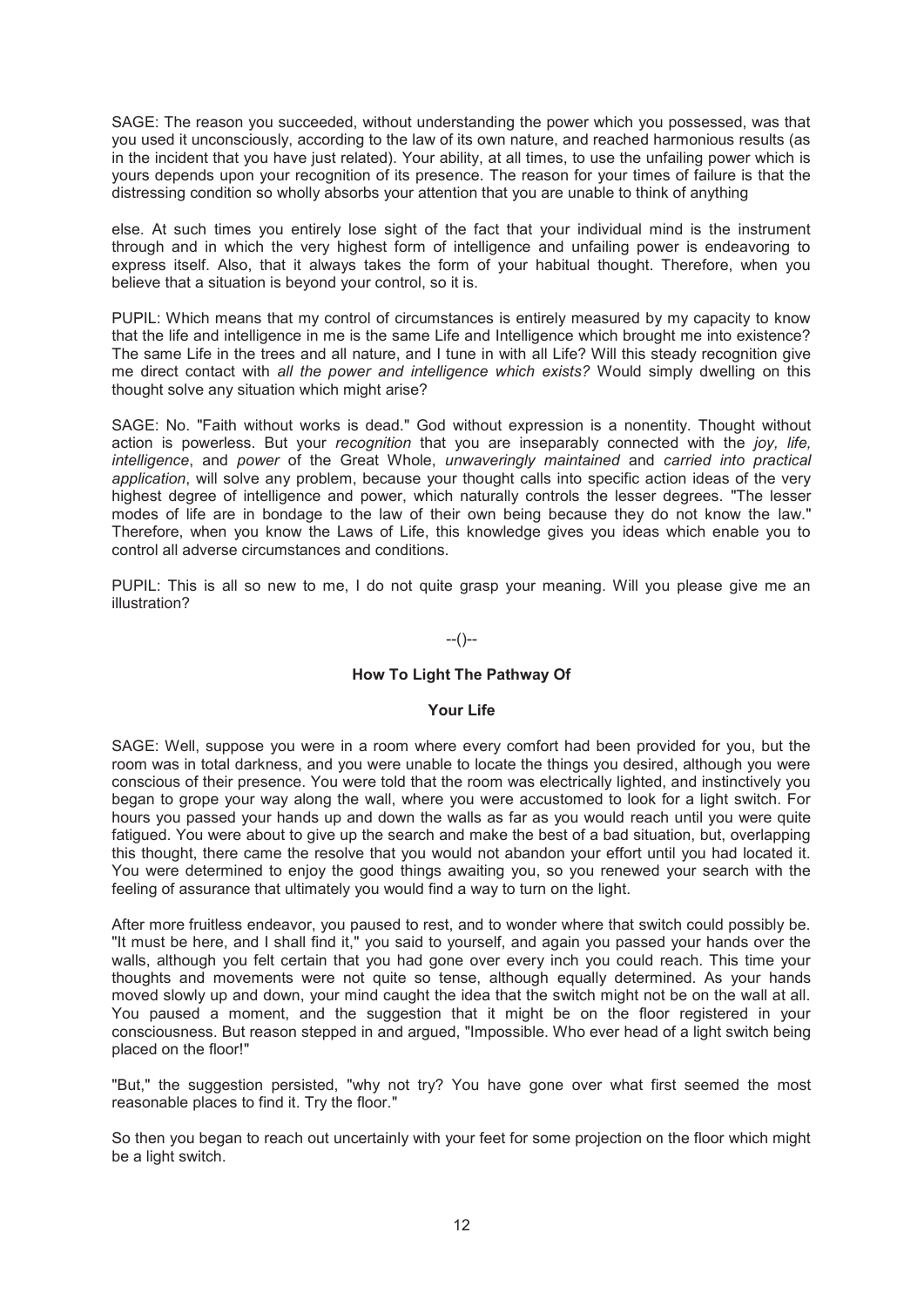## --()--

# **Finding The Light**

Almost instantly your feet came into contact with an unfamiliar object. You put your hand on what seemed to be a push button, but no light appeared. Nevertheless, you now felt quite *sure* that you had located the switch. You paused, and involuntarily asked yourself, "How does this thing work? It won't push and it won't pull." Back came the answer within yourself like a spoken word. "Sidewise." You moved it sidewise, and the room was flooded with light. Your joy at thus finding a responsive intelligence within yourself could not be expressed in words. It was a rapture of the heart which many have felt at times.

PUPIL: Oh, I am so glad that the switch was found through clinging to the right mental attitude! Does such persistent effort always meet with such a satisfactory reward?

SAGE: Yes, persistent, confident endeavor *always* brings satisfaction. In order to give you a complete picture from which you may logically reason in the future, let us consider the same situation from an opposite angle.

Imagine yourself in the same room under the same conditions. After several attempts at feeling around in the dark, you begin to feel tired, more or less discouraged, and you reason with yourself thus, "Oh, what is the use? There *may* be a light switch in this room, and the room *may* contain everything I require, and again it *may* not." But something indefinable in yourself convinces you that not only is the light there, but so, also, are the things you enjoy and desire. You answer right back to yourself, "Well, if everything is here which I need and would enjoy, what a pity that I *cannot* find the switch! What a strange and unreasonable way some people have of doing things! I wonder why the light was not already turned on for me."

PUPIL: You make it seem that one almost involuntarily and invariably blames circumstances or people for his failures!"

#### --()--

#### **"The Fault, Dear Brutus, Lies Not**

## **In The Stars, But In Ourselves,**

#### **That We Are Underlings"**

SAGE: You must admit that it is rare to find anyone who realizes that the cause of his failure or continued misfortune lies within himself. The reason for this is an almost universal lack of understanding on the part of the individual that a certain quality of thought brings to the consciousness a recognition of an intelligent power capable of attracting to him, and directing him to, the fulfillment of his purpose and the attainment of his desire. On the other hand, the inversion of this same power effects a negative result.

PUPIL: You mean that a certain quality of thought enables one to do and be what he wishes, while the misuse of the same power seems to thwart one's purpose?

SAGE: Yes. The idea is to use your power of thought and feeling positively, in order to attain positive results. Use it negatively, and you get negative results, because the unchangeable law is, "Intelligence always manifests in responsiveness." The whole action of the evolutionary process of Life, from its first inanimate beginning up to its manifestation in human form, is one continual intelligent response.

If you would induce yourself to recognize the presence of a Universal Intelligence which permeates all nature, you must also recognize a corresponding responsiveness hidden deep down in all things―in the trees, the weeds, and flowers, in the animals, and, in fact, in everything―which is ever ready to spring into action when appealed to. It will respond to your call as a child would obey when bidden to come and play.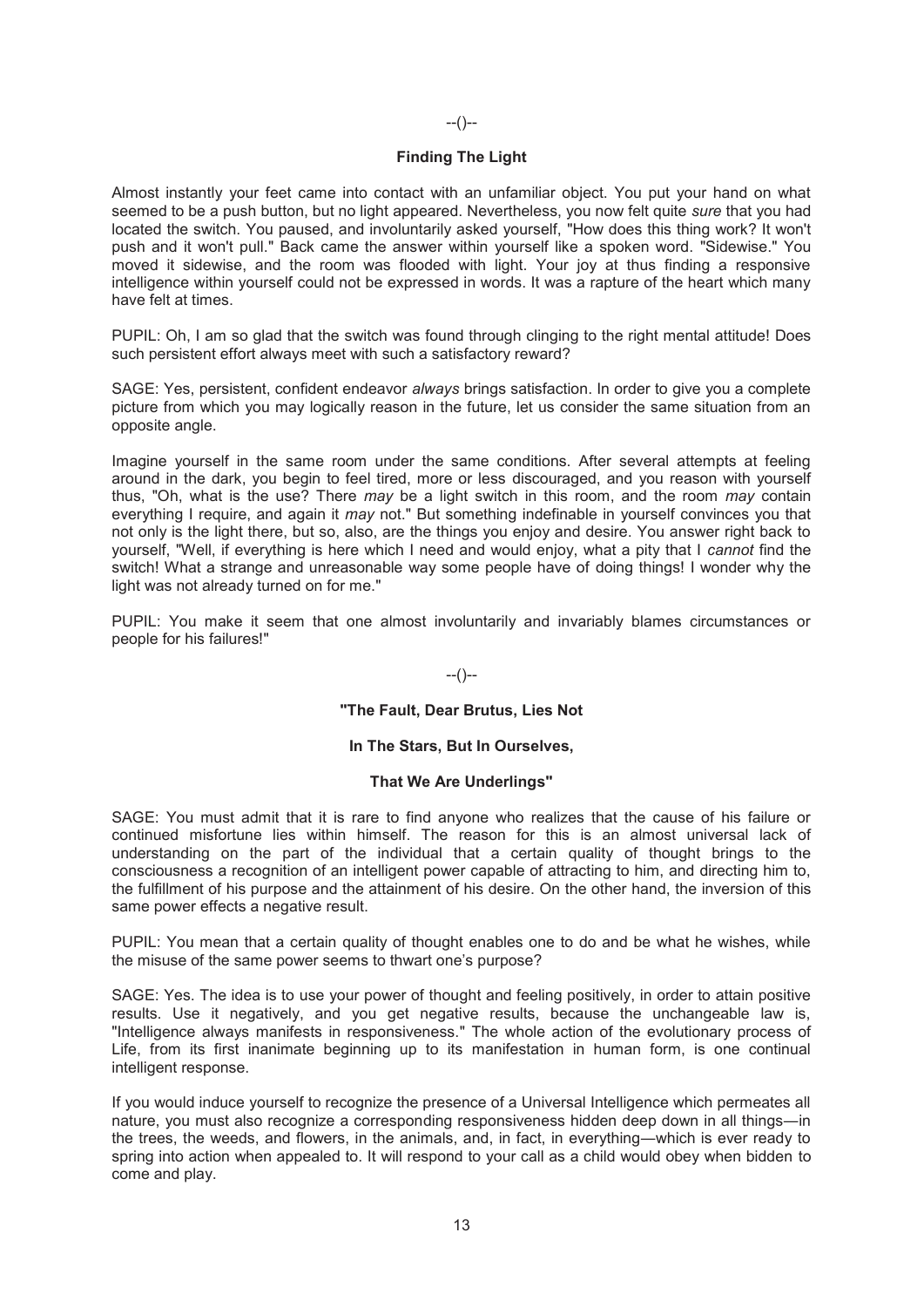In your first experience in the dark room, your all-absorbing thought was not so much about the darkness as about the light, and how it *could* be turned on. The positive "I will" quality of your thought brought up from the depth of your inmost soul a steady flow of intelligent power, which finally penetrated through to your intellect and guided your hand to the switch.

PUPIL: But the second time when I also thought I *must* find the switch, there was no enlightened response. It seems to me that this is one's everyday experience. The first case seems like a miraculous coincidence.

## --()--

## **Don't Look For Coincidences In**

#### **Life**

## **Every Effect Has Its Cause**

SAGE: Oh, no. *All* is Life, and all is law and order. There are no coincidences in reality, no "happen so's." You will realize this if you will recall some of your own experiences similar to the ones used in the illustrations. You often feel that you must have "light," and, after several attempts to avail yourself of it, your thought and feeling settle into the "I cannot do it" groove; "it may be possible for those who know how, but I don't," etc. The best method of learning the truth about this is to live your past experiences over again. Analyze what your thoughts and feelings were when you succeeded, and when you failed. Then draw your own deductions. No written or spoken words equal this kind of instruction.

Remember that all space is filled with a responsive Intelligence and Power ever ready to take any form which your sustaining thought-demand creates. This power can work only in terms of the thought instrument through which it operates. Humanity generally admits Jesus' ability, Jesus' power to use the spirit of intelligent life to produce material conditions―as in turning water into wine, but they doubt their ability to use the same Power in themselves, in spite of Jesus' assurance, "All things are possible unto *you*." Now this statement is either true or false. If true it is because your mind is the instrument in and through which this intelligent Principle of Life takes initiative action, and this action, in turn, is always in accordance with the laws of life, which are subjective in their nature.

#### --()--

#### **Life's Greatest Purpose Is To**

#### **Express Joy, Beauty, And Power**

PUPIL: Am I right in concluding that this lesson in life, which is an ever-present, limitless, intelligent power, is ready at all times to be guided in any direction that my sustained thought may give it? If I permit to be anxious, discouraged, dissatisfied, I bring into action repelling, destructive forces? Life's purpose is to give expression to Its joy, beauty, and power, through Its particular instrument, my thought. Is this right?

SAGE: You have grasped the letter of the lesson in a remarkable way. Now it remains only for you to experience the happiness of what you have learned. Do this putting by your knowledge to practical application, never losing sight of the fact that no matter *what justification you may think you have at the time, any feeling of discouragement, dissatisfaction, or anxiety causes the fulfillment of your right desire to recede further and further away from you.* Whereas, by *persistent and determined endeavor*  to trust your own desires and ambitions as the specific expression of the universal loving, guiding, and protecting Principle, you will find that your supply for their fulfillment will unfold to you greater and greater liberty in every direction.

PUPIL: When one does not wish to entertain negative thoughts, how can the sense of discouragement and anxiety be shut out? I am sure that it is not because one enjoys feeling worried that it seems so difficult to eliminate it. Do you mean that it is as possible to snap out of a thought one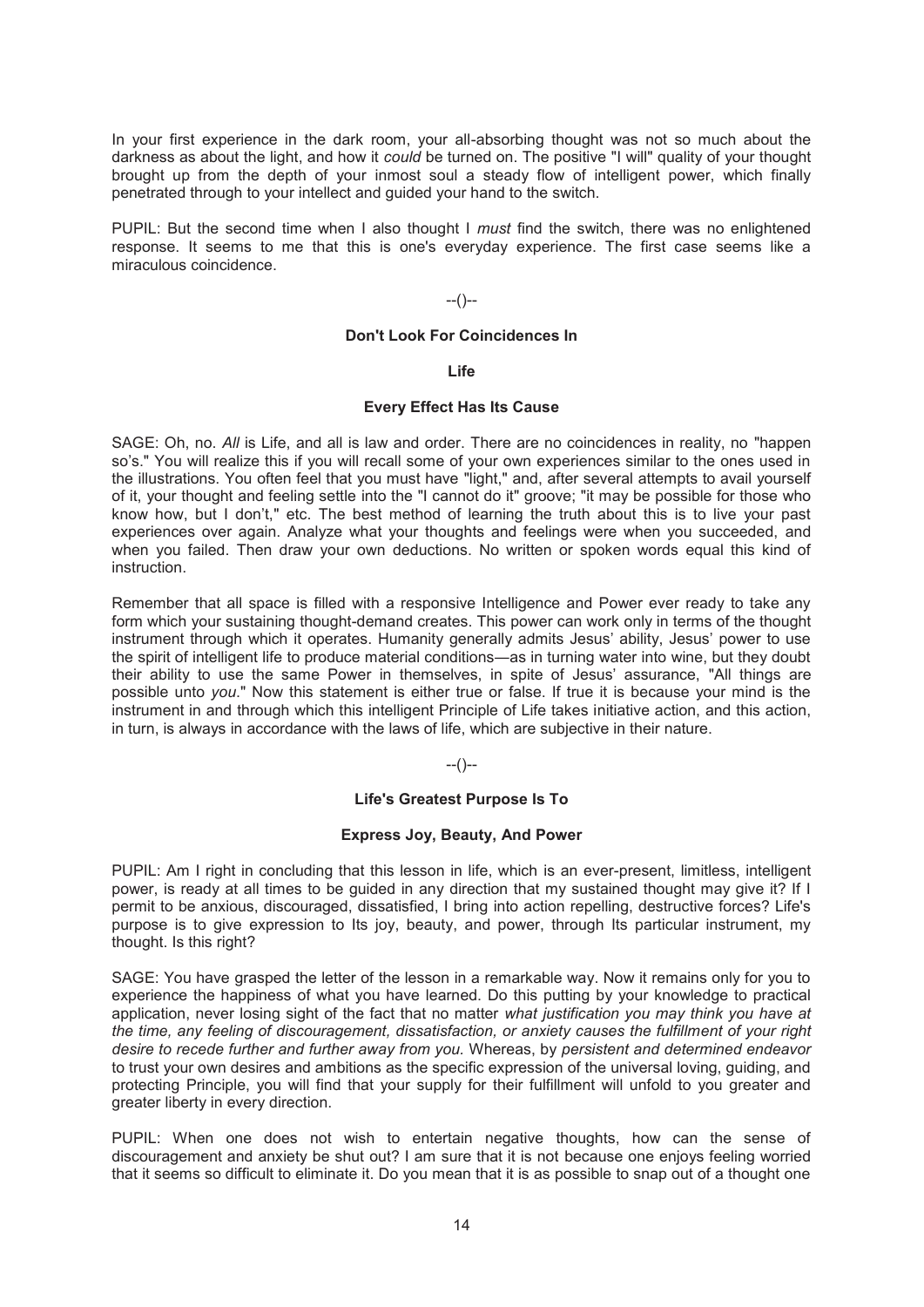doesn't want as it is to step from one room to another? I should like to know how that is accomplished, as I have many unwelcome thoughts which I am wholly unable to dismiss at the time. After a period they leave, but it seems to me they use their own sweet will about it. I have honestly tried to rid myself of thoughts, which seemed to cling all the tighter when I tried to throw them off. It would be wonderful to cast off a thought as one would a garment! How can it be done?

SAGE: By keeping a *positive attitude of mind* regarding your innermost desire as *an accomplished fact*, whether it be for a state of mind or for a thing. You cannot think positive and negative thoughts at the same time.

PUPIL: Oh, is that true? It seems to me I have often been speaking to someone on a certain subject while my thoughts were on an entirely different one.

#### $-(-)$

## **You Can Actually Think Of Only One Thing At A Time**

SAGE: You were *thinking* one thing and *saying* another. You had only *one* thought. You automatically said one thing while thinking another. In short, your words were not the expression of the thought in your mind. Suppose you give yourself a test; try to think of yourself as a success and a failure at the same time. You will find it impossible to think positively and negatively simultaneously. In our next lesson we will take this up more extensively and prove why it is true. Also why you, as an individual, can control circumstances, whether they be mental, physical, or financial, through the understanding of your personal relationship to the Intelligence which governs the universe.

PUPIL: I know that what you say is true, but just what method should I employ to accomplish this? There are times when I become cross and impatient with myself because I give way to anxiety and fear (the very things which I know *now* will cause my defeat). And yet I will do it, just as I will eat something I like even though I know it will disagree with me. Could you give me a formula to use at such times?

#### --()--

## **How To Drive Anxiety Out Of Your Mind**

SAGE: When the triad of enemies–fear, anxiety, and discouragement–assails you, poisoning your mind and body, weakening your power to attract what you want, begin instantly to take deep breaths, and repeat as fast as you can, aloud or silently, the following affirmation, which is an antidote to the poison and a powerful assurance and attraction of Good:

The Life in me is inseverably connected with all the life that exists, and it is entirely devoted to my personal advancement.

If you are alert and can make this affirmative thought overlap the negative, anxious suggestion, you will very soon free yourself. If the tendency to dwell on these erroneous beliefs keeps recurring, go where you can be alone, repeat your affirmation, and endeavor to lift your mind up to your words, much as you would lift your breath from the bottom to the top of your lungs. Never be impatient with yourself because you do not quite succeed in your every endeavor. It is your *intention* that counts, not necessarily the *absolute fulfillment* of the letter. The ALL-KNOWING POWER THAT IS understands and rewards accordingly. Be *diligent* and *patient*, and you *will surely succeed*.

--()--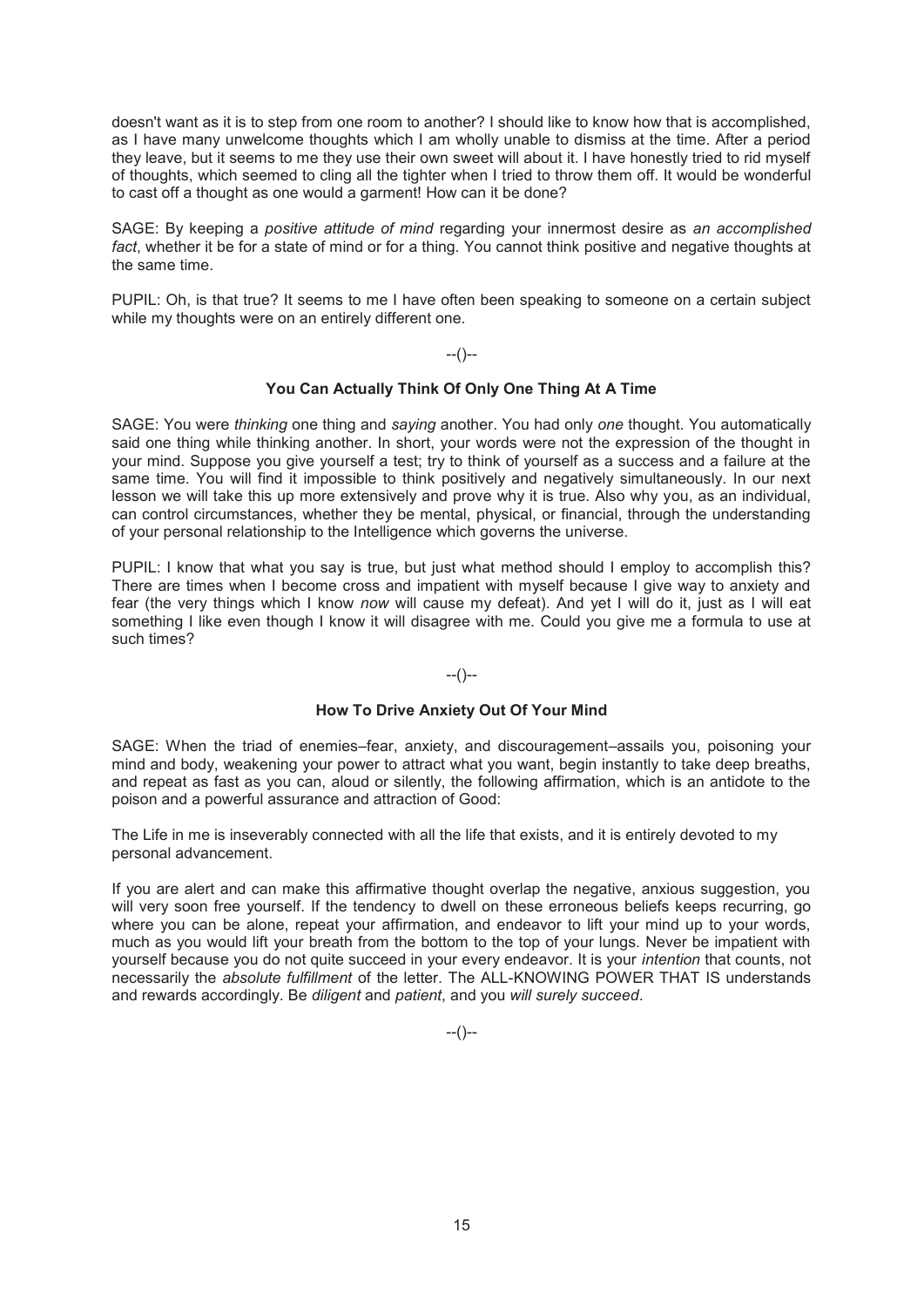#### **Lesson 3**

#### **How To Overcome Adverse Conditions**

#### "There is nothing either good or bad, but thinking makes it so." --*Shakespeare*

SAGE: If you wish to overcome adverse conditions or to maintain a favorable one, it is necessary to have some knowledge of the fundamental or originating Spirit, and your relation to It. The true order of these fundamental principles of life which you are endeavoring to understand does not require you to deny the reality of the existing physical world, or to call it an illusion. On the contrary, *by admitting the existence of the physical, you thereby see the completion of a great invisible, creative process*. This enables you to assign physical manifestations to their proper places in the creative series, which your former way of thinking did not enable you to do. You now realize that, while the origin of life is not in itself physical or material, it must throw out physical and material vehicles through which to function as its means of expression, in varying degrees of intelligence, such as the vegetable or the animal kingdom, and the human, as illustrated in our last lesson. All are forms of life, because of that inner Principle of being which sustains them. The Life Principle with which you are primarily concerned is the *life of thought and feeling in yourself. You are a vehicle or distributing medium of the creative Spirit of Life.* If you understand this, you will have some idea of what the originating Spirit of Life is in Itself, and your relation to It as an individual.

PUPIL: Since thought and feeling are the origin of all things, would it not be necessary to get into the spirit of their origin in order to control circumstances? Is it true that my thoughts and feelings are the same as those of the limitless Power and Intelligence of the universe?

--()--

# **How You Can Control Circumstances**

#### **And Erroneous Conditions**

SAGE: In essence they are the same. You are able to control the circumstances and conditions relative to your individual world, *of which you are the center*, by making your thoughts and feelings correspondent in quality (at least in a degree) to what you believe are those of the originating, intelligent forces of life.

PUPIL: Is it true that the life in me contains everything that I, as an individual, could ever require? Are my thoughts and feelings the centralizing power of my particular world? If so, then Browning explains the situation when he says, "We carry within us the wonders we seek without us." If I know and practice this great fact, the wonder of Life's understanding power will come forth in me by its own divine right, and assume command over all my problems in exactly the same degree that I recognize it. Is that correct?

SAGE: Yes, Browning has voiced the truth in that sentence. The divine Principle in you is complete, and is the only Life there is. But this should not lead you into the error of believing that you are not to exert yourself. Remember that the life-germ in you is an Intelligence which can call into specific action all of life's forces from out the entire universe, but it can only work through *your* intelligence in correspondence to what you *confidently believe* it *can* and *will do*. Therefore, be practical in your reasoning, and diligent in your deeds.

Suppose I give you an example: You have a glass of dirty water. In order to have the clear water, you would continue to pour the clean water into the glass of dirty water until every drop of the dirty water had flowed out of it, wouldn't you? The same rule applies to adverse conditions. Pour into them a steady stream of confidence in the power of God in you to change them, and they *will* change, correspondingly.

PUPIL: I understand. You mean that I should use my common sense, coupled with a steady faith in God and earnest, concentrated mental effort?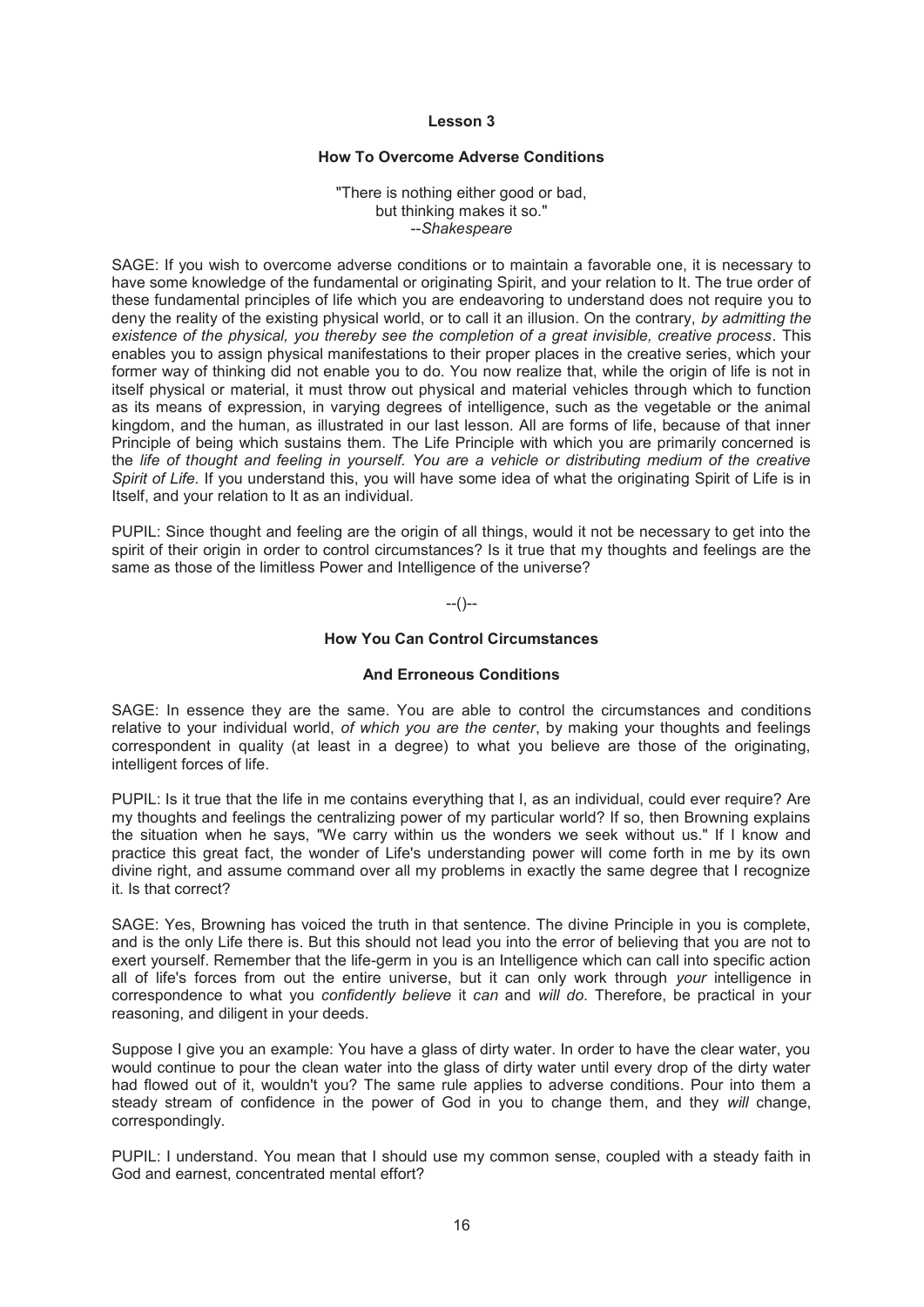## --()--

#### **Common Sense And Your Mental Faculties**

SAGE: That is it. Use your common sense and all your mental faculties as far as they will take you. However, you should never try to force a situation. Always allow for the Law of Growth. Remember that conditions will grow into the correlative shape of your firmly held mental attitude "under the guidance of the All-Creating Wisdom." If you will follow this method of reasoning, you will soon form the habit of examining your own attitude of mind for the key to your progress and enjoyment of life. Endeavor to keep before your mind's eye the thought that every physical or material condition in your life corresponds to your habitual thought tendency, and your thought tendency will eventually become the reproduction of the way you regard your personal life, as related to all life.

PUPIL: Shall I be able to overcome one limitation after another, as I develop the knowledge and feeling of regarding the Life Principle in me as the source of all physical experience? As I advance along these lines, shall I grow into the liberty of enjoying life in my own way?

SAGE: In studying the law of your own being, the important thing to realize is that you, as an individual, are a specializing center, through which the power or essence of Life takes forms which correspond exactly to your most habitual conceptions. Try to realize more and more thoroughly, both in theory and in practice, that the relation between your individual mind and the Universal Parent Mind is one of reciprocal action. Grasp the principle of reciprocity, and you will comprehend why you fall short sometimes of enjoying life, and how you can attain to full enjoyment; just as the law of gravitation shows why iron sinks in water, and can also be made to float.

PUPIL: It is rather difficult for me to understand what you mean by the reciprocal action between my individual mind and the Universal Parent Mind. Suppose I am facing a big financial problem, and I endeavor to bring my mind into a state of confident expectancy through meditation upon the everpresent supply in all forms of life, and by repeating an affirmation which seems logical. Would that do it? Where does the reaction come in? And how? If my happiness in life depends upon this understanding, and upon living in a state of conscious reciprocity with the Parent Mind, it seems just now that it is a long way off, because I do not grasp your meaning. Should I feel a reaction within myself when striving for a certain state of consciousness?

 $-(-)$ 

#### **How Your Mind Is Related To The Universal Mind**

SAGE: We said in our last lesson that your mind was an outcome of the great Universal Parent Mind which brought you into existence for the direct purpose of expressing Itself through you. The reciprocal action between your mind and the Parent Mind might be compared with a tree and its branches. Your mind is the *specific* expression of the Universal Mind from which it draws its power to think, just as a branch of a tree is a specific part of a tree, not apart *from* it, but a part *of* it. Thus, between the Universal Mind or Life and its own specialized expression (which is your mind), there is a perpetual interaction, as with the tree and its parts; its branches and its leaves are continually drawing sustenance from the parent trunk. Your thought action is the specialized, identical action of the Universal Mind.

Example: Imagine yourself feeling a bit downcast, when suddenly you are handed a telegram with the news that the one person in the world whom you love the most is on his way to see you, and the messenger of some wonderful news! Can you not imagine what a definite reaction you would have from news like that?! Well, you can stimulate the same quality of thought, that same feeling of joy and surety between your individual mind and its source, through mentally picturing yourself as doing the things that you enjoy. See yourself happy, and lift your mind up to it by constantly repeating a happy affirmation, and you will readily realize the reaction in kind.

PUPIL: I see. The way that adverse conditions are to be overcome is through my recognition of the reciprocal action going on continually between my mind and the One great Universal Mind, which brings about the same kind of a reaction that I would have from an agreeable experience on the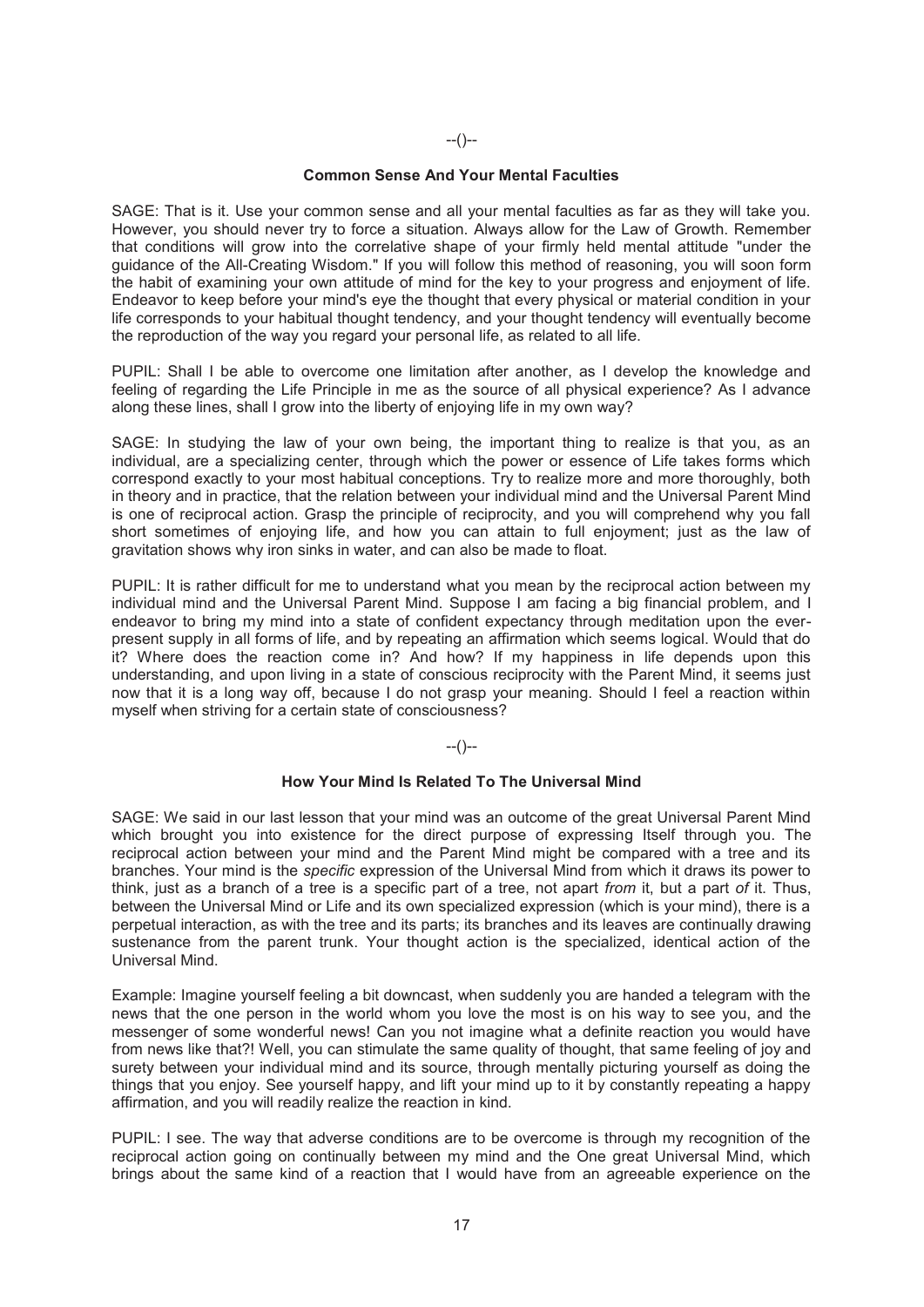physical plane. I used to think that conditions were overcome by ignoring them, and setting aside the inherent

law that caused them. I begin to realize now (theoretically at least) that the laws of life cannot be ignored nor destroyed, but, on the contrary, must be made to work for us to produce a harmonious existence.

SAGE: Adverse circumstances are overcome by reversing the originating cause, which is your own thought. Anxiety and fear always attract conditions of their own kind. Reverse this tendency and entertain only those thoughts which register harmony and confident assurance, and the adverse circumstances will recede, and in their place will appear the conditions which correspond to your changed mentality.

PUPIL: Am I to regard my mind as a branch of the Universal Mind from which I draw all my substance?

SAGE: Yes. You now have a fairly good general idea of the two ultimates: the Universal and the individual, and their relation to each other. I think we should now consider the process of specialization, that is, how to make nature's laws produce a particular effect which "could not be produced under the simple generic conditions *spontaneously* provided by nature."

## --()--

#### **How To Remedy Nature's Shortcomings**

PUPIL: How can one create conditions not provided by nature?

SAGE: Do not overlook the word "spontaneous." By consciously and intelligently arranging your thoughts in the new order, by looking within yourself for the solutions of your problems, instead of without, you will certainly find

that ideas will come to you, which, if followed, will produce new conditions other than those provided by nature.

PUPIL: How can I do this? Is this brought about by causing my thoughts to correspond to those which I think the Universal Mind must have?

SAGE: Let me give you an illustration of what I mean. Take the case of a miller who has been grinding his grain by hand. His instinctive feeling is that there should be a more efficient way of grinding grain, and he meditates a good deal on what this way might be. One day, while walking in the country, his attention is attracted, for the first time, to the power in a stream of water as it rushes past him. He pauses, and reflects on how this power could be utilized for his particular purpose.

"Why not harness it and make it grind my grain?" he asks himself. This unexpected inspiration thrills him through and through, not only because of its possibilities, but because of his feeling of assurance that it can be accomplished. Immediately, the desired result begins to picture itself in his mind. By the side of the stream he sees his gristmill working under new conditions, with a great wheel attached to it revolved by the force of the running water, and thus grinding his grain. The force of the water *spontaneously* provided by nature has not been changed; it has been specialized to meet an individual requirement.

### $-(-)$

## **How Nature Working Through Mind Can Grind The Grain**

PUPIL: Naturally the power of the water could not of itself have ground the grain, but through the interaction of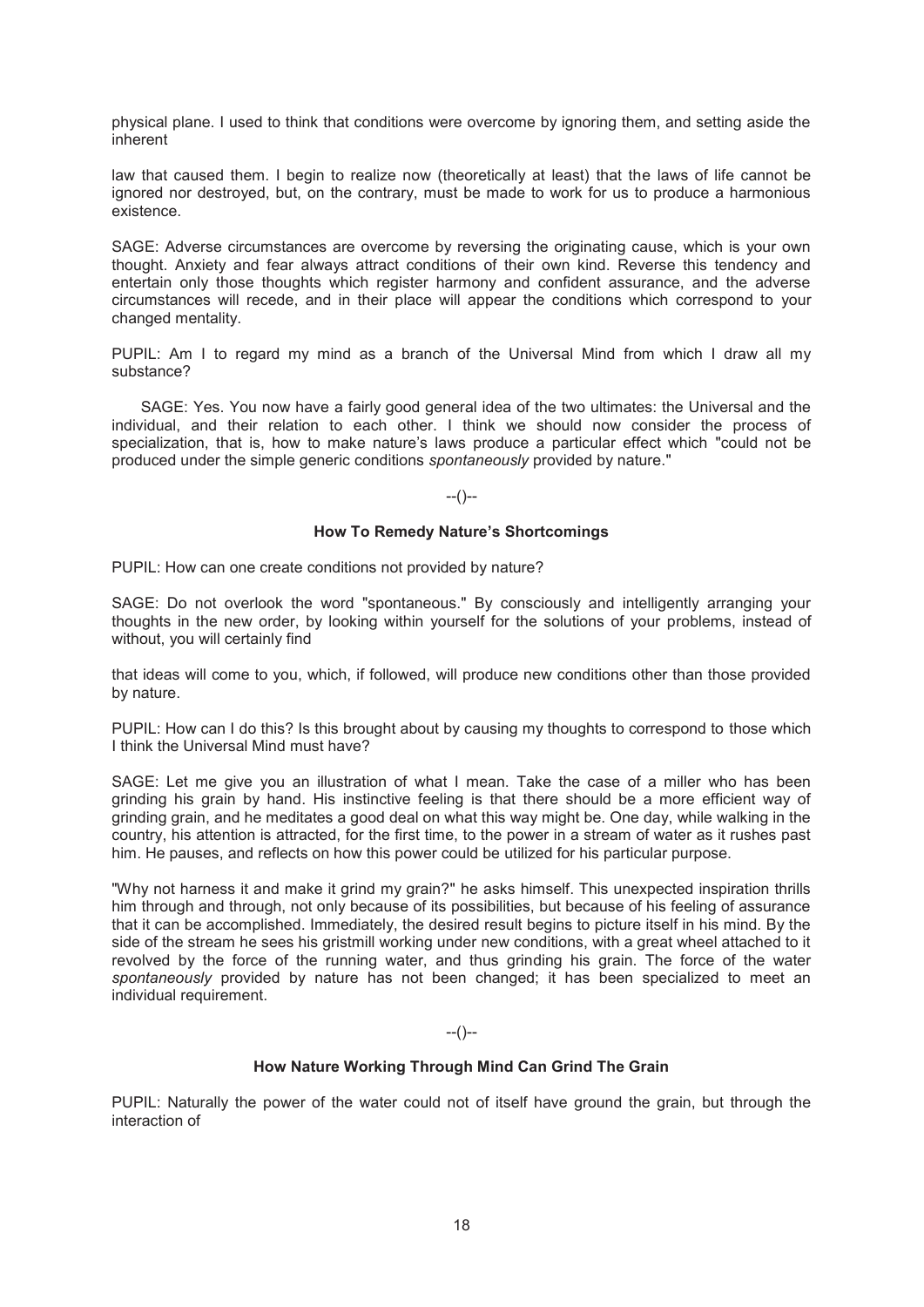the individualized Universal Intelligence in the miller's mind, he made this power "spontaneously provided by nature" do his bidding, just as Burbank specialized nature's laws by making cactus grow without thorns, and blackberries without seeds.

SAGE: Yes, you have grasped my meaning. Your comprehension of the interaction between the water-power, or nature, and the individualized Intelligence in the mind of man is scientifically correct. You see now that it is an entire reversal of your old conception. Formerly, you took forms and conditions as symbols, and inferred that they were the causes of mental states and material conditions; now you are learning that the true order of the creative process is exactly the reverse, that thought and feeling are the originating causes which form corresponding external conditions. This is the foundation principle upon which you can specialize the generic law of the whole creative process, and cause it to bring all of its Intelligence and Power to bear, in meeting your particular necessity.

#### --()--

## **Showing The Silver Lining Of The Cloud**

PUPIL: You are right. I have been inverting the order of cause and effect. It always seemed to me that conditions both created and controlled my thoughts, that is, I involuntarily accepted the thoughts which the conditions suggested.

For example: Suppose I want to be at a certain place at a certain time. My appointment is important and I shall be late. What a terrible thing it will be! There seems nothing to be done. That is the way I used to think.

Now, in the new order of thinking, I shall endeavor to mentally see myself as keeping my appointment, etc. I shall get into the spirit of the thought that nothing can impede my progress or thwart my purpose, and I am sure that a way will open enabling me to materialize this thought on the physical plane. I am sure that in some unforeseen way my engagement will be kept, satisfactorily to myself and to the other person. In fact, I have experienced similar episodes.

SAGE: Yes, almost everyone has had such experiences as you have related, but very few profit by them. The law is, "As a man thinks so it becomes." If you wish to withdraw from an undesirable situation, you must adopt the scientific method of affirmative thinking, and follow it up as a permanent factor in life.

You will find that the universal causative Power (call it what you will) always manifests as supreme Intelligence in the adaptation of means to ends. For instance, there is something which you wish to do--build a house, sell something, or do a kind act for someone. It is this supreme Intelligence manifested through you that guides your activities. Without it, you would be unable to outline your intention, much less accomplish your purpose. Your intelligence is the instrument through which the One Great Intelligence of the universe is constantly taking specific form. This being true, every idea which registers in your mind was first formed in this One Infinite Mind. A continual recognition of this fact will enable you to find your way out of any sense of limitation which may arise in your individual experience.

I once heard of a man who had an intense desire to do big things. He asked his teacher to think with him along the lines just discussed--that the Intelligence of the universe was taking specific form in his individual intelligence. His teacher agreed providing the student's desire was great enough to force him to arise every morning and take a two-mile walk, meanwhile meditating upon this interaction between the Universal Intelligence and its special form, his mind. The student also was instructed to form the practice of making mental pictures for the precise purpose of developing his intuition and imagination. One suggestion was that he should mentally see himself walking along a beautiful, clear, flowing river, hearing the rippling water, and seeing the reflection of the trees on its clear surface, and then to transfer his mental picture to one depicting his own desire.

After following this practice for six months, an idea of almost overwhelming magnitude came to his mind. This did not seem unnatural, however, as it was so completely in accord with his recent habit of picturing his all-absorbing desire. He joyously continued his walks, his meditation, and visualization,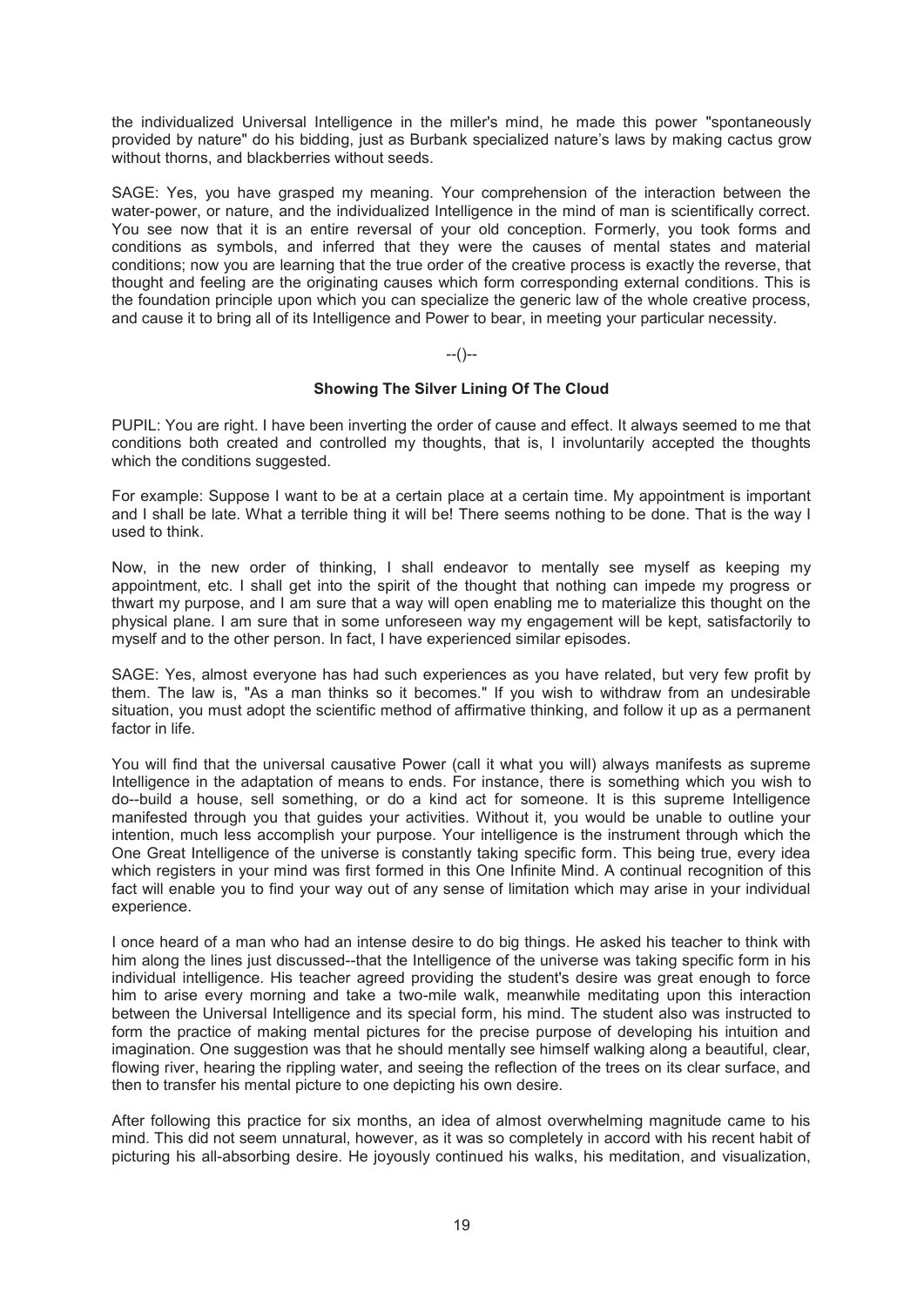and finally the Universal Intelligence manifested in its specific form (his mind) by giving specific directions to bring the big idea into successful operation.

PUPIL: Could his mind have captured this big idea without the help of a teacher?

--()--

## **Always Learn To Do Your Own Thinking**

SAGE: Certainly. The idea did not come through the teacher's mind; he simply started the student on the right track. No one can think for another. It was the result of his determined effort to recognize his own individual intelligence as the instrument in which the Greater Intelligence was constantly taking form. All that the teacher did (all that anyone could do) was to help him to hold his thought along the path he desired to go. The help of the teacher strengthened his conviction and faith in the power in himself.

PUPIL: Is this originating power of life a forming power as well as a creating and directing one, and did the teacher's thinking along the same lines steady the student's thoughts? Without the support of a more advanced mind, could anyone succeed in a great undertaking?

SAGE: Certainly. *If you are sufficiently convinced of the absolute truth of your method, you do not need any sustaining force outside of your own conviction*. You miss the point of your relationship to the great whole if you do not realize that it is not only an originating, but also a forming power. Do you not recognize its forming power throughout nature? You would not think of trying to make a lily a rose. If you know that the same Power that created the flowers also made your mind for the specific purpose of operating in it, you would soon learn to trust its formative nature in its operation through your intelligence.

PUPIL: I understand. It is the power of Life in man which originates, creates, directs, and forms. In reality, there seems to be nothing whatever for man to do in this great scheme of things except to enjoy life, if he can only learn how!

#### --()--

# **God And Company, Ltd.**

SAGE: The Law of Life is God and Company. You are the Company, and you cannot in any sense be an idle partner, if you wish to profit by the partnership. Your part is a big one, and there is plenty for you to do in providing a concrete center around which the universal divine energies can operate.

PUPIL: Does this mean that to realize my oneness with the joy of life I shall not find it as simple as it seems?

SAGE: No doubt there will be times when you will find it difficult to transfer your thought from externals to the interior realm of the originating principle, and to joyfully hold it there until external conditions correspond with the ideas you have in mind, but there should never be any strain. You are attracted to the Universal Mind as your source of supply, along the lines of least resistance. That is to say, along these lines which are the most natural to your individual and particular bent of mind. In this way you infuse into the Universal Mind your desires and ambitions, thus intensifying your power of attraction (relative to the desire uppermost in your mind) from the infinite forces.

For instance, let us suppose that you feel very much alone, not altogether lonely, but alone (there is a difference, you know), and yearn for congenial companionship. At a certain night and morning, go where you will not be interrupted, and mentally picture yourself walking with a companionable friend (no person whom you know, but an ideal one); then see yourself riding with this same friend, and the two of you doing many happy things together. Keep your picture in mind until all sense of aloneness has disappeared, and you *feel* an unmistakable sense of companionship. Let that feeling register in your consciousness, and try to recall it at will. If you will practice in this way, you will very soon realize that this is the reciprocal action between your mind and the Universal Mind. Once this recognition is well established, *your* ideals will begin to express themselves in form.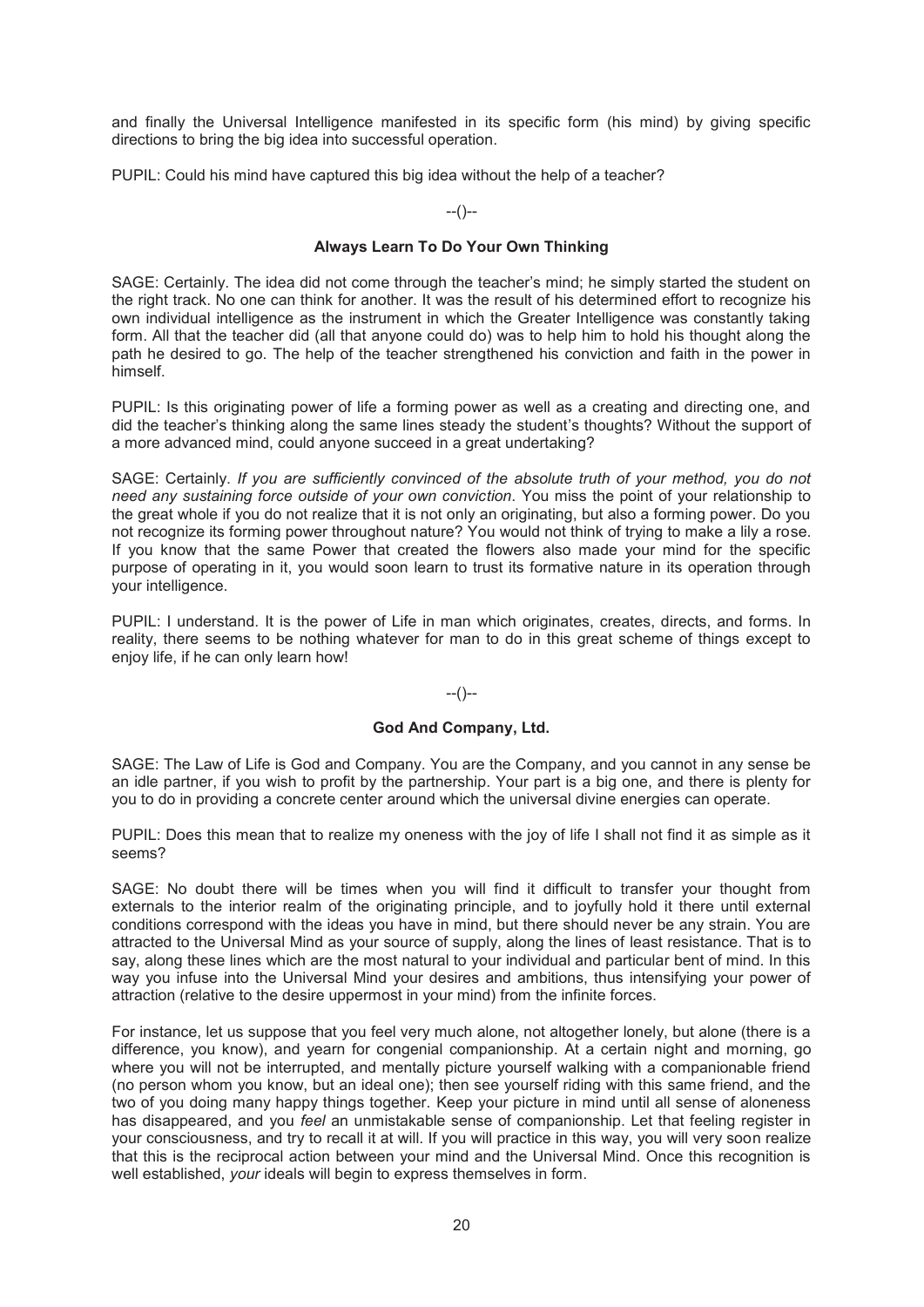PUPIL: Then one's efforts should be wholly directed to the attainment of a higher degree of intelligence, rather than to the acquiring of material things.

--()--

## **"God Will Provide The Food, But**

## **He Will Not Cook The Dinner"**

SAGE: Such a purpose is the very highest, and aspirations along this line would surely externalize corresponding things. Under no circumstances should you allow yourself to form the habit of idle dreaming. The material side of life should not be despised, for it is the outside of a corresponding inside, and has its place. The thing to guard against is the acquiring of material possessions as your ultimate aim. However, when certain external facts appear in the circle of your life, you should work with them diligently and with common sense. Remember that things are symbols, and that the thing symbolized is more important than the symbol itself. "God will provide the food, but He will not cook the dinner."

PUPIL: My part then is to cook the dinner, so to speak; to use the intelligence with which I have been endowed, by making it a power to attract, from out the universe, ideas that will provide for me in any direction that I may choose to go, according to law?

SAGE: Yes, if you choose to go with life's continual, harmonious movement, you will find that the more you use the law of harmony through progressive thinking, the more intimately acquainted you will become with the law of reciprocity. This law corresponds to the same principles which govern physical science; that is, "nature obeys you precisely in the same degree as you obey nature." This knowledge always leads to liberty.

PUPIL: How does nature obey me?

SAGE: Nature's first and greatest law is harmony. You see the results of harmonious law in the beautiful world around you. If you obey nature's suggestion, and follow the law you will be the recipient of all the benefits contained in this law of harmony that nature has to offer, such as health, strength, contentment, etc., for all of her laws bring freedom and harmony. You will find nature responding along the same lines, to the extent that your thoughts and acts are in accordance with her perfect laws.

PUPIL: Is the power of thought always creative, and does it always create conditions corresponding to itself? Can one know this law sufficiently well to cause it to respond immediately?

#### --()--

#### **Fifteen Minutes Night And Day Are Not Enough**

SAGE: Thought as thought is always creative, either good or bad. The length of time required for the corresponding physical conditions to appear in the circle of your individual environment depends entirely upon your ability to recognize that your desired course is a normal, already existing, mental fact. It is not enough to get into the spirit of your reasoning for fifteen minutes night and morning, with the inward confidence that you are directing a certain, unfailing power toward a desired physical manifestation, and then spend the remainder of your waking moments in doubt and fear. The whole question is, how does your particular sustained thought affect you? If it stimulates your feeling of faith, the response is immediate.

PUPIL: Could you give me something to memorize which will help me to eliminate doubt and fear?

SAGE: Yes. The thought I use most frequently myself is this:

"My mind is a center of divine operation. The divine operation is always for expansion and fuller expression, and this means the production of something beyond what has gone before, something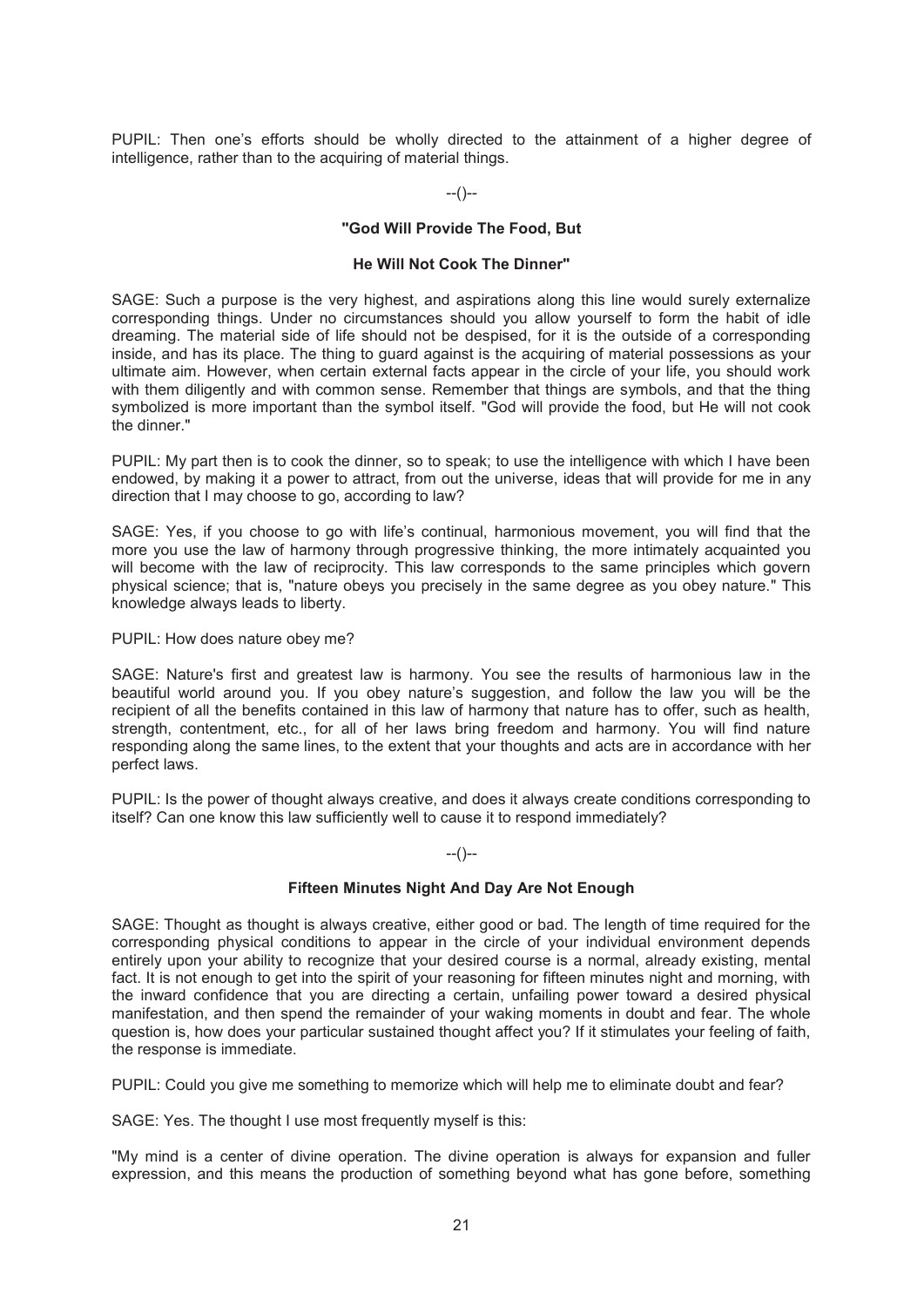entirely new, not included in past experience, though proceeding out of it by an orderly sequence of growth. Therefore, since the divine cannot change the inherent nature, it must operate in the same manner in me: consequently, in my own special world, of which I am the center, it will move forward to produce new conditions always in advance of any that have gone before." (Dore Lectures)

You should memorize this passage and meditate upon it, endeavoring to make your mind a "center of divine operation," by entertaining only such thoughts as you feel are reflections of God's thoughts. Whenever you sense that your way to freedom is obstructed, make a stronger endeavor to live with the spirit of your affirmation, and you will soon find your mind receiving ideas, which, if followed, will guide you into the path of absolute liberty.

## $-(-)$

### **The Devils Of Doubt And Fear**

PUPIL: Doubt and fear are the devil, are they not? Is not fear the most destructive of all wrong elements? It seems to me that it is ever present in one form or another. Can this monster be entirely eliminated from one's mind?

SAGE: Surely. Although fear is the most destructive of all the mental enemies, and, as you say, seems to be ever present, yet when you realize that your *fear is just as certain to materialize as is your faith*, you will grow more and more guarded as to the quality of thought which you harbor. Practice makes perfect.

PUPIL: Try as I will to inhibit fear, I am unable to succeed at present. At times I utterly fail, and I am overwhelmed with it.

# --()--

# **How To Drive Out Fear**

SAGE: The moment you begin to feel fearful, get into the open if possible, walk briskly for a mile or two, taking deep breaths, and holding your chin in and chest up. Think of yourself as a monarch of all you survey and assume a corresponding commanding attitude. Repeat with every breath this affirmation: "I am breathing in the Life, the Love, and the Power of the universe RIGHT NOW!" Hold the breath a second, with the affirmation in the center of your mind; then expel the breath with the same thought and send it out to mingle with the ether of the universe. "I and my Father of Love are ONE."

If you cannot get out into the open, assume, wherever you are, the same attitude. Take deep breaths, repeat the affirmation, and you *feel* certain that you are protected and supplied with all the love and power which Life has to give, fear will disappear, and you can resume whatever you were doing.

 $-(-)$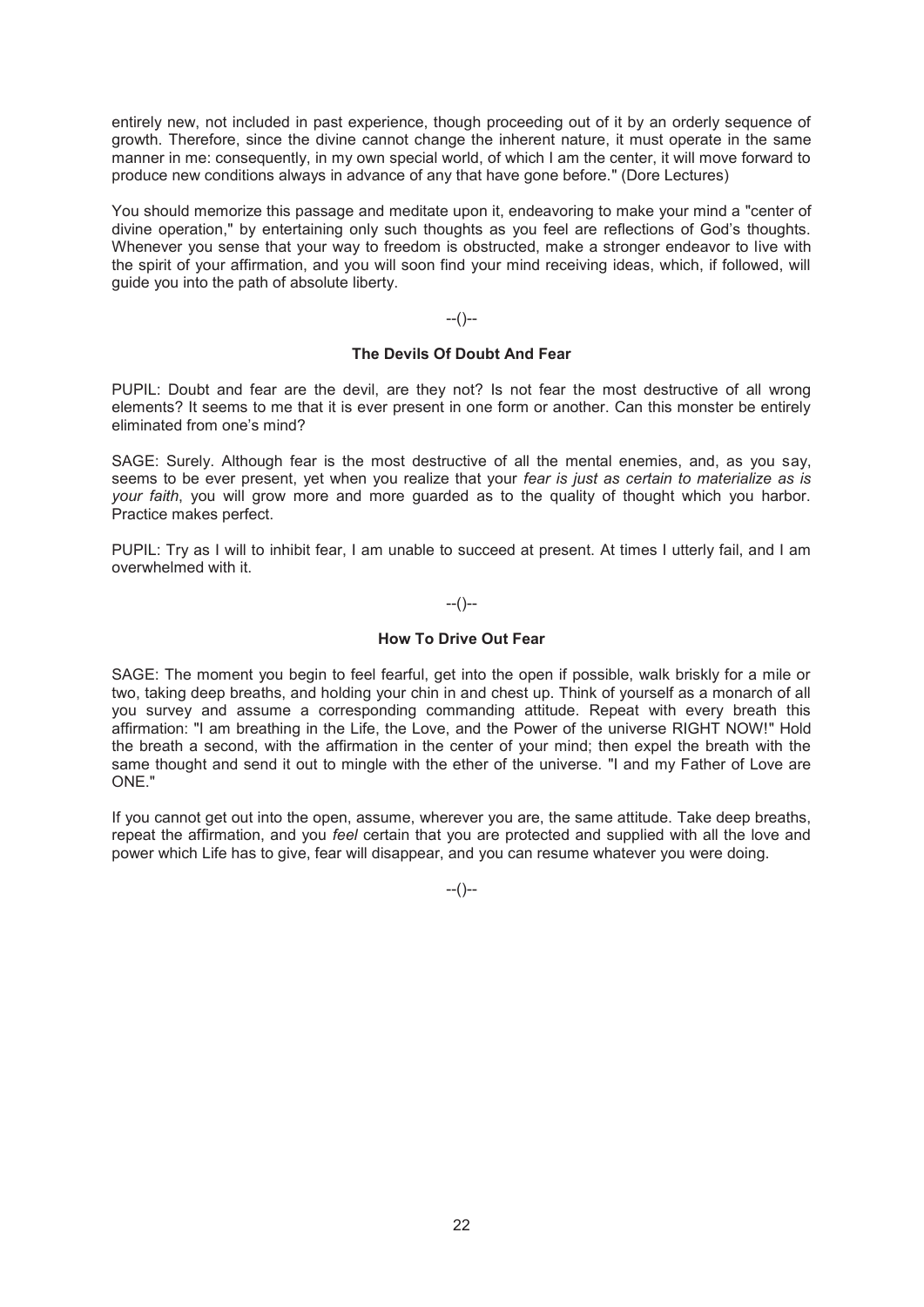## **Lesson 4**

## **Strengthening Your Will**

"All we have willed or hoped or dreamed of good, shall exist; Not its semblance, but itself; no beauty, nor good, nor power Whose voice has gone forth, but each survives for the melodist, When eternity affirms the conception of an hour." --*Browning.*

SAGE: The importance of the will is so frequently misunderstood that I think we will consider its true nature and purpose for a while this morning. Almost everyone is conscious that willing is not imagining. What the function of the will is, for the most part, baffles and escapes our reasoning.

PUPIL: I understand that most schools of mental science teach that one should not try to use or even understand the will, because to make conscious use of will-power leads one astray.

SAGE: It is most important that you should have sufficient knowledge of your will not to misuse it, or to be led astray through lack of understanding its place and power.

PUPIL: Is it a compelling, creative power?

SAGE: Correctly speaking, the will is neither one. It is in no sense creative. There are times, however, when a strong will can compel certain external combinations.

PUPIL: If will-power can produce certain external results, why not use it to that end?

SAGE: Because I was not intended to be used in this way. Conditions brought into existence by mere force of will lack vitality; consequently, the situations brought about by simple will-power disappear as soon as the will relaxes.

PUPIL: Do the things which are forced into being through the power of a strong will disappear simply because they lack vitality, or because the compelling power relinquishes its hold?

SAGE: Both, because of the lack of any real life in them, and because the energy of the will which supports them is withdrawn.

PUPIL: I have read a great deal about the function of the will. What does it mean?

--()--

# **The Action Or Function Of The Will**

SAGE: It depends upon what you have read about the different kinds of will. The will is the powercontrol in your mind, which holds your thought in a given direction until a result has been accomplished.

For example: Suppose you wish to go to a certain place; without the will to go there, you could not even start, nor could you retain the thought of the place long enough to arrive. You would start in the right direction, and then, because there was no sustaining power in the thought, you might turn and go in another direction.

PUPIL: So it is the will which holds thought to a given purpose until it is consummated; or keeps an idea in its place in one's mind until it is objectified in form. It might be termed a thought-stabilizer.

SAGE: Just so. It is the will which holds your mental faculties in position relative to the creative power which does the desired work. Thought is always creative, as I have explained in my book "The Edinburgh Lectures on Mental Science," page 84: "If, using the word in its widest sense, we may say that the imagination is the creative function, we may call the will the centralizing principle, *its* function being to keep the imagination centered in the right direction." The will has much the same place in our mental machinery that the tool-holder has in a power-lathe. To my mind this is the will.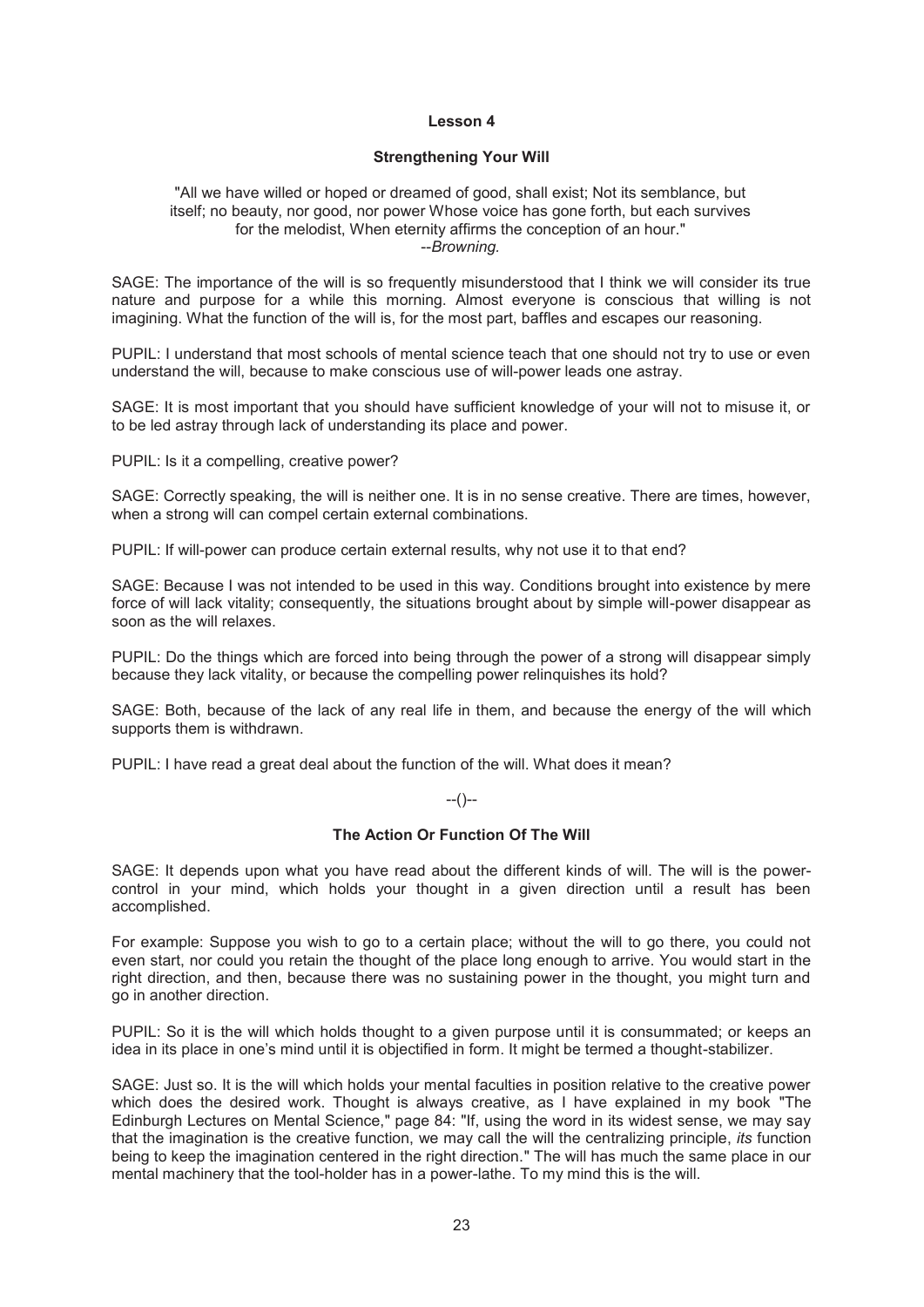PUPIL: It is a wonderfully clear statement. It means that success or failure is contingent upon but one thing: *mental control*, and the will is this controlling factor.

SAGE: The business of the will is always the same, that of keeping your mental faculties where they will do the work you intend them to do.

PUPIL: Suppose I were conducting a business, but my thoughts were more on an anticipated vacation than on my work. Naturally my business would suffer. How could my will help me?

#### --()--

## **Practice "Will Exercises"**

SAGE: The case you relate illustrates a weak will. You know that your thoughts should be kept on your business, but your will is too weak to do it. You should practice will exercises to strengthen your mental energies. These will help you to focus your attention on business or any desired activity.

PUPIL: If one concentrated his entire attention on business during business hours, would he be able to relax it later and enjoy his home and play?

SAGE: With a properly trained will, you can pick up a thought at choice, hold it until it has finished its work, let it go again, and then pick up another thought, repeating the process again and again if you choose. In short, you can work when you work and play when you play.

PUPIL: No doubt it can be done, but it seems to me now that it would be a terrible strain.

SAGE: On the contrary, the well-trained, developed will maintains any position you desire without any strain on the nervous system, and its use is never followed by a sense of fatigue.

PUPIL: I have always found it a great strain to hold on to any thought which did not abide in consciousness naturally.

SAGE: This is an indication of a weak will, which should be strengthened through exercise, the beginning of which should be "a calm, peaceful determination to retain a certain mental attitude in spite of all temptations to the contrary, knowing that by doing so, the desired result will surely appear."

PUPIL: Is the will intelligent?

#### --()--

#### **"A Developed Will Is The Handmaid Of Intelligence"**

SAGE: The developed will is the handmaid of Intelligence.

PUPIL: What do you mean by that?

SAGE: In training your will, you will become conscious of the presence of a tremendous power which acts on the plans of the very beginning, or first cause, of every so-called physical thing. This power is the primary Living Intelligence of the universe. Tell yourself what you desire in a clear, concise way, confidently knowing that it is certain to externalize itself as an objective fact, because your will acts upon the unformed creative, or primary, Intelligence, and causes it to take the form that you have determined upon.

PUPIL: That does not sound so difficult. Of one thing I am certain, that is, that my entire environment is the result of my habitual tendency of thought. Also, that when I know that I should turn my thoughts into other channels, but do not, simply letting them run along the lines of least resistance, it is because my will is weak and untrained. Will you please tell me the quickest way that this can be remedied?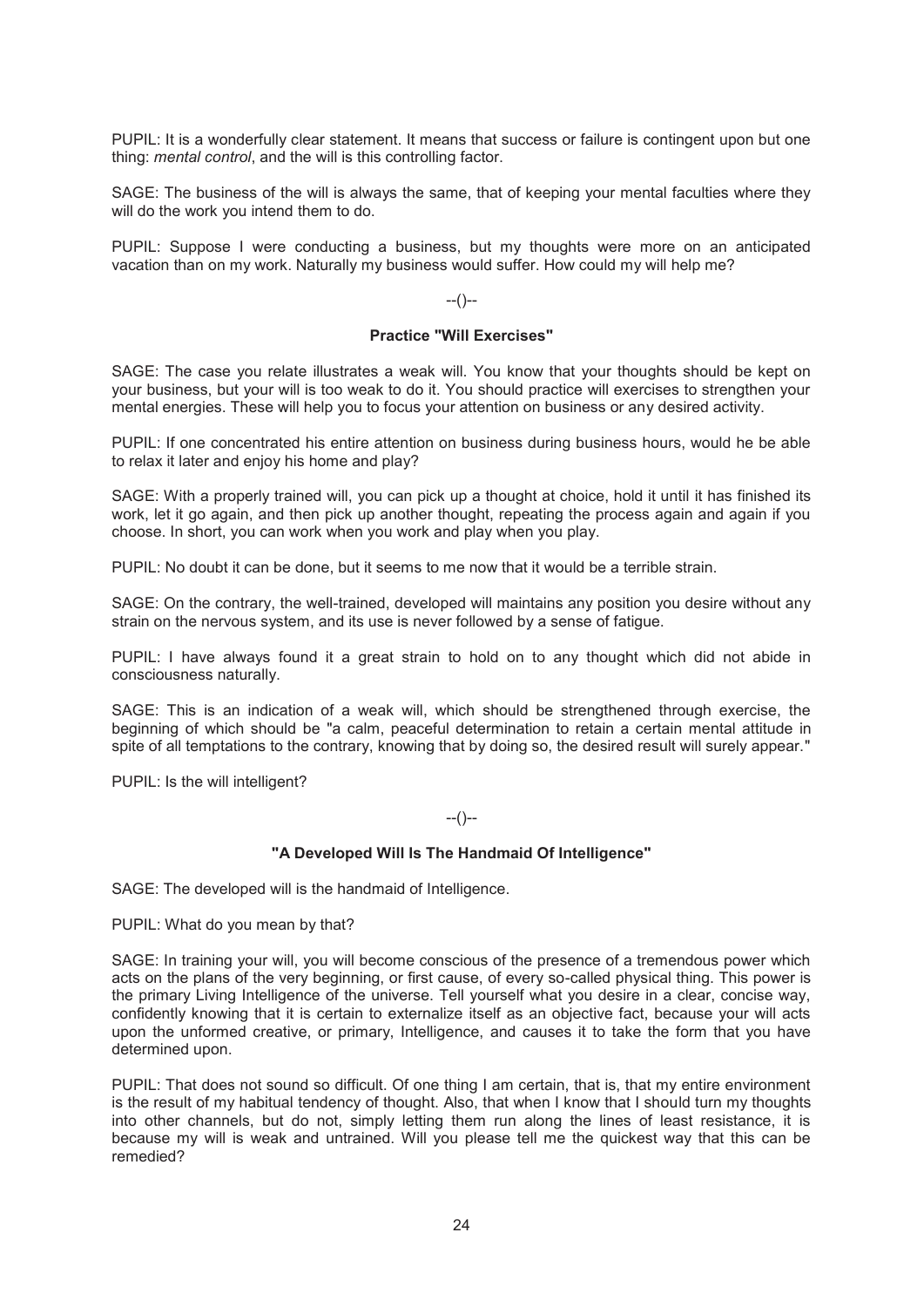#### --()--

#### **You Acquire Energy, As Well As Ambition,**

#### **By Exercising The Will**

SAGE: I will give you a few exercises for developing the will, and from these you can fashion others to suit your own requirements. In the first place, it is important to realize that any tendency to strain will be detrimental and must be avoided. Such exercises are not only interesting, but stimulating, and if persistently practiced will keep your ambitions from lagging. They will give you new impulses, renewed energy, and determination to be and to do something better and greater than anything in the past. Once you are fully conscious of the place and power of your will, in the mental realm, to keep the creative energy at work in formulating your desires, you will realize that it is very susceptible to training, and you will never again be content to live without its constant use, for it would be like living only half a life.

PUPIL: May I ask a question right here? I am a fairly good pianist but dislike to begin my practice, and, although I enjoy it once I have begun, to start is always a struggle. If I were to compel myself to practice on the piano at a certain time every day, would that develop and strengthen my will?

SAGE: It would help, but the greatest benefit would be in the direction of making you a better musician. The best way to strengthen your will is to practice exercises for the sole purpose of strengthening the will, always remembering, while taking them, that your effort is for self-training and self-control, to the end that you many realize yourself as a part of the great universal whole. In this way you gain a peaceful centralization, which, though maintained by a conscious act of the will, is the very essence of rest. With a well-developed, trained will, your thoughts will never wander from the consciousness that "all is life, and all is good, and nature, from her clearly visible surface to her most arcane depths, is a storehouse for good."

You have the key to her great treasures, and whatever appeals to you most at any particular time and place, is that mode of the universal Living Spirit with which you are at that moment most in touch. Realizing this, you draw from out the universe streams of vital energy, which make the very act of living a joy, which radiate from you vibrations that can turn aside all injurious suggestions. *This* is surely a good and sufficient reason for developing the will.

--()--

#### **Exercise For Strengthening The Will**

The will is weak because of lack of exercise. Training the will is very much the same as training the muscles. Its development is gradual. Only will can develop will; consequently, you begin with what will you have, and expand and strengthen it through its action upon itself. The weak will manifests in two phases: over-action and under-action; the former as impulsiveness, impetuousness, and the like, and the latter as lethargy, phlegmatism, etc.

It is good to begin each day with a resolution *not to hurry*, and *not to leave* any *task unfinishe*d. Effort in this direction is of inestimable value. There should be only *one* object in your mind with reference to your exercise -- the development and strengthening of your will. At the time have no thought of your improvement as a musician, for if there is any ulterior motive, your will-training will be lost sight of.

## --()--

## **Cultivate The Feeling Of Contentment**

Cultivate the sense of contentment, and begin your exercise with that feeling, determining to do it in a happy frame of mind. *This is important.* Take your exercise at the time of day when interruptions are least likely to occur, for seven consecutive days, ten consecutive minutes a day. If an interruption occurs during the exercise, start all over again. If you forget the exercise for one day before you have finished your course of seven days, begin the entire set again and go through with it uninterruptedly.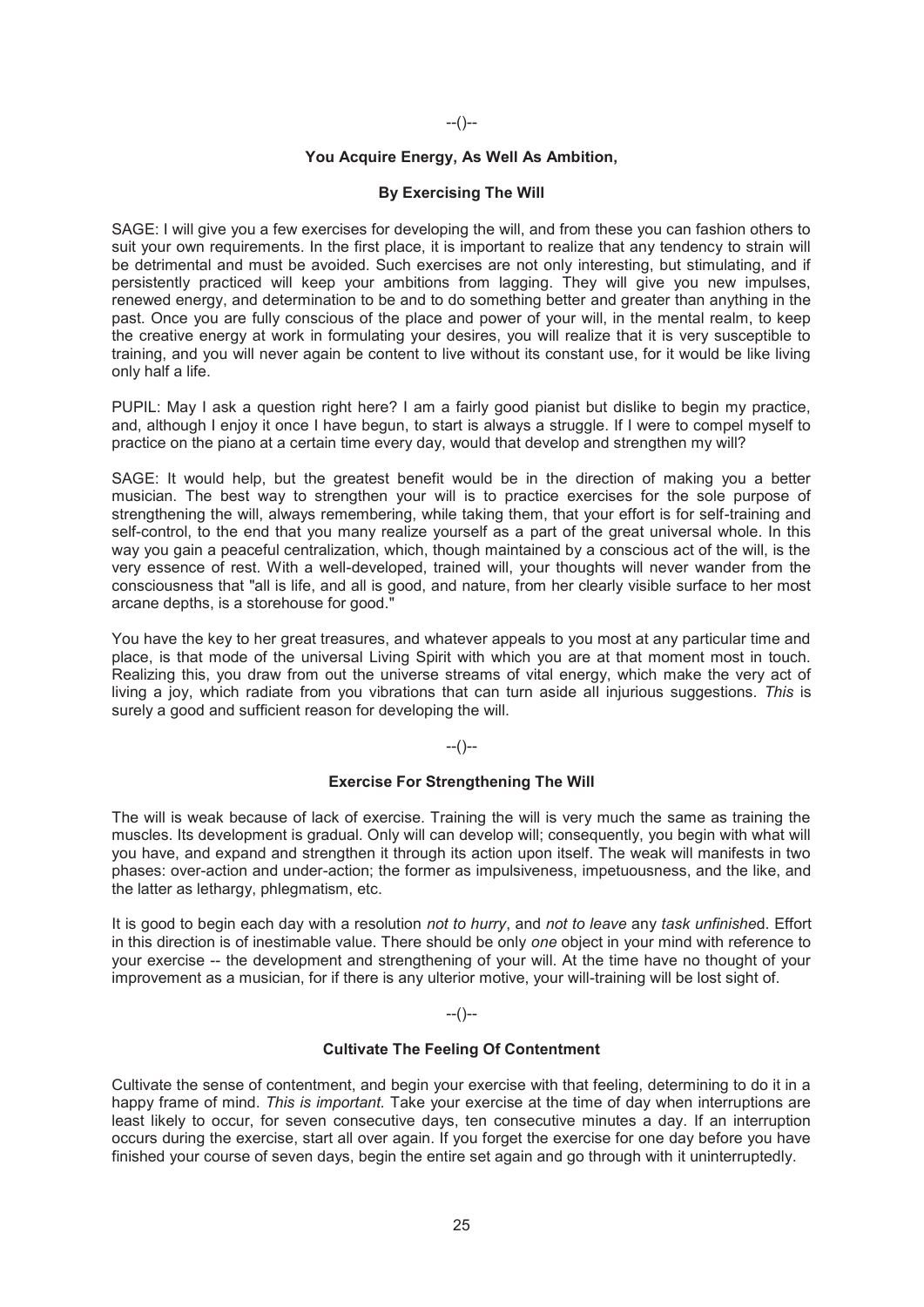Place a notebook and pencil by your side before beginning. Now take fifty matches, beads, buttons, bits of paper, or any other small objects, and drop them slowly and deliberately into a box one by one, with a feeling of contentment and satisfaction, declaring with each movement, "*I will to will*." The one and most important thought is that you are training your will for the particular advantage of having a trained will, and this is why you should cultivate the feeling of contentment. The only method by which you can study the development of your will is by self-analysis and introspection, so, when you have finished your practice, ask yourself such questions as these:

"What did I think about the exercise while I was doing it? Did I believe it would really cultivate my will, or did I do it just because I was told to? Did I actually concentrate on dropping the matches into the box, or was I more concerned with their arrangement, or was I distracted with other thoughts, good or bad? Was I watching the time impatiently, or was I consciously engaging in thoughts of satisfaction and contentment? Did I have a sense of strain, or did it brace me up? Do I believe that it will really train my will if I faithfully follow it up long enough to prove it?" etc., etc.

Write down this series of questions and answers in your notebook. You will find it both interesting and encouraging to keep this record and thus watch your progress.

## $-(-)$

#### **Stimulating An Interest In Your Will Exercise**

You can stimulate interest in your exercise by varying your resolution or intention. That is, one time hold a conscious attitude of *joyously* willing to will, another of *powerfully* willing to will, another of *peacefully*, and another *contentedly*, etc., etc. These variations in the exercise with the suggestions for introspection, which have been slightly changed, were taken from the best authority, as far as I know, along the lines of will-training, and I am positive will bring the attainment of a firm, strong will, and an intelligent use of it.

--()--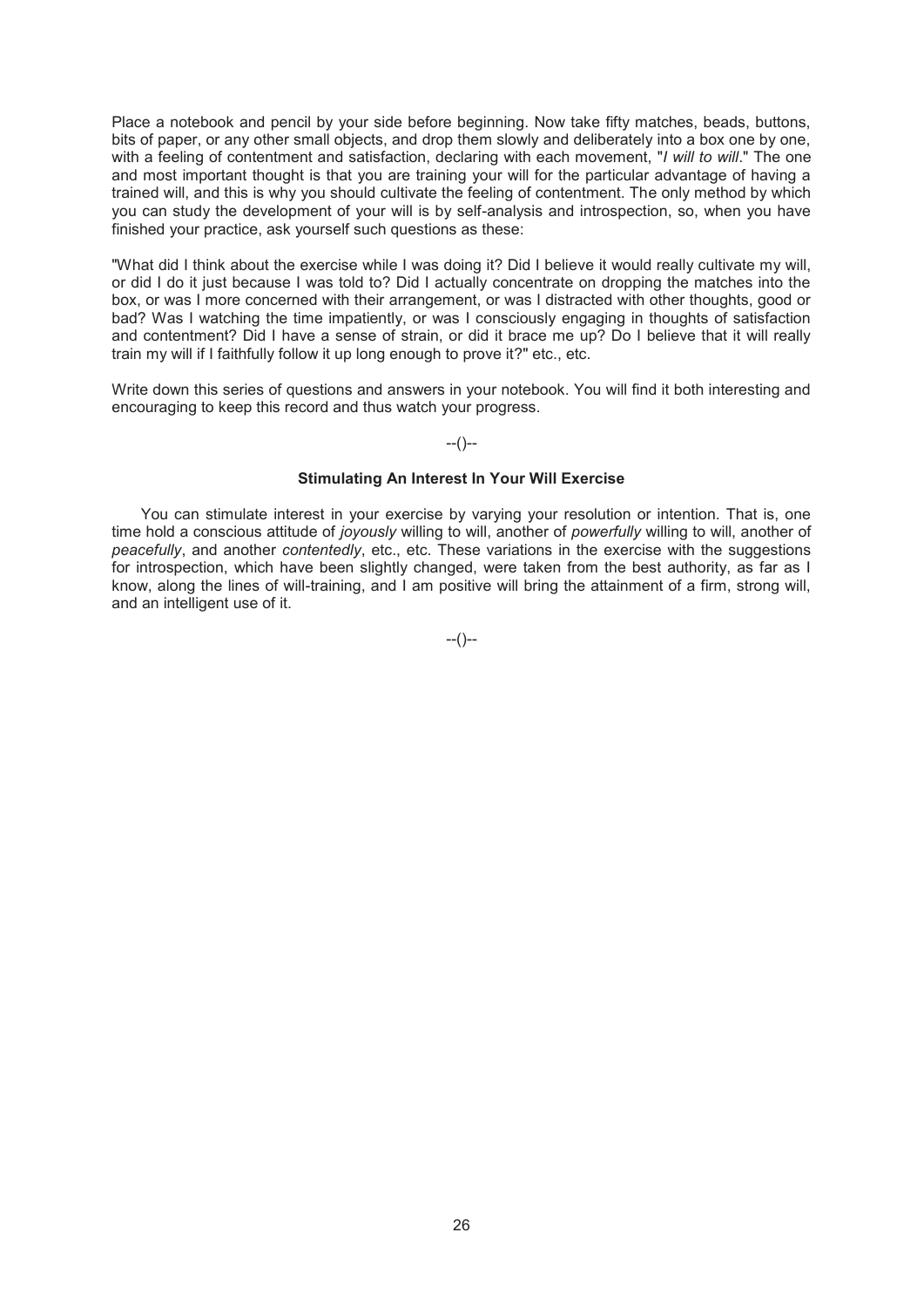## **Lesson 5**

## **Making Your Subjective Mind Work For You**

"The most potent force in the universe is the influence of the subconscious mind. The proper training of the correlation between the subliminal and the objective faculties is the open sesame that unlocks the richest of all storehouses,--the faculty of *remembering*. And with remembering there follows natural reflections, vision, knowledge, culture, and all that tends to make of man a god, though in the germ." --*Dr. Edwin F. Bowers.*

PUPIL: The subject of the subjective mind greatly interests me. I am sure that had I understood what you have said concerning it, I would have realized that all that was necessary to obtain my desires was to think out exactly what I wanted, consciously place it in my subjective mind, and it would at once begin to attract ways and means for its corresponding physical or material fulfillment.

SAGE: Indeed the study of the subjective mind is an all-absorbing subject. I may be able to enlighten and help you to make working realities out of what now seems to be vague and even mysterious. But it will rest entirely with you to put *vitality* into these suggestions, and that can only be accomplished through using them.

PUPIL: You mean that by making practical use of your suggestions, I will be able to attain practical results which will help not only myself but others also?

SAGE: That is the idea. It has always seemed to me that the average person prefers the satisfaction of giving to another what he requires, rather than helping or teaching him how to attract the desired things to himself, which would give him in addition a feeling of assurance and liberty. You would unquestionably enjoy giving to others, and the recipient would likewise enjoy receiving, but, as a rule, it tends to pauperize the spirit of independence.

PUPIL: If I were to put into my subconscious mind a definite idea that all people have the same power in their subconscious minds to attract to themselves the things they desire through their own efforts, would that thought register in their subconscious minds?

SAGE: That would be the intelligent way of impersonally helping others to connect with their limitless supply.

PUPIL: You have told me before that there was a definite way of impressing the subconscious mind with a particular thought. Would you mind explaining this again?

 $-(-)$ 

#### **"Get Into The Spirit Of Your Desire"**

SAGE: The process is quite different from that of retaining an idea in the so-called intellectual mind. It is necessary, above all else, to *get into the spirit of your desire*, and an effort to feel relaxed and confident will help you to do this. "The spirit of a thing is that which is the source of its inherent movement." For example, if you wish to impress your subconscious mind with the sense of contentment, you must meditate on the quality of contentment. See how that affects you. If in response to your meditation you feel relaxed and confident, you may be sure that your subconscious mind has been impressed with that thought. This is getting "into the spirit" of contentment; not because of certain physical reasons, but because of your recognition of life's action in you in this specific direction. You have the whole of Universal Mind to draw from. There is no limit to the creative power of your subjective mind once you have impressed it with your intention. This example applies to everything great or small.

PUPIL: Since my subjective mind is a part of the Universal Mind, if I impress it with an idea or desire, does this impression pass automatically into the Universal Subjective Mind?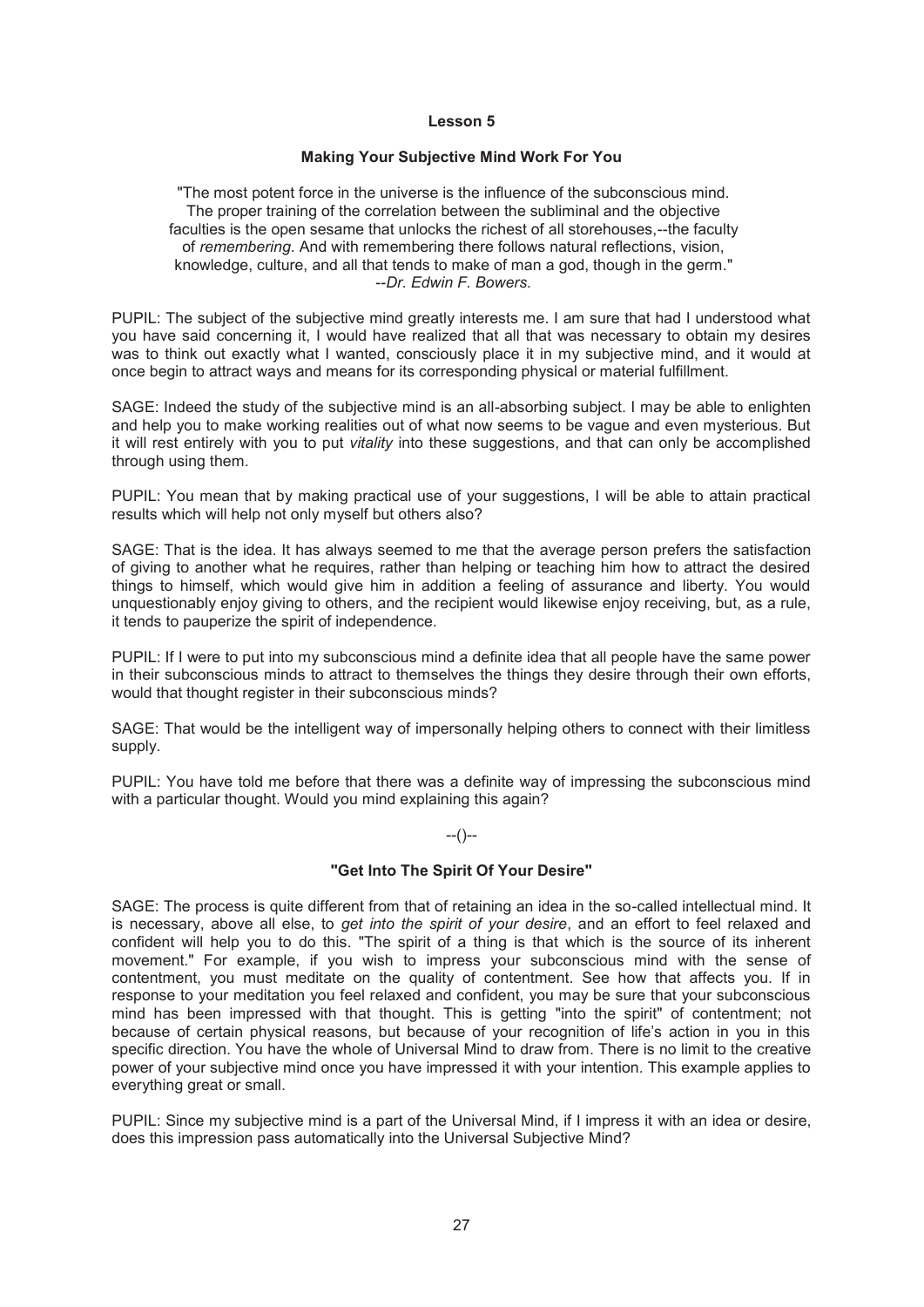SAGE: Your subjective mind is in essence the same as the Universal Subjective Mind with which it is inseparably connected. It should be understood that your subjective mind receives its impressions from the objective mind and never from material *things*. It is therefore necessary to withdraw your thought from the material or physical *thing* you desire, and to mentally dwell upon the *spiritual symbol*  of it, which is the inherent source of its formation.

 $-(-1)$ 

#### **How To Visualize And Objectify The Mental Image**

All this may seem somewhat involved to you, because it is the study of the intangible rather than the tangible, but it will unfold to you as we go on, and it will seem quite simple. All we know of the invisible is gained from what we see it do on the plane of the visible. Perhaps an illustration will give you a clearer idea of that interior part of your being, which is the support of all that which must naturally subsist in the universal here and the everlasting now.

First, endeavor to realize yourself as pure spirit, the essential quality of which is good. Pure spirit is pure life, and, naturally, the only thing it could desire is to manifest more and more life, without reference to the forms through which the manifestation takes place. Consequently, "the purer your intention, the more readily it is placed in your subconscious mind," which instantly passes it into the Universal Mind.

For example: If you want a house, a certain kind of a chair, a sum of money, or anything else, you should first ponder studiously on how the desired object originated. Meditating thus on the original spirit of the thing in question starts the creative power of your subjective mind (which is in touch with all the creative energy which exists) operating in that specific direction.

Suppose it is a house you desire. You will go back to the original concept of it. The idea of a house had its origin in a primary need for shelter, protection from the elements, and comfort, and out of these original desires there grew our present dwellings. So you proceed to build a house in your own consciousness first, thinking only harmonious, constructive thoughts regarding it. This kind of thinking (or building) gives your subjective mind definite material to work with, and because of its amenableness to suggestion, coupled with its native creative power, it will go ahead and eventually bring the hose into manifestation.

PUPIL: If I earnestly and righteously desire a certain kind of a home, how shall I proceed?

## $-(-)$

#### **Project The Picture Of Your House**

SAGE: You should first form a clear conception in your objective mind of the sort of a house which you desire; whether one, two, or three stories; the number and size of the rooms; how many windows and doors; in short, you should mentally picture the completed house, both inside and out. Go all around the house; look over the exterior; then go indoors and examine it carefully from cellar to garret in every detail. Then drop the picture and dwell in the spiritual prototype of the house.

PUPIL: I do not fully understand what the spiritual prototype is.

SAGE: The simplest method of finding a spiritual prototype of any object is to ask yourself to what use it is to be put, what does it stand for, in other words, what is the reason for its being? As we have been saying, a house is a place of shelter, comfort, protection. It might be called a refuge.

PUPIL: Then if I want a house (really a home), and there seems no ordinary way of my having it, I am to impress my desire upon by subjective mind, by mentally picturing the type of house I want, in conjunction with the ideas of shelter, comfort, and protection, and mentally live in that state of mind, while, in order to supplement a mental atmosphere of "pure intention," I admit no thoughts of discord, such as anger, jealousy, doubt, fear, etc., but entertain thoughts of love, joy, beauty, and harmony. Would this not be literally living in my true mental abode? And could I not expect to see it objectified in a material home?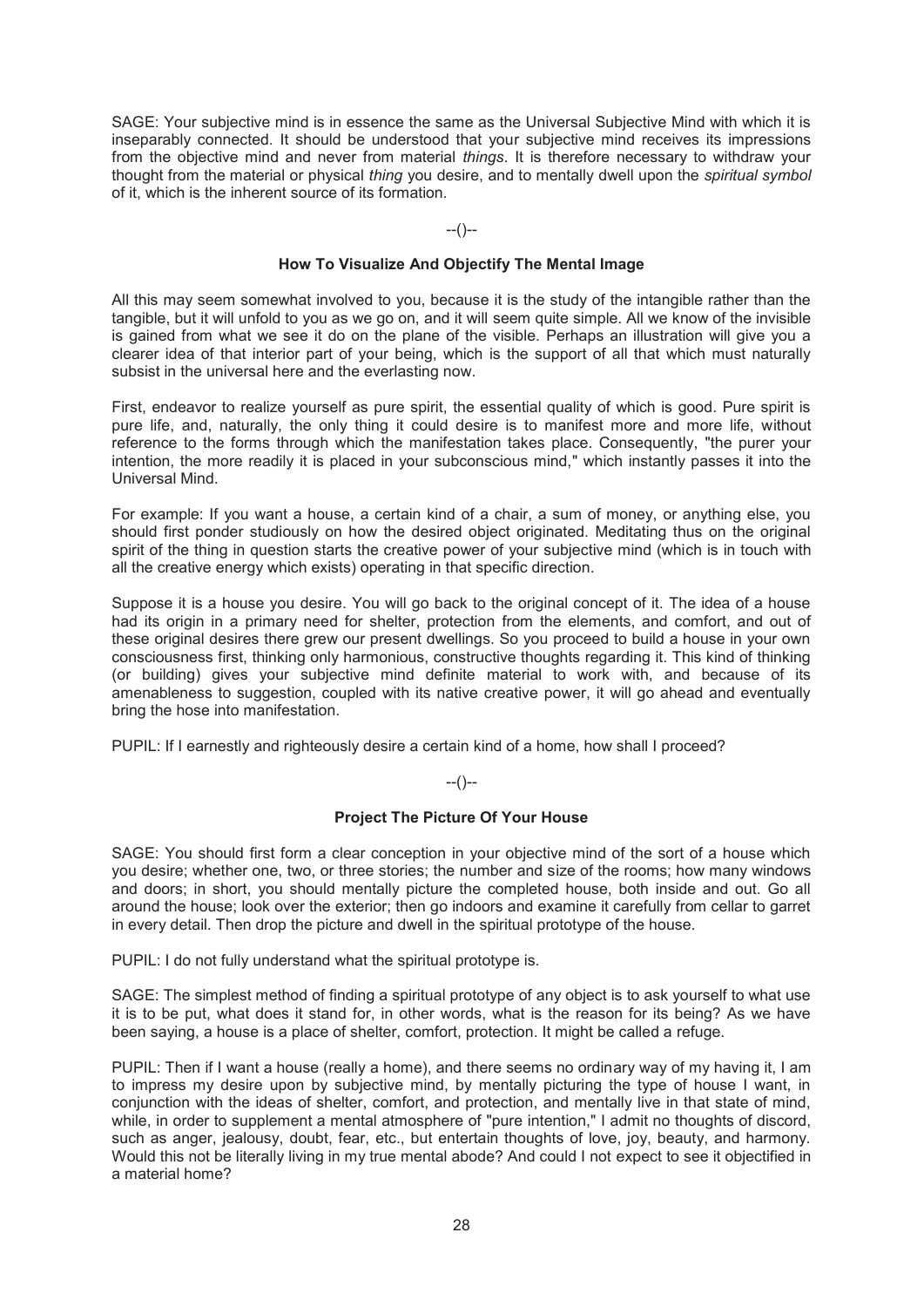#### --()--

#### **What The House Symbolizes**

SAGE: Yes, because every physical or material thing is the *result* of an idea first possessed in consciousness. These ideas, which are universal by nature, are specialized by your mental picture, and your concentrated effort to inhibit thoughts which concern the operation of the laws of life. This habit of thought-formation, if persisted in, opens the way for the physical manifestation of the mental picture, whatever it may be, the case in point being a house. A house is an effect of a need for shelter, comfort, protection, and the life.

PUPIL: I have never thought before of what a house really symbolized. It seems quite natural now to think of it as an externalized object of an inward originating idea of comfort, shelter, and protection, which you have taught me is its prototype. Now, my natural impulse would be to go into the house and bolt the doors and windows, if I were afraid of some outside invasion and wanted to protect myself. Yet this might not always give me a feeling of security. From where does that sense of real protection come?

#### --()--

#### **Living In The Sense Of Protection**

SAGE: The first necessity would be for you to have the house to go into, before you could bolt the doors and windows against unwelcome intrusion or impending danger. After having acquired this refuge, it alone would not insure complete protection. The feeling of protection is established within yourself through your knowledge that you are protected by the Almighty, Ever-Present, Intelligent Power of Life. Surely you know you are alive, and this understanding brings a sense of security which locked doors or barred windows cannot give.

PUPIL: It would be wonderful if one could constantly live in that thought of protection!

SAGE: It is to this end we are journeying. As we have seen, in the mind of man there is a power which enables him to contact the unlimited universal Power of God. Spirit, and thereby envelop himself in it. One of the most satisfying and comforting feelings possible is this one of being protected from within oneself.

PUPIL: I see. One should endeavor to keep the suggestion of one's real self, which is one's real protection, constantly in mind; that self which is one with all Life and all Intelligence, which not only preserves but provides for all.

To return to the subject of the house. It being, then, the outward fulfillment or manifestation of a desire or need for shelter and protection, the mode of procedure necessary to procure it would be to get into the spirit of Life's intelligent protection, and it in turn would attract the necessary conditions to bring into tangible being a house, or whatever form of refuge was most required, and visualized?

SAGE: Mentally entering into the spirit of Life's amenable creative force, it will take any special form your desire gives it, which is mentally pictured or visualized. The house is only an illustration.

PUPIL: I understand. Now suppose one wanted more money or better health. What would be the prototype for these?

SAGE: It is always best to find one's own prototype. Let us refer to the suggestions I have already given you. What does money symbolize? For what is it to be used? For myself, I find that the prototype for money is Substance, and my method for manifesting more money is to mentally picture the sum I require for a particular purpose, either in bank-notes, check, or draft, whichever seems the most natural. After making a clear, distinct picture, I enlarge my vision of money as the symbol of life's substance, as applied to the use I intend to put it to. I believe that money is the greatest factor for constructive exchange that we have today.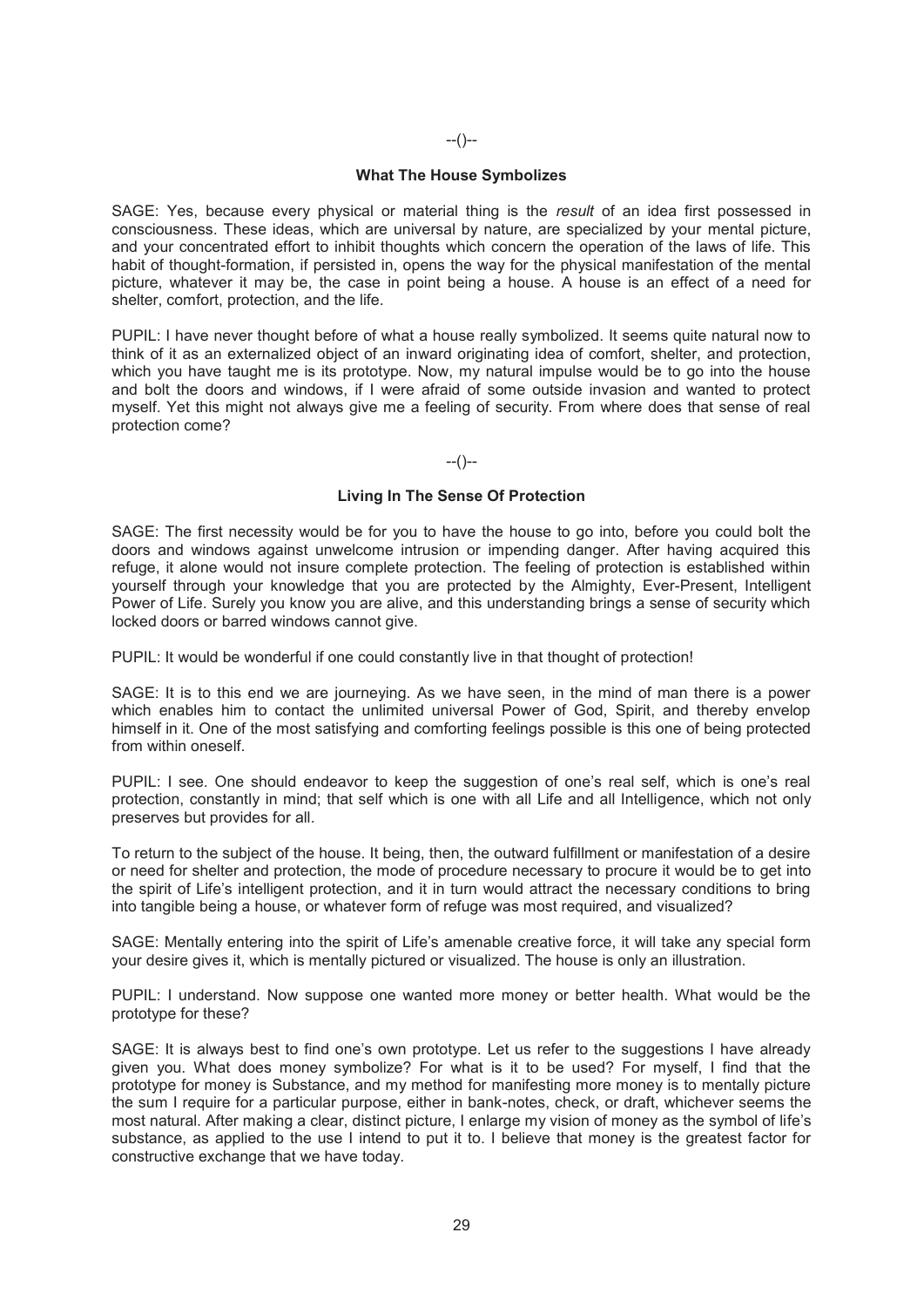#### --()--

#### **How To Develop Health And Harmony**

In the case of money, you would hold firmly in your mind the fact that the Substance of Life fills all space. It is, indeed, the starting point of all things, whether it takes the form of desired sums of money or of something else.

For physical health you would endeavor to keep your thought as harmonious as possible, and mentally picture

yourself as well and doing the useful, happy things in your daily life that a healthy person would naturally do, always understanding that the originating Life Principle in you must act harmoniously upon itself in order to produce harmonious physical results.

PUPIL: Then the most important point in demonstrating health is not so much the mental picture, as the control of thought in a definite center, irrespective of conditions or symptoms--really living in the prototype, a wholly perfect and harmonious expression of God the Father Spirit, the source of health and life?

SAGE: Exactly, and this is where your trained will comes in to help you to *hold your picture* and to steadfastly *live in your prototype*. The mental picture is the seed you plant, so to speak, and the quality of thought which you entertain most persistently impresses itself upon the subconscious mind and starts the creative energy moulding itself into the form of your mental picture.

PUPIL: Then Life's only creative power is Subjective Mind, which reproduces on the outward or physical plane the idea with which it has been impressed. What a field of possibilities this stupendous fact opens up if one could only prove it!

SAGE: To obtain continuous good results it is a necessity to *properly understand your relation* to this great unformed, highly impressionable power you are dealing with. "Never try to make yourself believe what you know is not true." Unless your faith is built upon the solid foundation of absolute conviction, you will never be able to make practical use of it.

PUPIL: This solid foundation of conviction,--how can it be established permanently? One day I feel sure of it, and the next my assurance seems to have turned to stone, and nothing I can do will bring it to life again!

--()--

#### **Use Your Creative Power Constructively,**

#### **Never Destructively**

SAGE: You give your unqualified consent that you possess this creative power when you use it constructively instead of destructively. Remember, that the creative energy has only one method of operating, which is its reciprocal action from the Universal Mind to your subjective mind, and then from your subjective mind back into the Universal Subjective Mind which is its source, and which unfailingly corresponds to the thought which originally generated it. Your greatest aim should be to irrevocably convince yourself that the Originating Spirit which brought the whole world into existence is the root of your individuality. Therefore, it is "ever ready to continue its creative action through you." *Just as soon and just as fast as you provide these thought channels, you will find yourself the possessor of an unfailing reproductive power.* 

PUPIL: I suppose I am not unlike others, in that I am always willing to take all the credit for the good which comes to me, and unwilling to take the credit for my miseries, placing the blame on somebody or some condition over which I believe I have no control. How can I overcome this wretched tendency?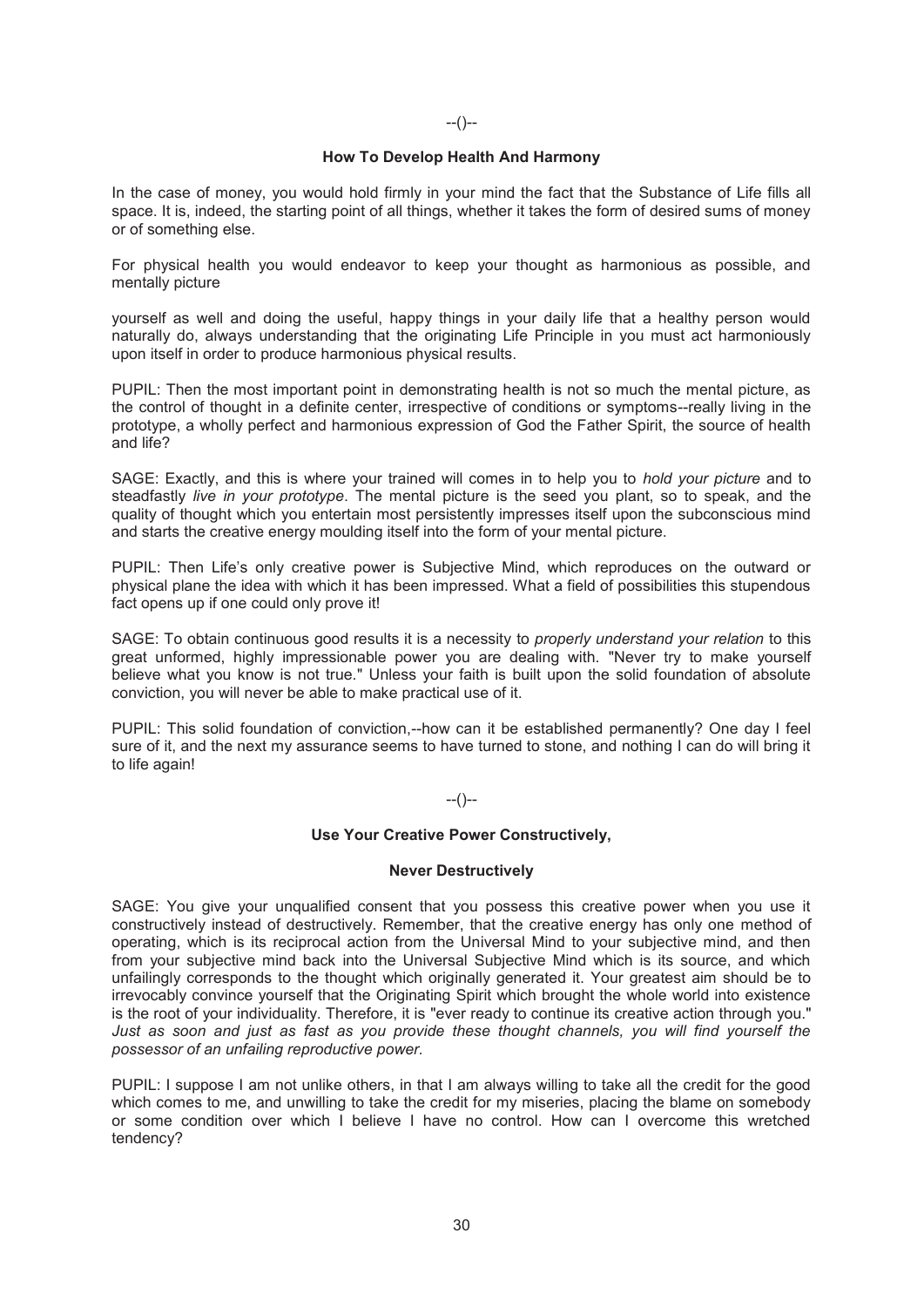SAGE: I can only repeat, by endeavoring steadfastly to remember that the only creative power there is has but one way of working, which is that of reciprocal action. There is only one primary cause; the Universal Subjective Mind, of which your own subjective mind is a part. To gain in understanding, it is necessary to be persistent in impressing your subconscious mind with the fact of its relationship to the unlimited whole. Bring your every thought and feeling into obedient connection with the best there is in you. This old saying has a world of truth in it: "What thou see'st, that thou be'st; dust if thou see'st dust; God if thou see'st God."

## --()--

## **Hold The Thought Of What You Are, To Guide You Into What You Want To Be**

PUPIL: Which means, I suppose, that the law is always the same. The thought I maintain becomes a fact in my mental as well as in my physical plane, so I must hold the thought of *what I really am* in order to become what I would like to be?

SAGE: Yes, endeavor *never* to lose sight of this fact.

PUPIL: Like the illustration you gave of the house, it has its birth in the idea of protection, irrespective of any physical form?

SAGE: Protection is an inherent quality of life; consequently it fills all space, ever ready to be called into any form of expression. If you get into the spirit of that idea, you will see how quickly corresponding results will appear. Because the quality of the subjective mind is the same in you as it is "throughout the universe, giving rise to the multitude of natural forms with which you are surrounded, also giving rise to yourself," it really is the supporter of your individuality. Your individual subjective mind is your part in the great whole, as I have declared before. The realization of this will enable you to produce physical results through the power of your own thought.

PUPIL: That reveals to me your meaning in "The Edinburgh Lectures," page 33, where you say, "One should regard his individual subjective mind as the organ of the absolute, and his objective mind as the organ of the relative." I will never forget that fact again.

# $-(-)$

## **Cultivate The Idea Of Protection**

SAGE: The idea in the absolute is the very beginning (or nucleus) of the thing, regardless of the form through which it expresses. For instance, the pure idea of protection exists in life itself (is one of its innate qualities) and has no relation to a house or any building erected for that purpose.

PUPIL: Then it is my objective mind or intellect which suggests to this self-existing, absolute power the idea of this relationship?

SAGE: Quite so, and if you will pattern the thought you have just expressed, telling your subconscious mind over and over again that it is the one and only creative power, which always brings into physical manifestation corresponding forms of the ideas with which it is impressed, you will realize the joys of success.

PUPIL: I "see through a glass darkly." Is there no way to develop a keener sense of just how to awaken the subconscious mind so that it will respond more quickly?

SAGE: I will be happy to give you a copy of a letter I once wrote in response to a question similar to yours. This letter was considered so helpful that the men to whom it was written had it put into pamphlet form, now out of print. It seems to me that the main thing that I said in that letter was "Don't try!"

PUPIL: Why! I thought that trying was to be my main endeavor, even though it was difficult!

--()--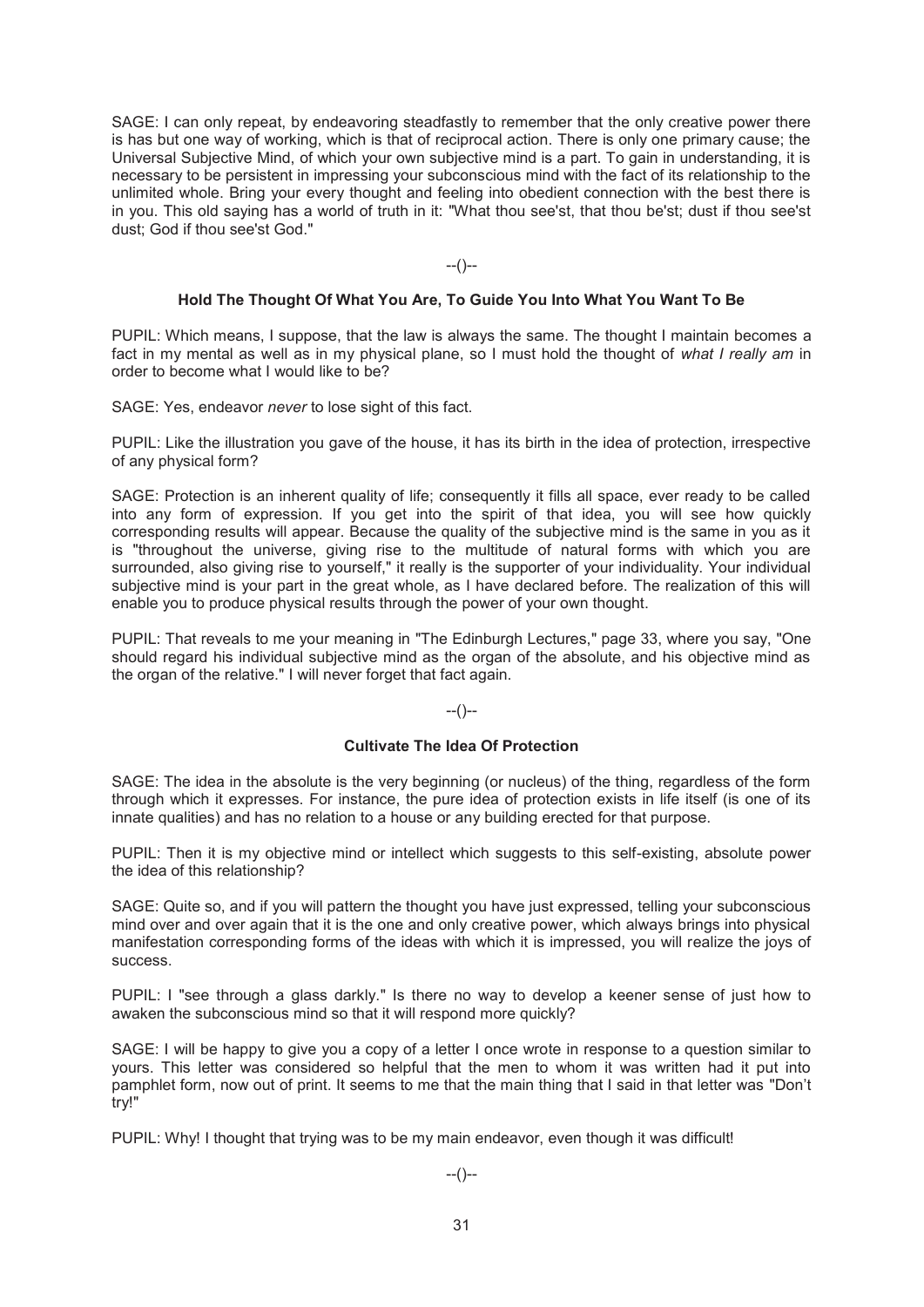## **A Letter Of Golden Leaves**

#### *The Sage's Letter*

"To answer your question as to how a 'Keener sense of the subjective mind may be awakened,'' the answer is 'Don't try. Don't try to make thing what they are not.' Subjective mind is subjective just because it lies below the threshold of consciousness. It is the Builder of the Body, but we can neither see, hear, nor feel it building.

Just keep in your conscious mind a quiet, calm expectation that subjective mind is always at work in accordance with the habitual thought of your objective mind . . . and then subjective mind will take care of itself.

Then the question is, how to keep the conscious thought in a life-enjoying and life-giving current. My answer to this is very simple, though perhaps old--fashioned. It is, keep looking at God. Don't trouble about theology, but try to realize the Universal Divine Spirit as perpetually flowing through all things; through insensible things as atomic energy; through animals as instinct; through man as thought.

If this be so, then your manifestation of God will correspond with your habitual thought of God. Quietly contemplate the Divine Spirit as a continual flowing of Life, Light, Intelligence, Love and Power, and you will find this current flowing through you and manifesting in a hundred ways, both mentally and physically, in your affairs.

You do not make this current, but you prepare the conditions which will either cause it to trickle through thinly and weakly, or flow through strongly. You prepare the conditions on the interior side by a mental attitude of looking into the light (God is Light) with the expectancy of thence receiving life and Illumination, and on the exterior side by not denying in your work what you are trying to hold in your thought,--for yourself the simple Law of Enjoyment of all that you can enjoy, ruled by moderation, and toward others the equally simple Law of Honesty and Kindness.

I know you have heard these things ever since you were a child, but what we all want is to realize our connection with the building power within. The connection is this: that the Spirit, as it flows through you, becomes you, and it becomes in you just what you take it for, just as water takes the shape of the pipe it flows through. It takes shape from your thought. It is exceedingly sensitive--how much more, then, must the pure Life Principle itself be sensitive? Think over this. Think it over and then think. Think of it kindly, lovingly, trustfully, and as a welcome companion. It will respond exactly. Think of it as a Living Light, continually flowing through and vivifying you, and it will respond exactly.

If you ask why it does this, the answer is because IT is the Infinite of your Real Self. Let this answer suffice you. You will only darken the Light by trying to analyze the Divine Spirit. You cannot dissect God. This doesn't mean being impractical, but getting to the very root of truly practical. We have our ordinary business to do, but, believe me, it is the scientific method to bring everything into the Divine Light.

Then let your ideas be desires to see it in the Divine Light, let your ideas regarding it grow quietly of themselves, and you will see it in its proper and true light whatever the thing may be. Then when you have seen what the thing really is, go on and handle it in accordance with the four principles of Cheerfulness, Moderation, Honestly and Kindness. Don't worry, and don't try to force things; let them grow, because, by recognizing the continual flow of the Spirit, you are providing the conditions, for Life is the Light which will make them grow the right way.

Don't bother about subjective mind and objective mind, or theories of any sort, or description, either mine or anyone else's; but just do what I have said and try it for six months, and I think you will find you have got hold of the Power that Works, and, after all, that is what we want.

It is all summed up in this: Live naturally with the Spirit and don't worry. Remember, you and your Spirit are One, and it is all quite natural. You will perhaps say that this is too simple. Well, we don't want to introduce unnecessary complications. Try practicing and leave the theory to take care of itself. Living Spirit is not to be found in a book."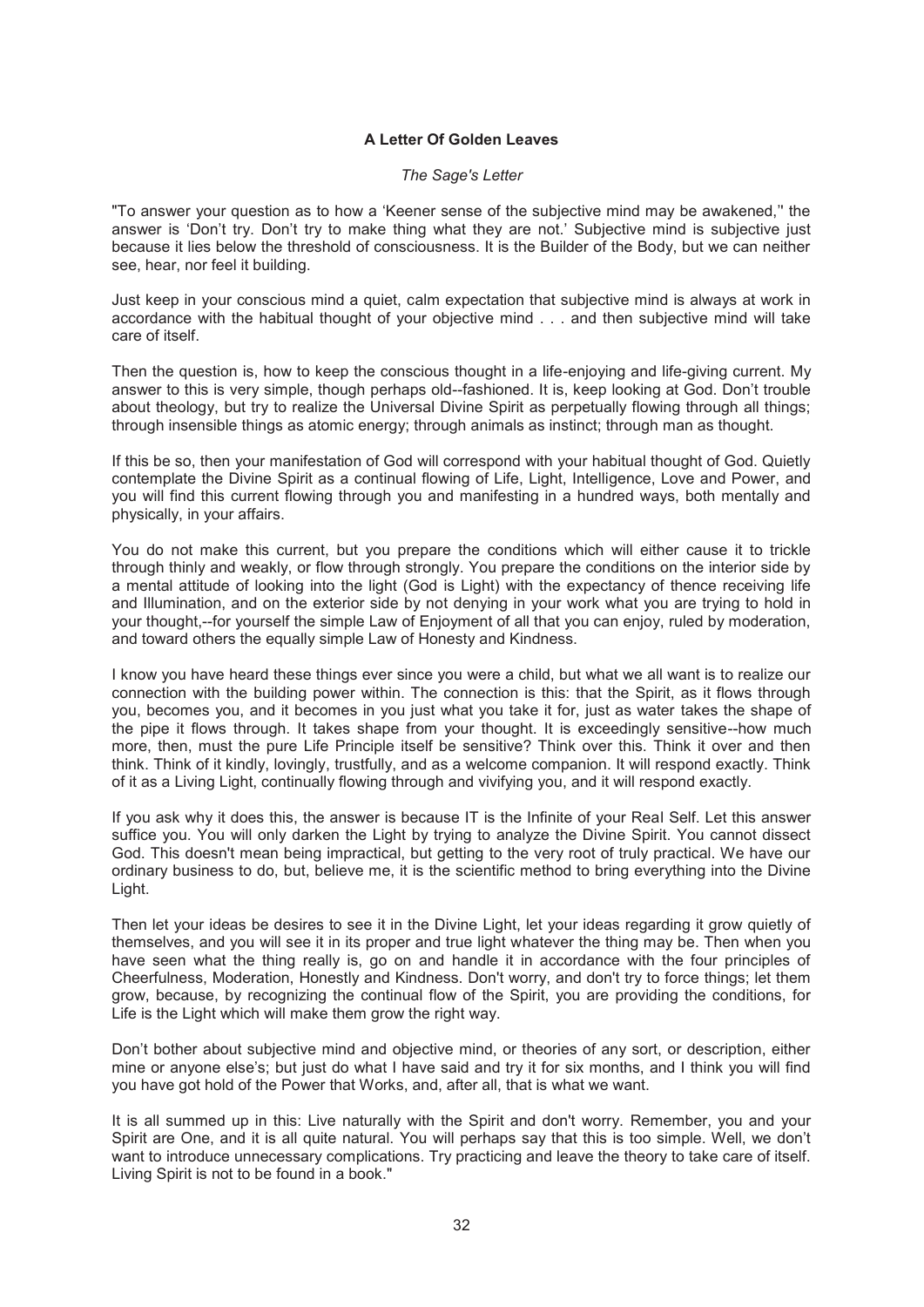SAGE: Many have written me from all parts of the world voicing your expression. Once a lady in New York City wrote asking me to explain to her exactly what I mean in the pamphlet about Spirit becoming you. Thinking you might like to see a copy of my reply, I brought it along for you.

PUPIL: Thank you so much. Am I at liberty to keep these letters?

SAGE: Quite.

## $-(-)$

#### **The Letter Of The Master**

"With regard to the sentence in the pamphlet on the Subjective Mind about the Spirit *becoming* you, I really don't see how to express my meaning any more clearly. What I mean is that in a cat it becomes a cat; and in a cabbage it becomes a cabbage; but in man, who is conscious, living intelligence, it becomes conscious, living intelligence. And if so, then, since the *Spirit* is *Infinite* you can by prayer and meditation draw upon it for increased living intelligence, i.e., all depends on your mode of recognition of it.

In the sentence you quote, 'It is exceedingly sensitive,' etc., I am not referring to the water, but the Spirit. I mean that if subconscious mind in ourselves is sensitive to suggestion, the creative principle is sensitive to suggestion, the creative principle from which it springs must be still more so, and takes shape from your thought accordingly. But you must remember that the pamphlet was not written for publication. It was merely a private letter, and I was never consulted on the subject of publishing it, or perhaps I should have worded it more carefully.

Supply and demand is a very large subject, but eventually you will always have to come back to the teaching of Jesus, 'Ask and ye shall receive.' We may write volumes on the subject, but in the end it always comes to this, and we have gained nothing by going a long way around. I am coming more and more to see that the teaching of Jesus is the final embodiment of all that writers on those subjects are trying to teach. In the end we have to drop all our paraphernalia of argument and come back to His statement of the working method. All the Bible promises are based on the divine knowledge of your mental constitution, and by simple reliance on it we therefore afford centers through which the Creative Power of the Universe can act in correspondence with our recognition of it. 'According to your faith so be it unto you.' Our faith is our *real thought*. If our real thought is expectation of disease and poverty, *that* is our faith--and we have faith in this power of disease, and so open the door to it. The whole purpose of the Bible is to direct our thought (which is our faith) in the right way, instead of leaving us to form it invertedly. Therefore, as the basis for our faith, the Bible gives us *Promises*. Pin your faith to the Promises, and you need not bother your brains to argue about it. The more you argue, the more you will pin your faith to your own argument and your understanding of the law; and as a logical sequence you make the fulfillment of your desire depend on your correct arguing and exact knowledge, so that the result is you are depending *entirely upon yourself*--and so you are 'no forwarder' and are just where you were.

On the other hand by simply believing the Divine Promises, you transfer the whole operation to the Divine Spirit (your subjective mind), and so you have a good ground of expectation, and by your mental *receptive* attitude you become a 'fellow worker' with God. You *allow* the All Creating Spirit to work in, for, and through you. This is the conception St. Paul always had in his epistles, in all of them showing the weakness of relying on Law, and the strength of Faith in Promises. This also, I think, was Jesus' meaning when He said: 'Blessed is he that hath not seen and yet hath believed.' Well, I hope that these few remarks will be useful to you, but I am wondering how this point of view will appeal to an American audience, and that is another reason why I am rather doubtful about coming over. The more I think on this subject, the less I see in trying to make 'Supply,'

'Health,' and all the usual New Thought topics the subject of a set of mechanical rules like the rules of arithmetic. It throws the burden back on yourself, while your whole object is to get rid of it. It is the old temptation of Eden over again--the Tree of Knowledge, reliance on our own acquisition of Knowledge; on the Tree of Life,--reliance on God's own nature and His desire for expression *in* us and *through* us,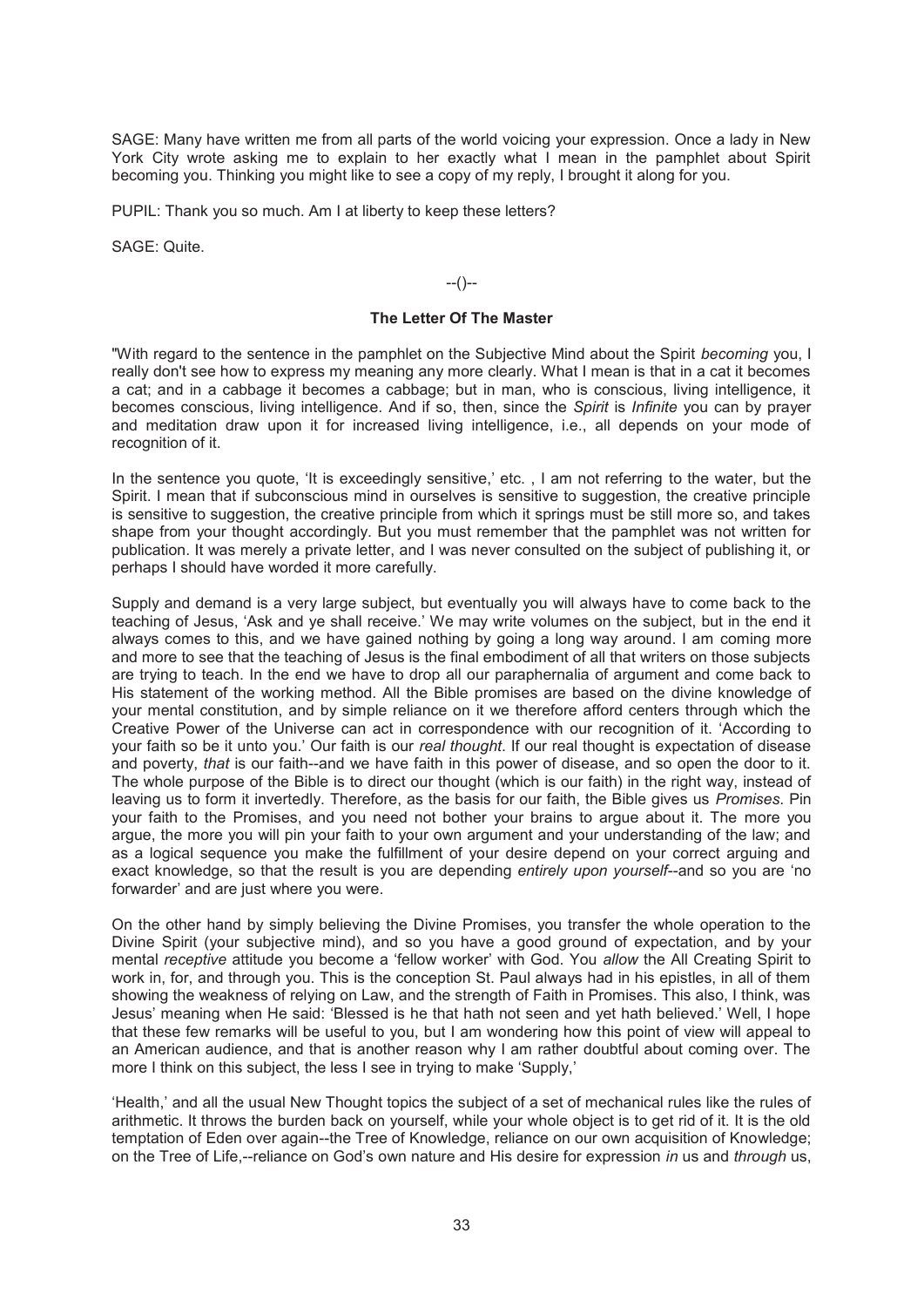which is the meaning of all the promises. The former *looks clever* but isn't. The latter *looks childish*  but is the *fulfillment* of *all law*, and is *life*.

If you see things in this light, which I am sure is the true one, the model you will have to take for the 'School of the Builders' is 'The stone which the builders rejected has become the head of the corner.' The reference is to the great pyramid and the topmost stone--also to our crowning stone in Westminster Abbey--and of course it refers superlatively to Christ. But properly instructed builders do not reject this stone. On the contrary, they recognize it as both the Foundation and the Apex of the Building of the Temple. You remember how St. Paul calls himself a wise master-builder.

Is it any use for me to come to America to teach these things, which is some form or another have been taught there ever since the arrival of the *Mayflower*? Of course, I can talk about *Vibration, Nervous System*, the *Pyramid*, and the like, and the working of *Natural Laws*; but the Creating Principle is apart. 'A worshipper of God and a student of Nature' is what one of our old thinkers called himself. The *Power* is *of God* and is *received* by Man and Man exercises it *upon* nature. That is the true order.

One meaning of the Masonic symbol of the five-pointed star is that everything returns to its starting point. Start from the apex of the triangle and trace the line around and you come back to the apex. If, then, your starting point is in Heaven, you go back to Heaven and the Divine Power, and so get rid of the burden; but if your starting point is on earth (i.e., your own acquisition of knowledge of laws), you get back to earth, which is indicated by the inverted triangle.

You will find the Promises of man's power over Nature, Conditions, etc., fully stated in Mark 11:22-25, and no teaching can promise more than this."

# $-(-)$

## **God Has Ripened A Great Mind**

PUPIL: No words can express what a privilege I feel it to have you thus unfold and make clear to me the truths I have struggled so hard to understand. God has surely blessed you with one of the greatest minds of the present generation.

SAGE: Not at all. There are many who know much more than I along these lines. For myself, however, I am certain that there is but one God, that *God and man are one*, and that my mind is a center of Divine Operation; this in itself is a blessing. Much has already been written on these subjects; it is all so simple.

PUPIL: I know it is simple to you, but to us, who are struggling between certainty and uncertainty, it is a rare benefit to be able to sit and listen at the feet of *certainty*.

SAGE: I am happy indeed that these lessons have been helpful. It has been a great pleasure for me to have exchanged ideas with you, and I know that you will pass them on to others whenever you feel they will be helpful. It seems to me that you now have all the material necessary to build for yourself a foundation and superstructure of absolute faith in God and of the *power of God in you*, which is your subjective mind. This knowledge, *well established*, gives you dominion over every adverse circumstance and condition, because you are in conscious touch with your limitless supply. "Only believe in the God within, and all things are possible unto you."

--()--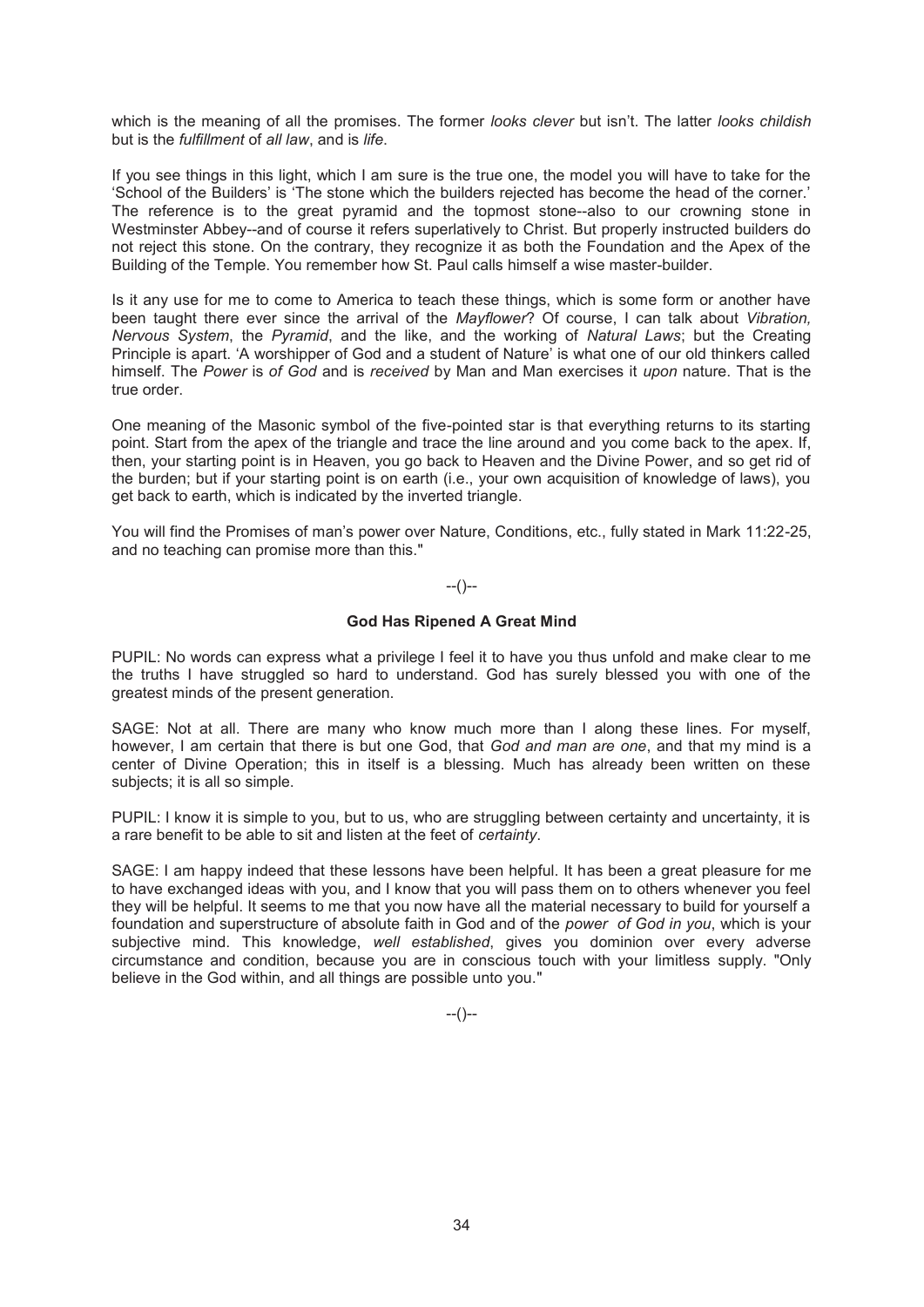## **Lesson 6**

## **Hourly Helps**

SAGE: I want in this lesson to give you, in the most practical form, the means whereby you may meet the disquieting things of life--the things which wear soul, spirit, and body almost to the snapping point. I want you to take these admonitions and instructions into your most intimate life and keep them bright and shining by daily use. They will help you hourly in overcoming destructive elements, and in attracting constructive ones.

#### *Anger*

When anger begins to stir you, take deep breaths; hold your thought on the inflow of breath as being rays of light, breathing deeper and deeper. Continue the deep breaths until you have taken twentyfive inhalations; hold each one while you count to seven. Then expel slowly, keeping your thought steadily on the inhalation, mentally seeing it go all through your lungs, and penetrating every part of your body as rays of light. Then meditate upon any real live thought about yourself, such as being *one with all life and good*. A little practice in this way will soon relieve you of the tendency to anger.

#### *Anxiety*

When conditions are not to your liking and you find yourself thinking more and more about how unhappy you are because of them, stay out of doors in the open all you possibly can. Endeavor to walk at least two miles every day, breathing deeply of the fresh air with this thought: "I am breathing in the Life, the Love and the Power of the universe, *right now*." Do not permit your thought to slip back into the old groove. Fill your mind with this declaration about yourself. You have been given dominion over every adverse condition through your power of thought. Persist in your steady recognition of this fact. Tell yourself over and over again that all is well right now in your thought and feeling; consequently outside conditions *must and will* correspond.

#### *Disease*

If your body is the expression of thought, then disease must be the result of a belief that your body is subject to disease. Tell yourself many times a day that all physical disease is the result of discordant thoughts, and when you have actually accepted this statement as a truth, you will be careful to entertain only healthy, harmonious thoughts for yourself or another. For example, if you feel a headache coming on, begin at once to take deep breaths, and repeat with each breath that breath is Life, and that life is perfect health. "I am alive, so the health of life is manifesting in me right now."

#### *Disappointment*

This subtle destructive power should be shut out at all times by the recognition of your direct contact with all the joy there is, because you are one with its Source, Universal Good. If the joyous life does not express itself through the exact channels which you expect, know that it will do so through others. Life wants to express joy through you, for it made you an instrument in which and through which to do it. Because you are here for that purpose, you can and do enjoy all the good which Life has to give. Take some physical exercises while holding that thought. A good one is to sit on a chair and take a deep breath; then slowly exhale, and as you exhale, gradually bend at the hips until you can touch the floor with the tips of your fingers. Repeat this seven times with the affirmation: "The joy of God is flowing in me and through me right now."

#### *Discontent*

When this enemy to peace and happiness begins to advance, sing, sing, sing, right out loud if you can, or else do it mentally. Sing anything you like. Watch your breath control, and every night put into your subconscious mind the thought that God brought you into existence for the purpose of expressing all of Life's harmonies, both in you and through you, and it is your divine right to BE harmony and to be harmonious in your daily experience. Meditate upon the harmony you see expressed in nature and endeavor to apply it in your thought, and then *express* it.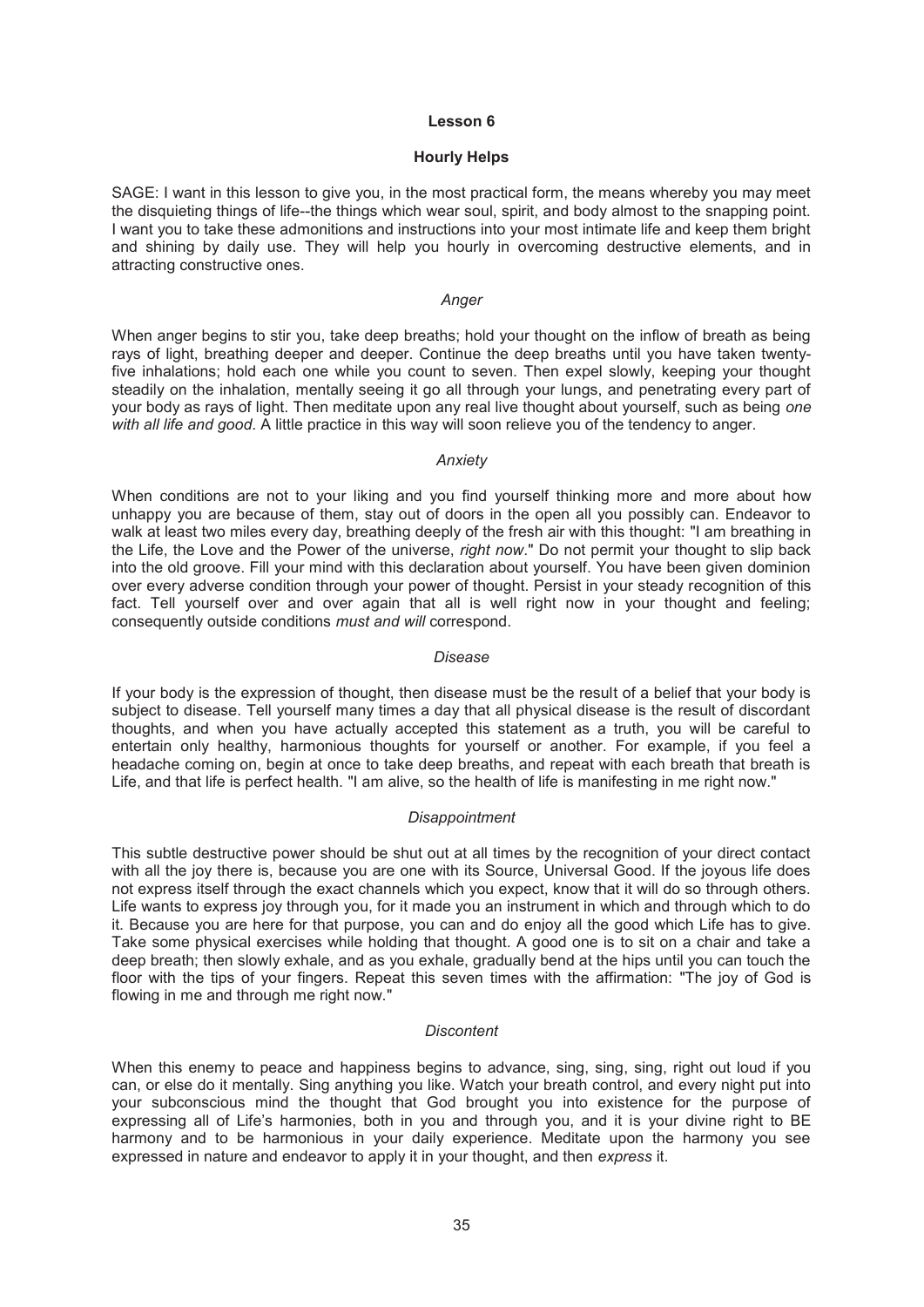#### *Discouragement*

This is failure on your part to recognize the Almighty limitless Source of Supply (God) as your neverfailing, co-operative partner. When you are assailed with the thought of discouragement, immediately ask yourself, "What kind of a power was it that brought me into existence, and for what purpose?" Then repeat slowly and *thinkingly*, "I do believe and I am persuaded that God is an ever-present, never-failing source of protection and supply." Watch your thoughts lest any contrary to this affirmation be lurking around in the corners of your mind, and *stick to it* with all the will that you have, and you will break down the suggestion that there is any power in discouragement.

#### *Envy*

Envy is due to a sense of separation from God, Good. Endeavor to realize that where there is life, all that life has to give is present in its entirety at all times and in all places, and will come into visible expression through the persistent recognition of this grand fact.

#### *Fear*

One writer has said that fear is the only devil there is. Certainly it is the most destructive power one can entertain. When fear comes to assail you, close the door of your mind against it with this positive thought: "The only creative power there is, is thought. All things are possible to him who believes that the God which brought man into existence did so for the purpose of expressing His Fatherly love and protection in His child. I believe in God, the Father Almighty, as my life, my intelligence, manifesting in my consciousness *now*." As you think this, walk briskly or take strenuous exercise. Whenever you sense fear returning, inhibit it instantly by substituting any thought which *affirms the power of God in you*. In short, fear is absolutely overcome by withdrawing your thought from the physical reason or argument which would cause you to believe in a power other than God, and the spirit of Life and Love as your birthright.

#### *Indecision*

This is a lack of the realization that your intelligence is the instrument through which the Intelligence of the universe takes specific form. An effort to realize this fact should be a habit of mind, rather than spasmodic attempts made only when the necessity for decision arises.

## *Jealousy*

This is love's greatest enemy, and if permitted to dwell within your consciousness, will ultimately destroy your ability to enjoy your life. It is the reaction of the fear of loss and can be overcome through prayer and watchfulness. Reason along these lines: "God is Life and God is Love. I am life and I am love. I cannot lose Love any more than I can lose Life." When you are tempted to feel jealous, walk long distances as frequently as possible and keep your thought on Love itself, not on any one person whom you love, but just Love and its attributes. Think of God as Love. Keep all thought of personality out of mind, and you will find that love will spring up in you as a fountain of everlasting love and life and fill your consciousness through and through.

## *Self-Condemnation*

The instant you begin to blame yourself to having done the wrong thing or for not having done the right thing, put this thought into your consciousness to the exclusion of every other: "Infinite Intelligence and Wisdom are expressing themselves in me more and more right now." Take the exercise of bending the body from the hips (without bending the knees) so that you can touch the floor with the tips of your fingers, inhaling as you lift the body, and exhaling every time you bend. Repeat this exercise sixteen times, accompanied by the affirmation just given.

#### *Self-Indulgence*

This is brought about by lack of will-power: an evidence of a weak will. It means failure, because you have no thought-power to give the unformed energy of life the particular thought-material necessary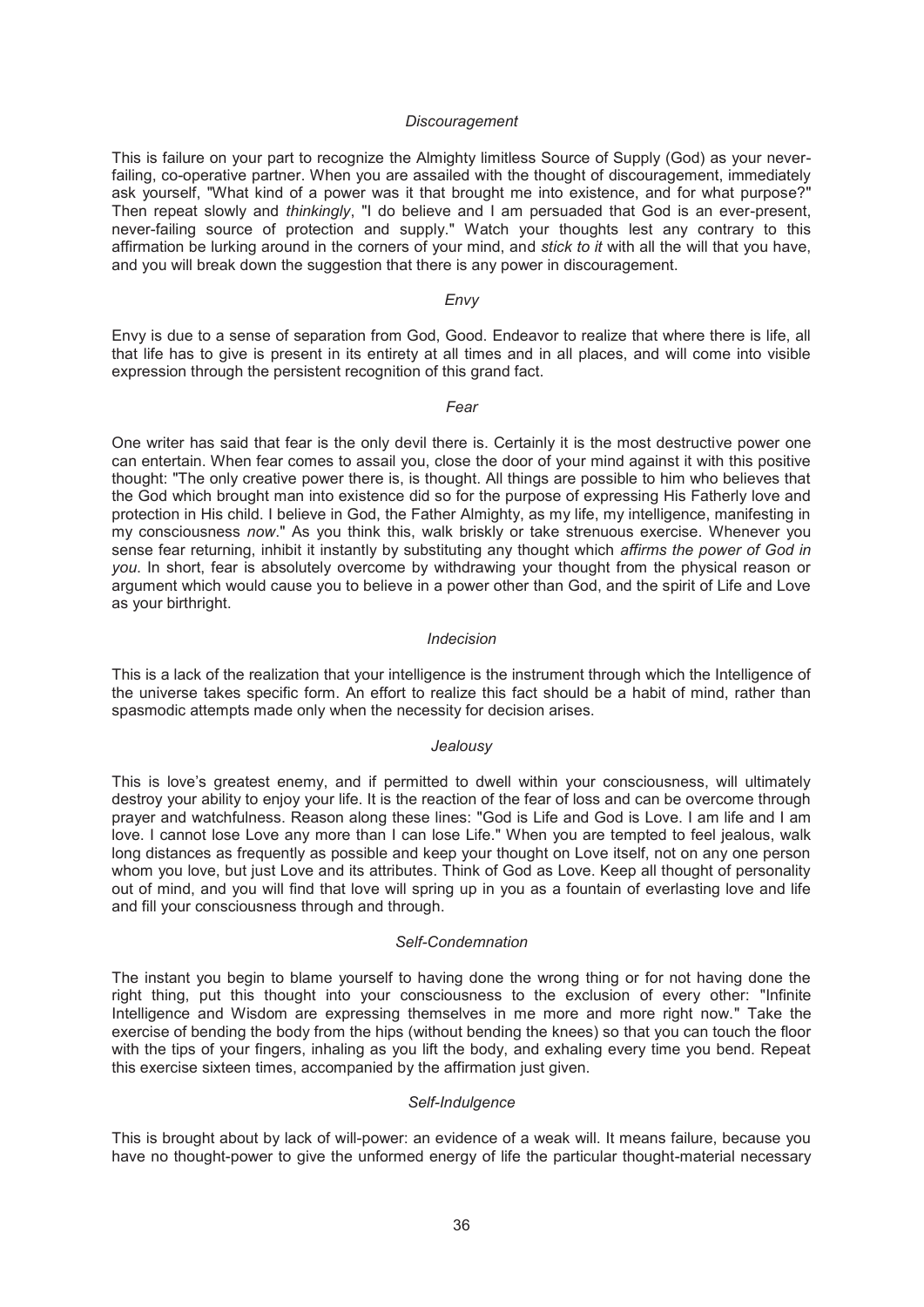to produce desired results. Absolute mental (thought) control is the one and only thing which is necessary for you to do, to be, or to have what you want. Without it, you scatter your forces.

If you permit your thoughts to run riot without restraint, the conditions of your life will become chaotic. For example: A friend does something of which you do not approve, or perhaps your present circumstances are undesirable. Refuse to let your thought dwell on the injustice of your friend, for dwelling on it would only produce greater unhappiness for you. Control your thought and do not think of your friend in this connection. Instead, consider the many fine attributes of friendship, and this will restore harmony. Do the same in regard to your unpleasant circumstances. Don't picture them mentally and say to yourself. "How dreadful they are!" But repeat the glorious truth which I have previously referred to: "My mind is a center of divine operation," etc., and divine operation is always for greater advancement and better things. You will experience this if you cling faithfully to this line of reasoning.

## *Sensitiveness*

A highly sensitive mind is simply a "self-mind," a form of unadulterated selfishness. Your feelings are hurt because someone says something which *you* do not like, or does something which displeases *you*. Or conversely, he fails to say or to do what *you* think he should. To eradicate this baneful thought-habit, use the same method of argument as for self-indulgence, and if faithful in your mental work, your efforts will be rewarded, and you will free yourself.

#### *Unhappiness*

A continually unhappy state of mind is the direct result of constantly viewing life from the physical standpoint as though that were life's only reality. Every night, before you go to sleep, put well into your subconscious mind this thought: "There is but One Mind to think about me or to make laws over me, and that is the Mind of Divine Love and Divine Power." Every morning meditate upon this thought. Use it as your shield and buckler at the first suggestion of any sense of unhappiness. You will soon find that the tendency to be discontented and unhappy will vanish, and happier conditions will come into your experience.

 $-(-)$